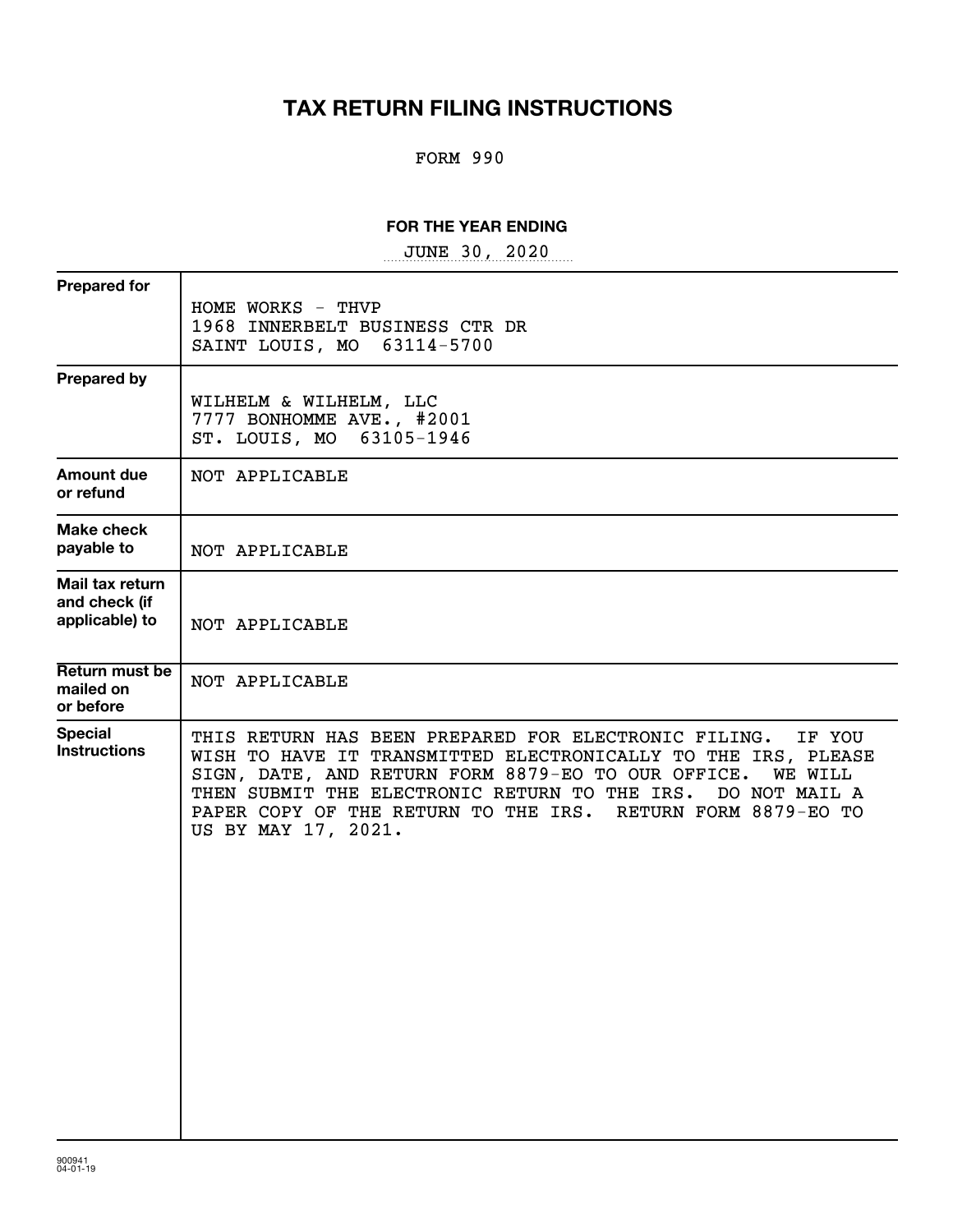Form  $8879-F0$ 

# **IRS e-file Signature Authorization**<br>**687 For an Exempt Organization**

For calendar year 2019, or fiscal year beginning  $\rm\,JUL~$   $1$   $\rm\,$  , 2019, and ending  $\rm\,JUN~$   $30$   $\rm\,$  , 20 $20$ 

**| Do not send to the IRS. Keep for your records. | Go to www.irs.gov/Form8879EO for the latest information.** OMB No. 1545-1878

| Department of the Treasury<br>Internal Revenue Service |
|--------------------------------------------------------|
| Name of exempt organization                            |

**2019**

**Employer identification number**

HOME WORKS - THVP 45-4572322

|        | Name and title of officer |                                                            |  |
|--------|---------------------------|------------------------------------------------------------|--|
|        | KAREN KALISH              |                                                            |  |
|        | CHIEF EXECUTIVE OFFICER   |                                                            |  |
| Part I |                           | Type of Return and Return Information (Whole Dollars Only) |  |

on line 1a, 2a, 3a, 4a, or 5a, below, and the amount on that line for the return being filed with this form was blank, then leave line 1b, 2b, 3b, 4b, or 5b, whichever is applicable, blank (do not enter -0-). But, if you entered -0- on the return, then enter -0- on the applicable line below. **Do not** complete more Check the box for the return for which you are using this Form 8879-EO and enter the applicable amount, if any, from the return. If you check the box than one line in Part I.

| <b>1a</b> Form 990 check here $\triangleright \boxed{X}$                                               |           | 926,768. |
|--------------------------------------------------------------------------------------------------------|-----------|----------|
| 2a Form 990-EZ check here $\blacktriangleright$                                                        | 2b        |          |
| 3a Form 1120-POL check here                                                                            | - 3b      |          |
| 4a Form 990-PF check here<br><b>b</b> Tax based on investment income (Form 990-PF, Part VI, line 5) 4b |           |          |
| 5a Form 8868 check here $\blacktriangleright$                                                          | <b>5b</b> |          |
|                                                                                                        |           |          |

### **Part II Declaration and Signature Authorization of Officer**

(a) an acknowledgement of receipt or reason for rejection of the transmission, (b) the reason for any delay in processing the return or refund, and (c) Under penalties of perjury, I declare that I am an officer of the above organization and that I have examined a copy of the organization's 2019 electronic return and accompanying schedules and statements and to the best of my knowledge and belief, they are true, correct, and complete. I further declare that the amount in Part I above is the amount shown on the copy of the organization's electronic return. I consent to allow my intermediate service provider, transmitter, or electronic return originator (ERO) to send the organization's return to the IRS and to receive from the IRS the date of any refund. If applicable, I authorize the U.S. Treasury and its designated Financial Agent to initiate an electronic funds withdrawal (direct debit) entry to the financial institution account indicated in the tax preparation software for payment of the organization's federal taxes owed on this return, and the financial institution to debit the entry to this account. To revoke a payment, I must contact the U.S. Treasury Financial Agent at 1-888-353-4537 no later than 2 business days prior to the payment (settlement) date. I also authorize the financial institutions involved in the processing of the electronic payment of taxes to receive confidential information necessary to answer inquiries and resolve issues related to the payment. I have selected a personal identification number (PIN) as my signature for the organization's electronic return and, if applicable, the organization's consent to electronic funds withdrawal.

#### **Officer's PIN: check one box only**

| <u>x</u>                               | lauthorize WILHELM & WILHELM, LLC                                                                                                                                                                                                                                                                                                                                                |                                                     | 45723<br>to enter my PIN                                                |
|----------------------------------------|----------------------------------------------------------------------------------------------------------------------------------------------------------------------------------------------------------------------------------------------------------------------------------------------------------------------------------------------------------------------------------|-----------------------------------------------------|-------------------------------------------------------------------------|
|                                        | <b>ERO</b> firm name                                                                                                                                                                                                                                                                                                                                                             |                                                     | Enter five numbers, but<br>do not enter all zeros                       |
|                                        | as my signature on the organization's tax year 2019 electronically filed return. If I have indicated within this return that a copy of the return<br>is being filed with a state agency(ies) regulating charities as part of the IRS Fed/State program, I also authorize the aforementioned ERO to<br>enter my PIN on the return's disclosure consent screen.                    |                                                     |                                                                         |
|                                        | As an officer of the organization, I will enter my PIN as my signature on the organization's tax year 2019 electronically filed return. If I have<br>indicated within this return that a copy of the return is being filed with a state agency(ies) regulating charities as part of the IRS Fed/State<br>program, I will enter my PIN on the return's disclosure consent screen. |                                                     |                                                                         |
| Officer's signature                    |                                                                                                                                                                                                                                                                                                                                                                                  | Date 1                                              |                                                                         |
| Part III                               | <b>Certification and Authentication</b>                                                                                                                                                                                                                                                                                                                                          |                                                     |                                                                         |
|                                        | <b>ERO's EFIN/PIN.</b> Enter your six-digit electronic filing identification<br>number (EFIN) followed by your five-digit self-selected PIN.                                                                                                                                                                                                                                     | 43488671013<br>Do not enter all zeros               |                                                                         |
| e-file Providers for Business Returns. | I certify that the above numeric entry is my PIN, which is my signature on the 2019 electronically filed return for the organization indicated above. I<br>confirm that I am submitting this return in accordance with the requirements of Pub. 4163, Modernized e-File (MeF) Information for Authorized IRS                                                                     |                                                     |                                                                         |
| ERO's signature $\blacktriangleright$  |                                                                                                                                                                                                                                                                                                                                                                                  | Date 1                                              | 01/12/2021                                                              |
|                                        | Do Not Submit This Form to the IRS Unless Requested To Do So                                                                                                                                                                                                                                                                                                                     | <b>ERU MUST Retain This Form - See Instructions</b> |                                                                         |
|                                        |                                                                                                                                                                                                                                                                                                                                                                                  |                                                     | $\mathbf{a} \mathbf{a} = \mathbf{a} \mathbf{a} + \mathbf{a} \mathbf{a}$ |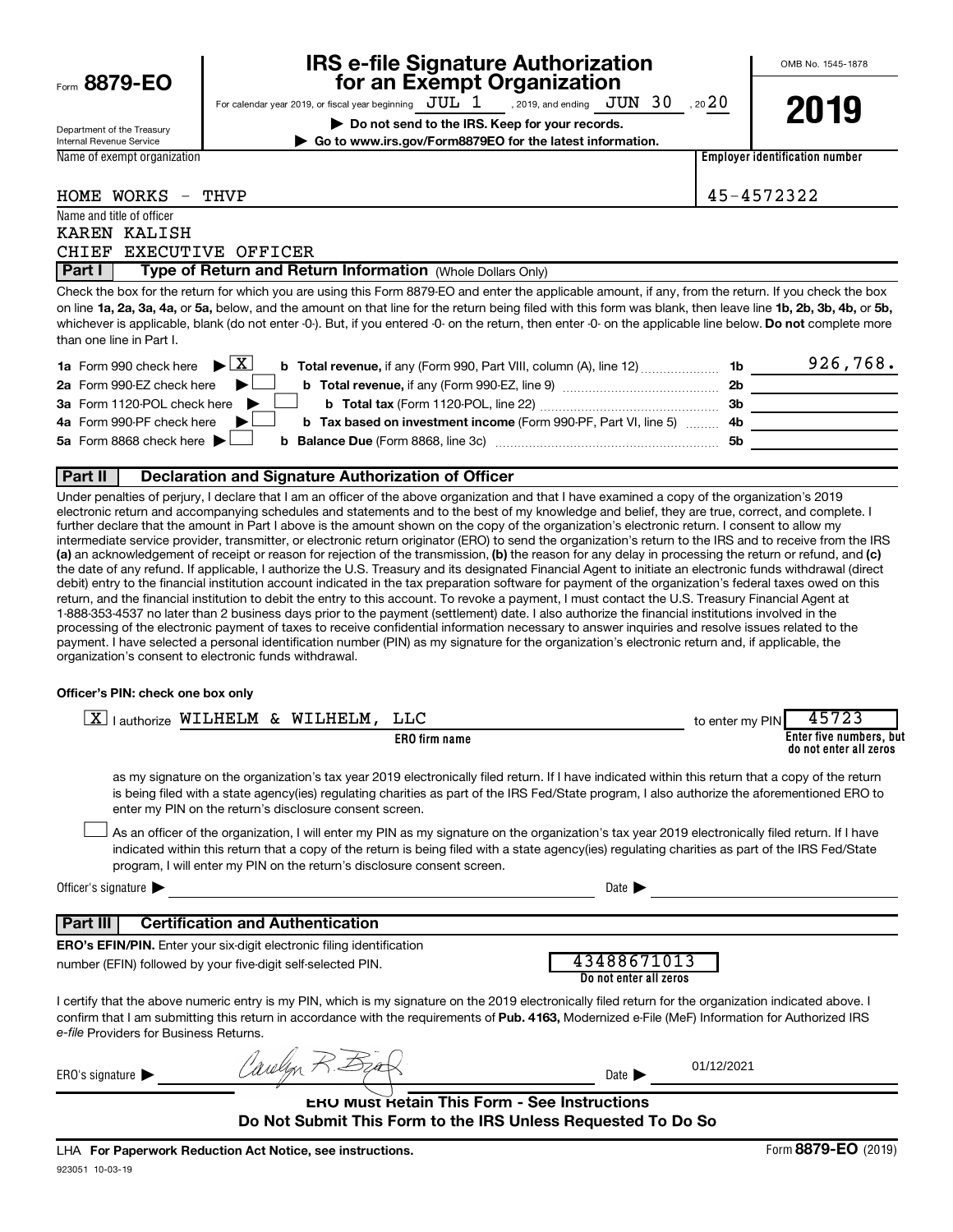|                                |                                      |                                                        | EXTENDED TO MAY 17, 2021                                                                                                                                                   |            |                                                     |                                                           |
|--------------------------------|--------------------------------------|--------------------------------------------------------|----------------------------------------------------------------------------------------------------------------------------------------------------------------------------|------------|-----------------------------------------------------|-----------------------------------------------------------|
|                                |                                      |                                                        | <b>Return of Organization Exempt From Income Tax</b>                                                                                                                       |            |                                                     | OMB No. 1545-0047                                         |
|                                |                                      |                                                        | Under section 501(c), 527, or 4947(a)(1) of the Internal Revenue Code (except private foundations)                                                                         |            |                                                     |                                                           |
|                                |                                      | (Rev. January 2020)                                    | Do not enter social security numbers on this form as it may be made public.                                                                                                |            | <b>Open to Public</b>                               |                                                           |
|                                |                                      | Department of the Treasury<br>Internal Revenue Service | Go to www.irs.gov/Form990 for instructions and the latest information.                                                                                                     |            |                                                     | Inspection                                                |
|                                |                                      |                                                        | A For the 2019 calendar year, or tax year beginning $JUL$ $1, 2019$                                                                                                        |            | 2020<br>and ending $JUN$ $30$ ,                     |                                                           |
|                                | <b>B</b> Check if<br>applicable:     |                                                        | <b>C</b> Name of organization                                                                                                                                              |            | D Employer identification number                    |                                                           |
|                                | Address<br>change                    |                                                        | HOME WORKS - THVP                                                                                                                                                          |            |                                                     |                                                           |
|                                | Name<br>change                       |                                                        | Doing business as                                                                                                                                                          |            | 45-4572322                                          |                                                           |
|                                | Initial<br>return                    |                                                        | Number and street (or P.O. box if mail is not delivered to street address)                                                                                                 | Room/suite | E Telephone number                                  |                                                           |
|                                | Final<br>return/                     |                                                        | 1968 INNERBELT BUSINESS CTR DR                                                                                                                                             |            | $314 - 325 - 9901$                                  |                                                           |
|                                | termin-<br>ated<br>Amended<br>return |                                                        | City or town, state or province, country, and ZIP or foreign postal code<br>SAINT LOUIS, MO<br>63114-5700                                                                  |            | G Gross receipts \$<br>H(a) Is this a group return  | 926,768.                                                  |
|                                | Applica-<br>tion                     |                                                        | F Name and address of principal officer: KAREN KALISH                                                                                                                      |            | for subordinates?                                   | $ {\mathsf Y}$ es $ \overline{{\mathsf X}} $ No           |
|                                | pending                              |                                                        | 225 LINDEN, ST LOUIS, MO<br>63105                                                                                                                                          |            | $H(b)$ Are all subordinates included?               | ⊥Yes<br><b>No</b>                                         |
|                                |                                      |                                                        | Tax-exempt status: $X \ 501(c)(3)$<br>$501(c)$ (<br>$\sqrt{\frac{1}{1}}$ (insert no.)<br>$4947(a)(1)$ or                                                                   | 527        |                                                     | If "No," attach a list. (see instructions)                |
|                                |                                      |                                                        | J Website: FEACHERHOMEVISIT.ORG                                                                                                                                            |            | $H(c)$ Group exemption number $\blacktriangleright$ |                                                           |
|                                |                                      |                                                        | K Form of organization:   X Corporation<br>Association<br>Other $\blacktriangleright$<br>Trust                                                                             |            |                                                     | L Year of formation: $2012$ M State of legal domicile: MO |
|                                | Part I                               | <b>Summary</b>                                         |                                                                                                                                                                            |            |                                                     |                                                           |
|                                | 1                                    |                                                        | Briefly describe the organization's mission or most significant activities: HOME WORKS! THE TEACHER HOME                                                                   |            |                                                     |                                                           |
| Governance                     |                                      |                                                        | VISIT PROGRAM PARTNERS FAMILIES AND TEACHERS FOR CHILDREN'S SUCCESS.                                                                                                       |            |                                                     |                                                           |
|                                | 2                                    |                                                        | Check this box $\blacktriangleright$ $\Box$ if the organization discontinued its operations or disposed of more than 25% of its net assets.                                |            |                                                     |                                                           |
|                                | з                                    |                                                        | Number of voting members of the governing body (Part VI, line 1a)                                                                                                          |            | 3                                                   | 13                                                        |
|                                | 4                                    |                                                        |                                                                                                                                                                            |            | $\overline{\mathbf{4}}$                             | $\overline{13}$                                           |
| <b>Activities &amp;</b>        | 5                                    |                                                        |                                                                                                                                                                            |            | 5                                                   | $\overline{16}$                                           |
|                                | 6                                    |                                                        |                                                                                                                                                                            |            | 6                                                   | 0                                                         |
|                                |                                      |                                                        |                                                                                                                                                                            |            | 7a                                                  | $\overline{0}$ .                                          |
|                                |                                      |                                                        |                                                                                                                                                                            |            | 7b                                                  | σ.                                                        |
|                                |                                      |                                                        |                                                                                                                                                                            |            | <b>Prior Year</b>                                   | <b>Current Year</b>                                       |
|                                | 8                                    |                                                        |                                                                                                                                                                            |            | 723,912.                                            | 926,424.                                                  |
| Revenue                        | 9                                    |                                                        | Program service revenue (Part VIII, line 2g)                                                                                                                               |            | о.                                                  | 0.                                                        |
|                                | 10                                   |                                                        |                                                                                                                                                                            |            | 406.                                                | 344.                                                      |
|                                | 11                                   |                                                        | Other revenue (Part VIII, column (A), lines 5, 6d, 8c, 9c, 10c, and 11e)                                                                                                   |            | 0.<br>724, 318.                                     | 0.<br>926,768.                                            |
|                                | 12                                   |                                                        | Total revenue - add lines 8 through 11 (must equal Part VIII, column (A), line 12)                                                                                         |            | 0.                                                  | о.                                                        |
|                                | 13                                   |                                                        | Grants and similar amounts paid (Part IX, column (A), lines 1-3)                                                                                                           |            | $\overline{0}$ .                                    | Ο.                                                        |
|                                |                                      |                                                        |                                                                                                                                                                            |            | 382,393.                                            | 432,589.                                                  |
|                                |                                      |                                                        | Salaries, other compensation, employee benefits (Part IX, column (A), lines 5-10)                                                                                          |            | $\Omega$                                            | Ο.                                                        |
| Expenses                       |                                      |                                                        |                                                                                                                                                                            |            |                                                     |                                                           |
|                                |                                      |                                                        |                                                                                                                                                                            |            | 432,501.                                            | 394,573.                                                  |
|                                | 18                                   |                                                        | Total expenses. Add lines 13-17 (must equal Part IX, column (A), line 25)                                                                                                  |            | 814,894.                                            | 827,162.                                                  |
|                                | 19                                   |                                                        |                                                                                                                                                                            |            | $-90,576.$                                          | 99,606.                                                   |
| Net Assets or<br>Fund Balances |                                      |                                                        |                                                                                                                                                                            |            | <b>Beginning of Current Year</b>                    | <b>End of Year</b>                                        |
|                                | 20                                   | Total assets (Part X, line 16)                         |                                                                                                                                                                            |            | 441,189.                                            | 646,012.                                                  |
|                                | 21                                   |                                                        | Total liabilities (Part X, line 26)                                                                                                                                        |            | 66,742.                                             | 146,520.                                                  |
|                                | 22                                   |                                                        |                                                                                                                                                                            |            | 374,447.                                            | 499,492.                                                  |
|                                | <b>Part II</b>                       | Signature Block                                        |                                                                                                                                                                            |            |                                                     |                                                           |
|                                |                                      |                                                        | Under penalties of perjury, I declare that I have examined this return, including accompanying schedules and statements, and to the best of my knowledge and belief, it is |            |                                                     |                                                           |
|                                |                                      |                                                        | true, correct, and complete. Declaration of preparer (other than officer) is based on all information of which preparer has any knowledge.                                 |            |                                                     |                                                           |
|                                |                                      |                                                        |                                                                                                                                                                            |            |                                                     |                                                           |
| Sign                           |                                      |                                                        | Signature of officer                                                                                                                                                       |            | Date                                                |                                                           |
| Here                           |                                      |                                                        | KAREN KALISH,<br>CHIEF EXECUTIVE OFFICER                                                                                                                                   |            |                                                     |                                                           |
|                                |                                      |                                                        | Type or print name and title                                                                                                                                               |            |                                                     |                                                           |

|          | Type or print name and no                                                                             |                                                                                                                      |                                    |  |  |  |
|----------|-------------------------------------------------------------------------------------------------------|----------------------------------------------------------------------------------------------------------------------|------------------------------------|--|--|--|
|          | Print/Type preparer's name                                                                            | I Preparer's signa Caulyn $R \mathbb{E}_{4}$ $\left  \begin{array}{c} \text{Date} \\ 01/12/2021 \end{array} \right $ | <b>PTIN</b><br>Check               |  |  |  |
| Paid     | CAROLYN R. BIAGI                                                                                      |                                                                                                                      | P01585621<br>self-emploved         |  |  |  |
| Preparer | NILHELM & WILHELM, LLC<br>Firm's name                                                                 |                                                                                                                      | $1$ Firm's EIN $\geq 43 - 1870213$ |  |  |  |
| Use Only | Firm's address 7777 BONHOMME AVE., #2001                                                              |                                                                                                                      |                                    |  |  |  |
|          | ST. LOUIS, MO 63105-1946                                                                              |                                                                                                                      | Phone no. $(314)$ 727-1155         |  |  |  |
|          | No<br>May the IRS discuss this return with the preparer shown above? (see instructions)<br><b>Yes</b> |                                                                                                                      |                                    |  |  |  |
|          |                                                                                                       |                                                                                                                      | $\sim$                             |  |  |  |

| 932001 01-20-20 LHA For Paperwork Reduction Act Notice, see the separate instructions. | Form 990 (2019) |
|----------------------------------------------------------------------------------------|-----------------|
|                                                                                        |                 |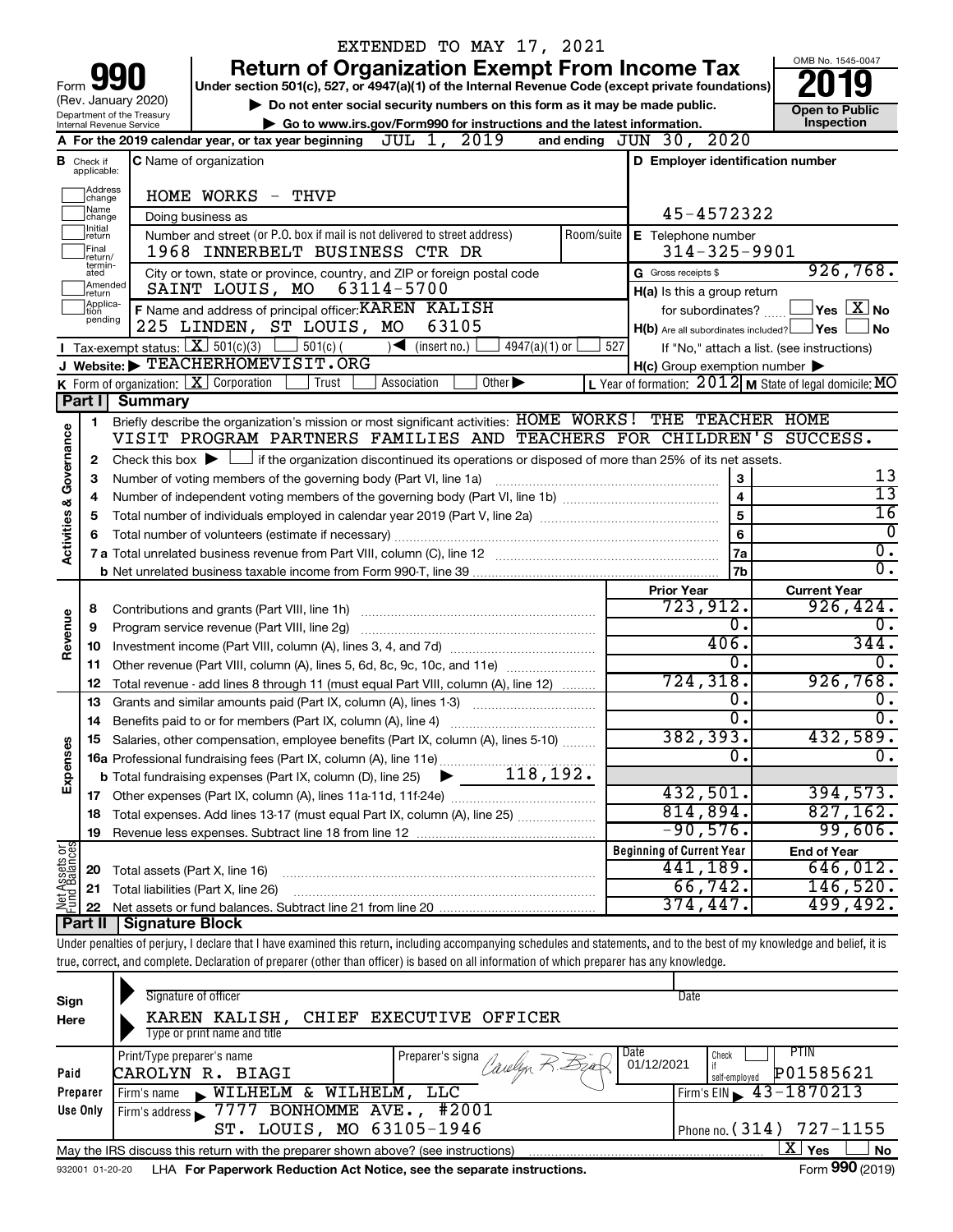|                | HOME WORKS - THVP<br>Form 990 (2019)                                                                                                                            |                                  |                        |             | 45-4572322    |                                  | Page 2          |
|----------------|-----------------------------------------------------------------------------------------------------------------------------------------------------------------|----------------------------------|------------------------|-------------|---------------|----------------------------------|-----------------|
|                | Part III   Statement of Program Service Accomplishments                                                                                                         |                                  |                        |             |               |                                  |                 |
|                |                                                                                                                                                                 |                                  |                        |             |               |                                  |                 |
| $\mathbf 1$    | Briefly describe the organization's mission:<br>HOME WORKS! THE TEACHER HOME VISIT PROGRAM PARTNERS FAMILIES AND                                                |                                  |                        |             |               |                                  |                 |
|                | TEACHERS FOR CHILDREN'S SUCCESS.                                                                                                                                |                                  |                        |             |               |                                  |                 |
| $\overline{2}$ | Did the organization undertake any significant program services during the year which were not listed on the                                                    |                                  |                        |             |               |                                  |                 |
|                | prior Form 990 or 990-EZ?<br>If "Yes," describe these new services on Schedule O.                                                                               |                                  |                        |             |               | $\Box$ Yes $\boxed{\text{X}}$ No |                 |
| 3              | Did the organization cease conducting, or make significant changes in how it conducts, any program services?<br>If "Yes," describe these changes on Schedule O. |                                  |                        |             |               | $\Box$ Yes $\boxed{\text{X}}$ No |                 |
| 4              | Describe the organization's program service accomplishments for each of its three largest program services, as measured by expenses.                            |                                  |                        |             |               |                                  |                 |
|                | Section 501(c)(3) and 501(c)(4) organizations are required to report the amount of grants and allocations to others, the total expenses, and                    |                                  |                        |             |               |                                  |                 |
|                | revenue, if any, for each program service reported.                                                                                                             | 538, 184. including grants of \$ |                        |             |               |                                  |                 |
| 4a             | (Expenses \$<br>(Code:<br>TRAINS, SUPPORTS AND HELPS PAY TEACHERS IN LOW PERFORMING SCHOOLS TO                                                                  |                                  |                        |             | ) (Revenue \$ |                                  |                 |
|                | MAKE HOME VISITS TO EQUIP PARENTS/GUARDIANS WITH THE TOOLS, SKILLS,                                                                                             |                                  |                        |             |               |                                  |                 |
|                | KNOWLEDGE AND CONFIDENCE TO CREATE ACADEMIC-RICH HOMES AND BE ENGAGED                                                                                           |                                  |                        |             |               |                                  |                 |
|                | IN THEIR CHILDREN'S EDUCATION. THE GOALS ARE TO IMPROVE ACADEMIC                                                                                                |                                  |                        |             |               |                                  |                 |
|                | ACHIEVEMENT, ATTENDANCE AND BEHAVIOR.                                                                                                                           |                                  |                        |             |               |                                  |                 |
|                |                                                                                                                                                                 |                                  |                        |             |               |                                  |                 |
|                |                                                                                                                                                                 |                                  |                        |             |               |                                  |                 |
|                |                                                                                                                                                                 |                                  |                        |             |               |                                  |                 |
|                |                                                                                                                                                                 |                                  |                        |             |               |                                  |                 |
|                |                                                                                                                                                                 |                                  |                        |             |               |                                  |                 |
|                |                                                                                                                                                                 |                                  |                        |             |               |                                  |                 |
| 4b             |                                                                                                                                                                 |                                  |                        |             |               |                                  |                 |
|                |                                                                                                                                                                 |                                  |                        |             |               |                                  |                 |
|                |                                                                                                                                                                 |                                  |                        |             |               |                                  |                 |
|                |                                                                                                                                                                 |                                  |                        |             |               |                                  |                 |
|                |                                                                                                                                                                 |                                  |                        |             |               |                                  |                 |
|                |                                                                                                                                                                 |                                  |                        |             |               |                                  |                 |
|                |                                                                                                                                                                 |                                  |                        |             |               |                                  |                 |
|                |                                                                                                                                                                 |                                  |                        |             |               |                                  |                 |
|                |                                                                                                                                                                 |                                  |                        |             |               |                                  |                 |
|                |                                                                                                                                                                 |                                  |                        |             |               |                                  |                 |
|                |                                                                                                                                                                 |                                  |                        |             |               |                                  |                 |
|                |                                                                                                                                                                 |                                  |                        |             |               |                                  |                 |
| 4с             | ) (Expenses \$<br>(Code:                                                                                                                                        |                                  | including grants of \$ |             | (Revenue \$   |                                  |                 |
|                |                                                                                                                                                                 |                                  |                        |             |               |                                  |                 |
|                |                                                                                                                                                                 |                                  |                        |             |               |                                  |                 |
|                |                                                                                                                                                                 |                                  |                        |             |               |                                  |                 |
|                |                                                                                                                                                                 |                                  |                        |             |               |                                  |                 |
|                |                                                                                                                                                                 |                                  |                        |             |               |                                  |                 |
|                |                                                                                                                                                                 |                                  |                        |             |               |                                  |                 |
|                |                                                                                                                                                                 |                                  |                        |             |               |                                  |                 |
|                |                                                                                                                                                                 |                                  |                        |             |               |                                  |                 |
|                |                                                                                                                                                                 |                                  |                        |             |               |                                  |                 |
|                |                                                                                                                                                                 |                                  |                        |             |               |                                  |                 |
| 4d             | Other program services (Describe on Schedule O.)                                                                                                                |                                  |                        |             |               |                                  |                 |
|                | (Expenses \$                                                                                                                                                    | including grants of \$           |                        | (Revenue \$ |               |                                  |                 |
| 4e             | Total program service expenses                                                                                                                                  | 538,184.                         |                        |             |               |                                  |                 |
|                |                                                                                                                                                                 |                                  |                        |             |               |                                  | Form 990 (2019) |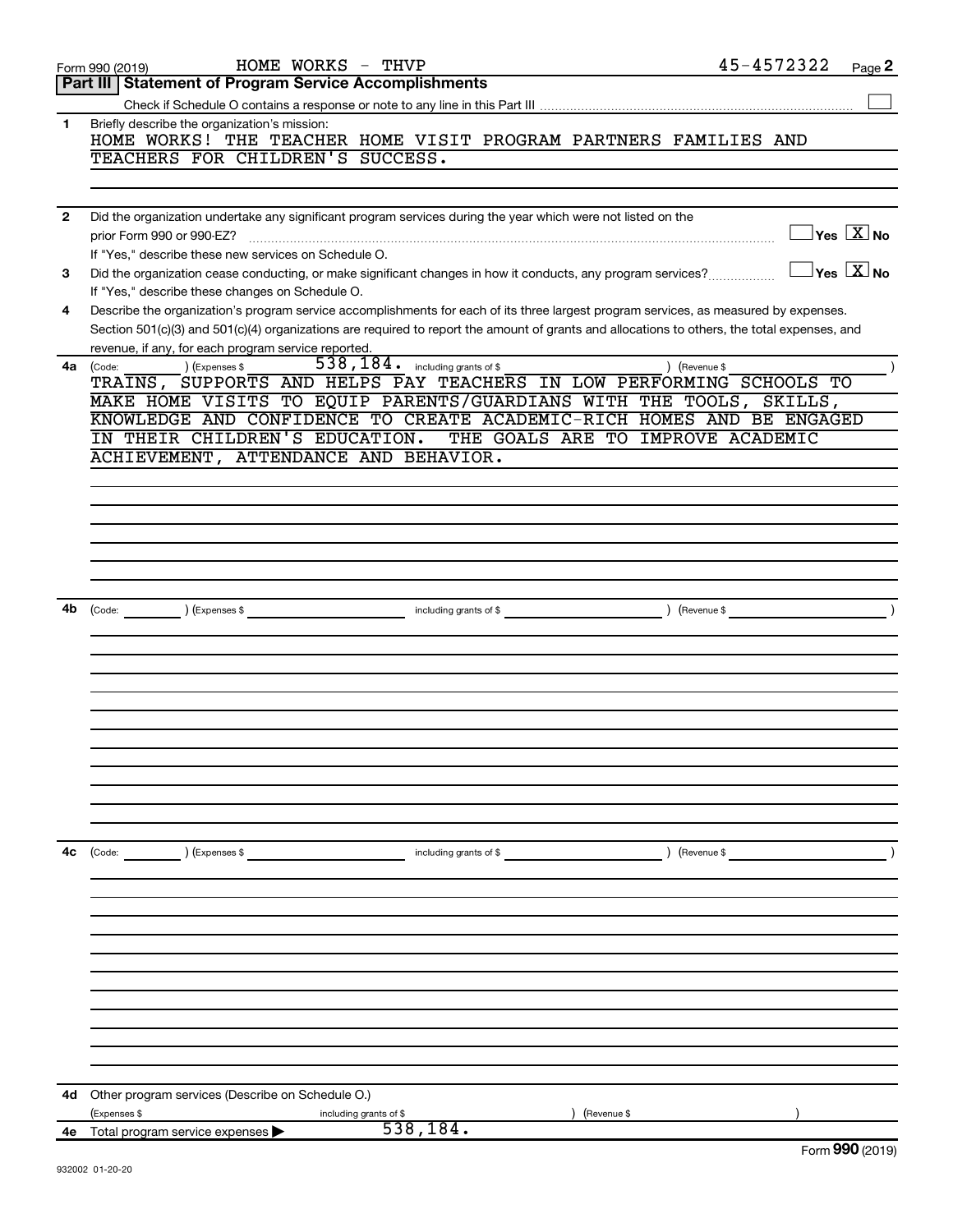| Form 990 (2019) |                                                | HOME WORKS - THVP |  |  |
|-----------------|------------------------------------------------|-------------------|--|--|
|                 | <b>Part IV Checklist of Required Schedules</b> |                   |  |  |

|     | Part IV   Checklist of Required Schedules                                                                                             |                          |                       |                         |
|-----|---------------------------------------------------------------------------------------------------------------------------------------|--------------------------|-----------------------|-------------------------|
|     |                                                                                                                                       |                          | Yes                   | No.                     |
| 1   | Is the organization described in section 501(c)(3) or 4947(a)(1) (other than a private foundation)?                                   |                          |                       |                         |
|     |                                                                                                                                       | 1                        | х                     |                         |
| 2   |                                                                                                                                       | $\mathbf{2}$             | $\overline{\text{x}}$ |                         |
| З   | Did the organization engage in direct or indirect political campaign activities on behalf of or in opposition to candidates for       |                          |                       |                         |
|     |                                                                                                                                       | 3                        |                       | x                       |
| 4   | Section 501(c)(3) organizations. Did the organization engage in lobbying activities, or have a section 501(h) election in effect      |                          |                       |                         |
|     |                                                                                                                                       | 4                        |                       | х                       |
| 5   | Is the organization a section 501(c)(4), 501(c)(5), or 501(c)(6) organization that receives membership dues, assessments, or          |                          |                       |                         |
|     |                                                                                                                                       | 5                        |                       | x                       |
| 6   | Did the organization maintain any donor advised funds or any similar funds or accounts for which donors have the right to             |                          |                       |                         |
|     | provide advice on the distribution or investment of amounts in such funds or accounts? If "Yes," complete Schedule D, Part I          | 6                        |                       | х                       |
| 7   | Did the organization receive or hold a conservation easement, including easements to preserve open space,                             |                          |                       |                         |
|     |                                                                                                                                       | $\overline{\phantom{a}}$ |                       | х                       |
| 8   | Did the organization maintain collections of works of art, historical treasures, or other similar assets? If "Yes," complete          |                          |                       |                         |
|     |                                                                                                                                       | 8                        |                       | x                       |
| 9   | Did the organization report an amount in Part X, line 21, for escrow or custodial account liability, serve as a custodian for         |                          |                       |                         |
|     | amounts not listed in Part X; or provide credit counseling, debt management, credit repair, or debt negotiation services?             |                          |                       |                         |
|     |                                                                                                                                       | 9                        |                       | х                       |
| 10  | Did the organization, directly or through a related organization, hold assets in donor-restricted endowments                          |                          |                       |                         |
|     |                                                                                                                                       | 10                       |                       | x                       |
|     |                                                                                                                                       |                          |                       |                         |
| 11  | If the organization's answer to any of the following questions is "Yes," then complete Schedule D, Parts VI, VII, VIII, IX, or X      |                          |                       |                         |
|     | as applicable.                                                                                                                        |                          |                       |                         |
|     | a Did the organization report an amount for land, buildings, and equipment in Part X, line 10? If "Yes," complete Schedule D,         |                          | X                     |                         |
|     |                                                                                                                                       | 11a                      |                       |                         |
|     | <b>b</b> Did the organization report an amount for investments - other securities in Part X, line 12, that is 5% or more of its total |                          |                       | x                       |
|     |                                                                                                                                       | 11b                      |                       |                         |
|     | c Did the organization report an amount for investments - program related in Part X, line 13, that is 5% or more of its total         |                          |                       |                         |
|     |                                                                                                                                       | 11с                      |                       | x                       |
|     | d Did the organization report an amount for other assets in Part X, line 15, that is 5% or more of its total assets reported in       |                          |                       |                         |
|     |                                                                                                                                       | 11d                      |                       | х                       |
|     |                                                                                                                                       | 11e                      |                       | $\overline{\texttt{x}}$ |
|     | f Did the organization's separate or consolidated financial statements for the tax year include a footnote that addresses             |                          |                       |                         |
|     | the organization's liability for uncertain tax positions under FIN 48 (ASC 740)? If "Yes," complete Schedule D, Part X                | 11f                      |                       | х                       |
|     | 12a Did the organization obtain separate, independent audited financial statements for the tax year? If "Yes," complete               |                          |                       |                         |
|     |                                                                                                                                       | 12a                      | X                     |                         |
|     | <b>b</b> Was the organization included in consolidated, independent audited financial statements for the tax year?                    |                          |                       |                         |
|     | If "Yes," and if the organization answered "No" to line 12a, then completing Schedule D, Parts XI and XII is optional                 | 12b                      |                       | х                       |
| 13  |                                                                                                                                       | 13                       |                       | $\overline{\textbf{x}}$ |
| 14a |                                                                                                                                       | 14a                      |                       | x                       |
|     | <b>b</b> Did the organization have aggregate revenues or expenses of more than \$10,000 from grantmaking, fundraising, business,      |                          |                       |                         |
|     | investment, and program service activities outside the United States, or aggregate foreign investments valued at \$100,000            |                          |                       |                         |
|     |                                                                                                                                       | 14b                      |                       | x                       |
| 15  | Did the organization report on Part IX, column (A), line 3, more than \$5,000 of grants or other assistance to or for any             |                          |                       |                         |
|     |                                                                                                                                       | 15                       |                       | х                       |
| 16  | Did the organization report on Part IX, column (A), line 3, more than \$5,000 of aggregate grants or other assistance to              |                          |                       |                         |
|     |                                                                                                                                       | 16                       |                       | х                       |
| 17  | Did the organization report a total of more than \$15,000 of expenses for professional fundraising services on Part IX,               |                          |                       |                         |
|     |                                                                                                                                       | 17                       |                       | х                       |
| 18  | Did the organization report more than \$15,000 total of fundraising event gross income and contributions on Part VIII, lines          |                          |                       |                         |
|     |                                                                                                                                       | 18                       |                       | х                       |
| 19  | Did the organization report more than \$15,000 of gross income from gaming activities on Part VIII, line 9a? If "Yes,"                |                          |                       |                         |
|     |                                                                                                                                       | 19                       |                       | х                       |
| 20a |                                                                                                                                       | 20a                      |                       | $\overline{\texttt{X}}$ |
| b   |                                                                                                                                       | 20 <sub>b</sub>          |                       |                         |
| 21  | Did the organization report more than \$5,000 of grants or other assistance to any domestic organization or                           |                          |                       |                         |
|     |                                                                                                                                       | 21                       |                       | x                       |
|     |                                                                                                                                       |                          |                       |                         |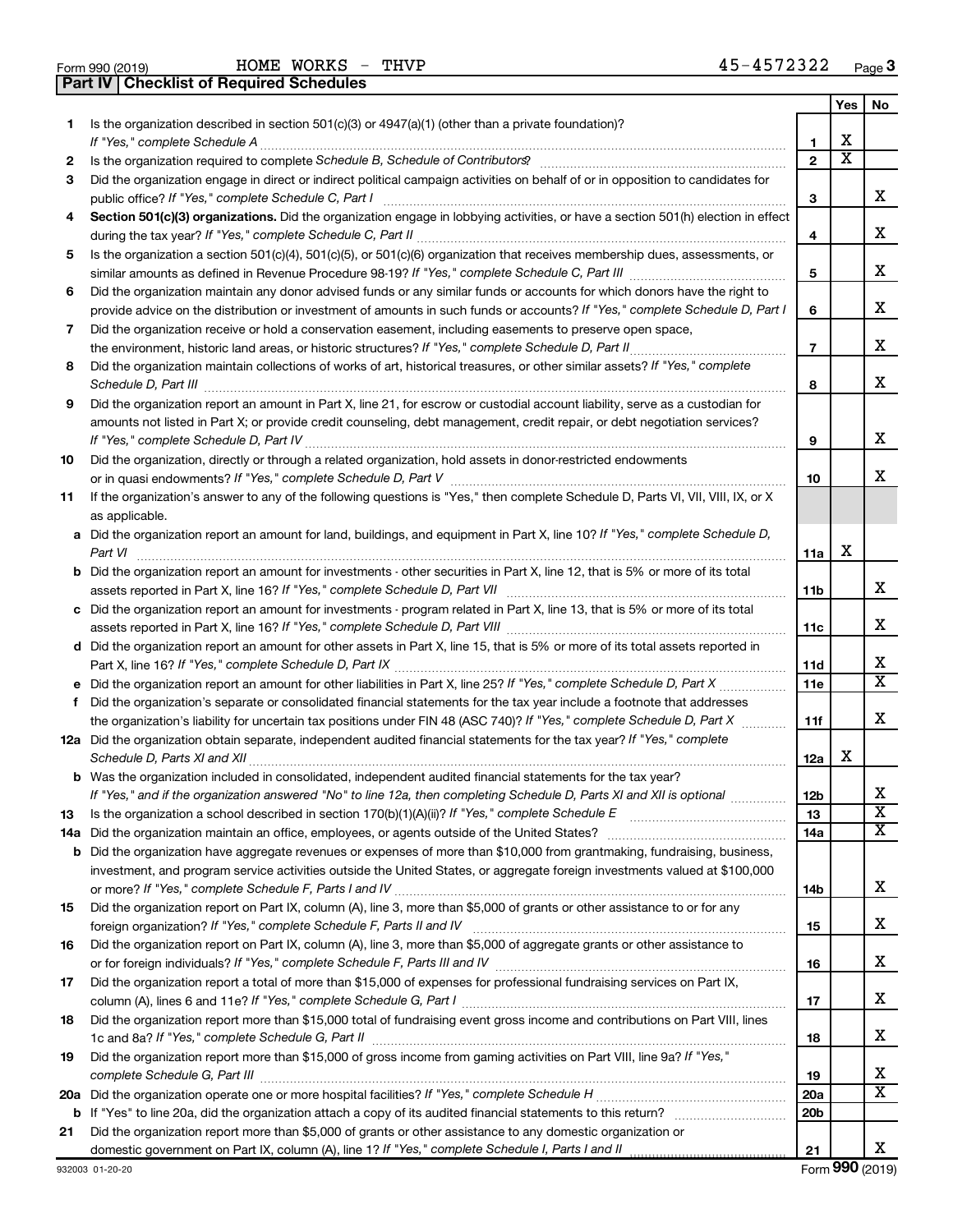|  | Form 990 (2019) |  |
|--|-----------------|--|
|  |                 |  |

*(continued)* **Part IV Checklist of Required Schedules**

|               |                                                                                                                                                                                                                                                            |                 | Yes | No                      |
|---------------|------------------------------------------------------------------------------------------------------------------------------------------------------------------------------------------------------------------------------------------------------------|-----------------|-----|-------------------------|
| 22            | Did the organization report more than \$5,000 of grants or other assistance to or for domestic individuals on                                                                                                                                              |                 |     |                         |
|               |                                                                                                                                                                                                                                                            | 22              |     | x                       |
| 23            | Did the organization answer "Yes" to Part VII, Section A, line 3, 4, or 5 about compensation of the organization's current                                                                                                                                 |                 |     |                         |
|               | and former officers, directors, trustees, key employees, and highest compensated employees? If "Yes," complete                                                                                                                                             |                 |     |                         |
|               | Schedule J                                                                                                                                                                                                                                                 | 23              |     | x                       |
|               | 24a Did the organization have a tax-exempt bond issue with an outstanding principal amount of more than \$100,000 as of the                                                                                                                                |                 |     |                         |
|               | last day of the year, that was issued after December 31, 2002? If "Yes," answer lines 24b through 24d and complete                                                                                                                                         |                 |     |                         |
|               | Schedule K. If "No," go to line 25a                                                                                                                                                                                                                        | 24a             |     | x                       |
|               |                                                                                                                                                                                                                                                            | 24 <sub>b</sub> |     |                         |
|               | c Did the organization maintain an escrow account other than a refunding escrow at any time during the year to defease                                                                                                                                     |                 |     |                         |
|               | any tax-exempt bonds?                                                                                                                                                                                                                                      | 24c             |     |                         |
|               |                                                                                                                                                                                                                                                            | 24d             |     |                         |
|               | 25a Section 501(c)(3), 501(c)(4), and 501(c)(29) organizations. Did the organization engage in an excess benefit                                                                                                                                           |                 |     |                         |
|               |                                                                                                                                                                                                                                                            | 25a             |     | x                       |
|               | <b>b</b> Is the organization aware that it engaged in an excess benefit transaction with a disqualified person in a prior year, and                                                                                                                        |                 |     |                         |
|               | that the transaction has not been reported on any of the organization's prior Forms 990 or 990-EZ? If "Yes," complete                                                                                                                                      |                 |     | х                       |
|               | Schedule L, Part I                                                                                                                                                                                                                                         | 25b             |     |                         |
| 26            | Did the organization report any amount on Part X, line 5 or 22, for receivables from or payables to any current                                                                                                                                            |                 |     |                         |
|               | or former officer, director, trustee, key employee, creator or founder, substantial contributor, or 35%                                                                                                                                                    |                 |     | x                       |
|               | controlled entity or family member of any of these persons? If "Yes," complete Schedule L, Part II                                                                                                                                                         | 26              |     |                         |
| 27            | Did the organization provide a grant or other assistance to any current or former officer, director, trustee, key employee,<br>creator or founder, substantial contributor or employee thereof, a grant selection committee member, or to a 35% controlled |                 |     |                         |
|               | entity (including an employee thereof) or family member of any of these persons? If "Yes," complete Schedule L, Part III                                                                                                                                   | 27              |     | x                       |
| 28            | Was the organization a party to a business transaction with one of the following parties (see Schedule L, Part IV                                                                                                                                          |                 |     |                         |
|               | instructions, for applicable filing thresholds, conditions, and exceptions):                                                                                                                                                                               |                 |     |                         |
|               | a A current or former officer, director, trustee, key employee, creator or founder, or substantial contributor? If                                                                                                                                         |                 |     |                         |
|               |                                                                                                                                                                                                                                                            | 28a             |     | х                       |
|               |                                                                                                                                                                                                                                                            | 28 <sub>b</sub> |     | X                       |
|               | c A 35% controlled entity of one or more individuals and/or organizations described in lines 28a or 28b?If                                                                                                                                                 |                 |     |                         |
|               |                                                                                                                                                                                                                                                            | 28c             |     | х                       |
| 29            |                                                                                                                                                                                                                                                            | 29              |     | $\overline{\text{x}}$   |
| 30            | Did the organization receive contributions of art, historical treasures, or other similar assets, or qualified conservation                                                                                                                                |                 |     |                         |
|               |                                                                                                                                                                                                                                                            | 30              |     | х                       |
| 31            | Did the organization liquidate, terminate, or dissolve and cease operations? If "Yes," complete Schedule N, Part I                                                                                                                                         | 31              |     | $\overline{\textbf{X}}$ |
| 32            | Did the organization sell, exchange, dispose of, or transfer more than 25% of its net assets? If "Yes," complete                                                                                                                                           |                 |     |                         |
|               | Schedule N, Part II                                                                                                                                                                                                                                        | 32              |     | х                       |
| 33            | Did the organization own 100% of an entity disregarded as separate from the organization under Regulations                                                                                                                                                 |                 |     |                         |
|               |                                                                                                                                                                                                                                                            | 33              |     | х                       |
| 34            | Was the organization related to any tax-exempt or taxable entity? If "Yes," complete Schedule R, Part II, III, or IV, and                                                                                                                                  |                 |     |                         |
|               | Part V, line 1                                                                                                                                                                                                                                             | 34              |     | х                       |
|               |                                                                                                                                                                                                                                                            | 35a             |     | $\overline{\text{X}}$   |
|               | b If "Yes" to line 35a, did the organization receive any payment from or engage in any transaction with a controlled entity                                                                                                                                |                 |     |                         |
|               |                                                                                                                                                                                                                                                            | 35 <sub>b</sub> |     |                         |
| 36            | Section 501(c)(3) organizations. Did the organization make any transfers to an exempt non-charitable related organization?                                                                                                                                 |                 |     |                         |
|               |                                                                                                                                                                                                                                                            | 36              |     | х                       |
| 37            | Did the organization conduct more than 5% of its activities through an entity that is not a related organization                                                                                                                                           |                 |     |                         |
|               | and that is treated as a partnership for federal income tax purposes? If "Yes," complete Schedule R, Part VI                                                                                                                                               | 37              |     | x                       |
| 38            | Did the organization complete Schedule O and provide explanations in Schedule O for Part VI, lines 11b and 19?                                                                                                                                             |                 |     |                         |
|               |                                                                                                                                                                                                                                                            | 38              | X   |                         |
| <b>Part V</b> | <b>Statements Regarding Other IRS Filings and Tax Compliance</b>                                                                                                                                                                                           |                 |     |                         |
|               |                                                                                                                                                                                                                                                            |                 |     |                         |
|               |                                                                                                                                                                                                                                                            |                 | Yes | No                      |
|               | 36<br>1a<br>$\Omega$                                                                                                                                                                                                                                       |                 |     |                         |
|               | <b>b</b> Enter the number of Forms W-2G included in line 1a. Enter -0- if not applicable<br>1b                                                                                                                                                             |                 |     |                         |
|               | c Did the organization comply with backup withholding rules for reportable payments to vendors and reportable gaming                                                                                                                                       |                 |     |                         |
|               |                                                                                                                                                                                                                                                            | 1c              |     |                         |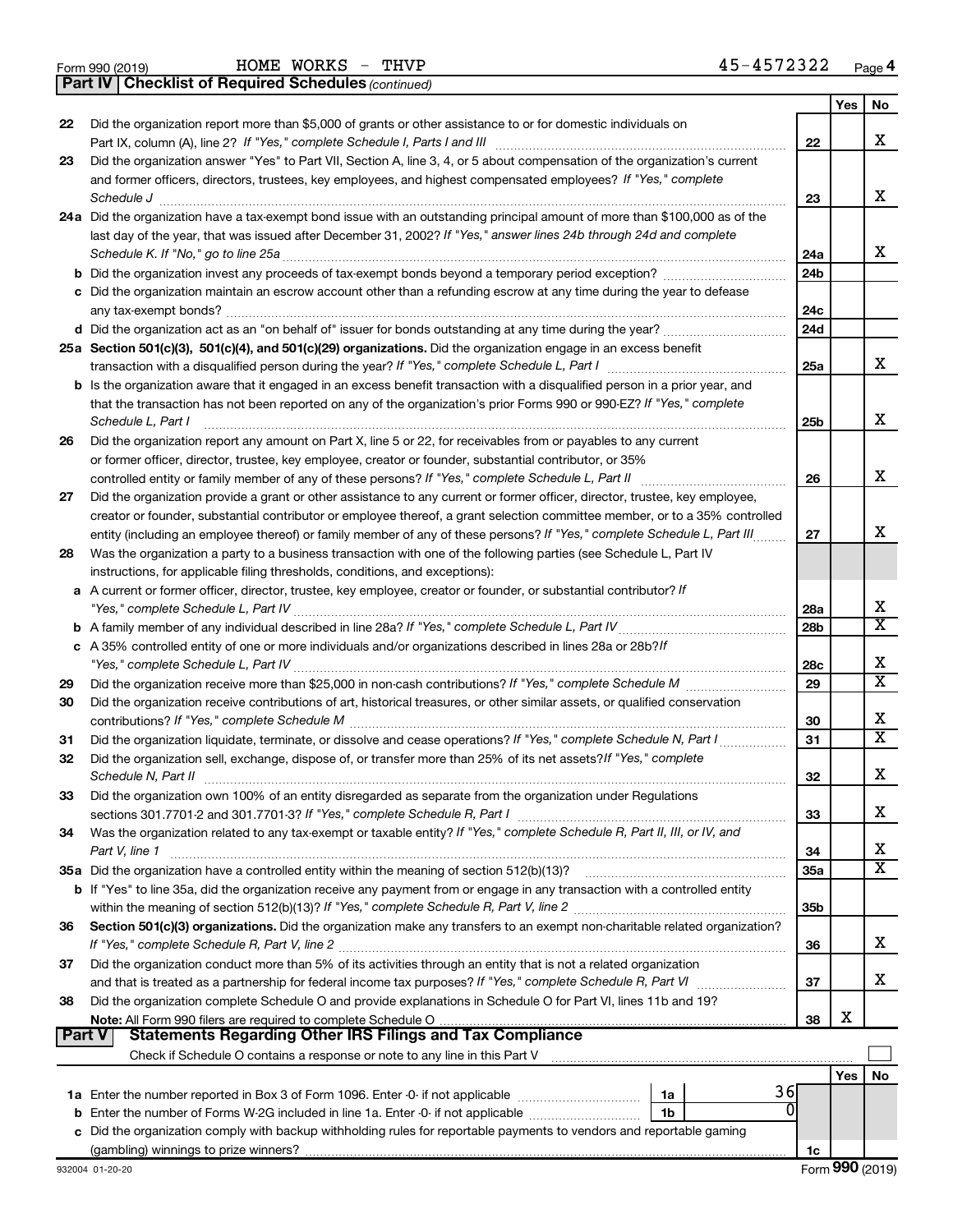|               | 45-4572322<br>HOME WORKS - THVP<br>Form 990 (2019)                                                                                              |                |            | Page 5                |
|---------------|-------------------------------------------------------------------------------------------------------------------------------------------------|----------------|------------|-----------------------|
| <b>Part V</b> | Statements Regarding Other IRS Filings and Tax Compliance (continued)                                                                           |                |            |                       |
|               |                                                                                                                                                 |                | <b>Yes</b> | No                    |
|               | 2a Enter the number of employees reported on Form W-3, Transmittal of Wage and Tax Statements,                                                  |                |            |                       |
|               | 16<br>filed for the calendar year ending with or within the year covered by this return<br>2a                                                   |                |            |                       |
|               |                                                                                                                                                 | 2 <sub>b</sub> | X          |                       |
|               |                                                                                                                                                 |                |            |                       |
|               | 3a Did the organization have unrelated business gross income of \$1,000 or more during the year?                                                | За             |            | х                     |
|               |                                                                                                                                                 | 3 <sub>b</sub> |            |                       |
|               | 4a At any time during the calendar year, did the organization have an interest in, or a signature or other authority over, a                    |                |            |                       |
|               | financial account in a foreign country (such as a bank account, securities account, or other financial account)?                                | 4a             |            | х                     |
|               | <b>b</b> If "Yes," enter the name of the foreign country $\blacktriangleright$                                                                  |                |            |                       |
|               | See instructions for filing requirements for FinCEN Form 114, Report of Foreign Bank and Financial Accounts (FBAR).                             |                |            | х                     |
|               |                                                                                                                                                 | 5a<br>5b       |            | $\overline{\text{X}}$ |
|               |                                                                                                                                                 | 5с             |            |                       |
|               | 6a Does the organization have annual gross receipts that are normally greater than \$100,000, and did the organization solicit                  |                |            |                       |
|               | any contributions that were not tax deductible as charitable contributions?                                                                     | 6a             |            | x                     |
|               | <b>b</b> If "Yes," did the organization include with every solicitation an express statement that such contributions or gifts                   |                |            |                       |
|               | were not tax deductible?                                                                                                                        | 6b             |            |                       |
| 7             | Organizations that may receive deductible contributions under section 170(c).                                                                   |                |            |                       |
| а             | Did the organization receive a payment in excess of \$75 made partly as a contribution and partly for goods and services provided to the payor? | 7a             |            | x                     |
|               |                                                                                                                                                 | 7b             |            |                       |
|               | c Did the organization sell, exchange, or otherwise dispose of tangible personal property for which it was required                             |                |            |                       |
|               |                                                                                                                                                 | 7c             |            | х                     |
|               | 7d                                                                                                                                              |                |            |                       |
| е             | Did the organization receive any funds, directly or indirectly, to pay premiums on a personal benefit contract?                                 | 7e             |            |                       |
| Ť             | Did the organization, during the year, pay premiums, directly or indirectly, on a personal benefit contract?                                    | 7f             |            |                       |
| g             | If the organization received a contribution of qualified intellectual property, did the organization file Form 8899 as required?                | 7g             |            |                       |
|               | h If the organization received a contribution of cars, boats, airplanes, or other vehicles, did the organization file a Form 1098-C?            | 7h             |            |                       |
| 8             | Sponsoring organizations maintaining donor advised funds. Did a donor advised fund maintained by the                                            |                |            |                       |
|               | sponsoring organization have excess business holdings at any time during the year?                                                              | 8              |            |                       |
| 9             | Sponsoring organizations maintaining donor advised funds.                                                                                       |                |            |                       |
| а             | Did the sponsoring organization make any taxable distributions under section 4966?                                                              | 9а             |            |                       |
|               |                                                                                                                                                 | 9b             |            |                       |
| 10            | Section 501(c)(7) organizations. Enter:                                                                                                         |                |            |                       |
|               | 10a                                                                                                                                             |                |            |                       |
|               | b Gross receipts, included on Form 990, Part VIII, line 12, for public use of club facilities<br>10 <sub>b</sub>                                |                |            |                       |
| 11            | Section 501(c)(12) organizations. Enter:<br>11a                                                                                                 |                |            |                       |
|               | b Gross income from other sources (Do not net amounts due or paid to other sources against                                                      |                |            |                       |
|               | 11b                                                                                                                                             |                |            |                       |
|               | 12a Section 4947(a)(1) non-exempt charitable trusts. Is the organization filing Form 990 in lieu of Form 1041?                                  | 12a            |            |                       |
|               | <b>b</b> If "Yes," enter the amount of tax-exempt interest received or accrued during the year<br>12b                                           |                |            |                       |
| 13            | Section 501(c)(29) qualified nonprofit health insurance issuers.                                                                                |                |            |                       |
|               |                                                                                                                                                 | 13a            |            |                       |
|               | Note: See the instructions for additional information the organization must report on Schedule O.                                               |                |            |                       |
|               | <b>b</b> Enter the amount of reserves the organization is required to maintain by the states in which the                                       |                |            |                       |
|               | 13 <sub>b</sub>                                                                                                                                 |                |            |                       |
|               | 13 <sub>c</sub>                                                                                                                                 |                |            |                       |
|               | 14a Did the organization receive any payments for indoor tanning services during the tax year?                                                  | 14a            |            | X                     |
|               | b If "Yes," has it filed a Form 720 to report these payments? If "No," provide an explanation on Schedule O                                     | 14b            |            |                       |
| 15            | Is the organization subject to the section 4960 tax on payment(s) of more than \$1,000,000 in remuneration or                                   |                |            |                       |
|               |                                                                                                                                                 | 15             |            | х                     |
|               | If "Yes," see instructions and file Form 4720, Schedule N.                                                                                      |                |            |                       |
| 16            | Is the organization an educational institution subject to the section 4968 excise tax on net investment income?                                 | 16             |            | х                     |
|               | If "Yes," complete Form 4720, Schedule O.                                                                                                       |                |            |                       |

| Form 990 (2019) |  |
|-----------------|--|
|-----------------|--|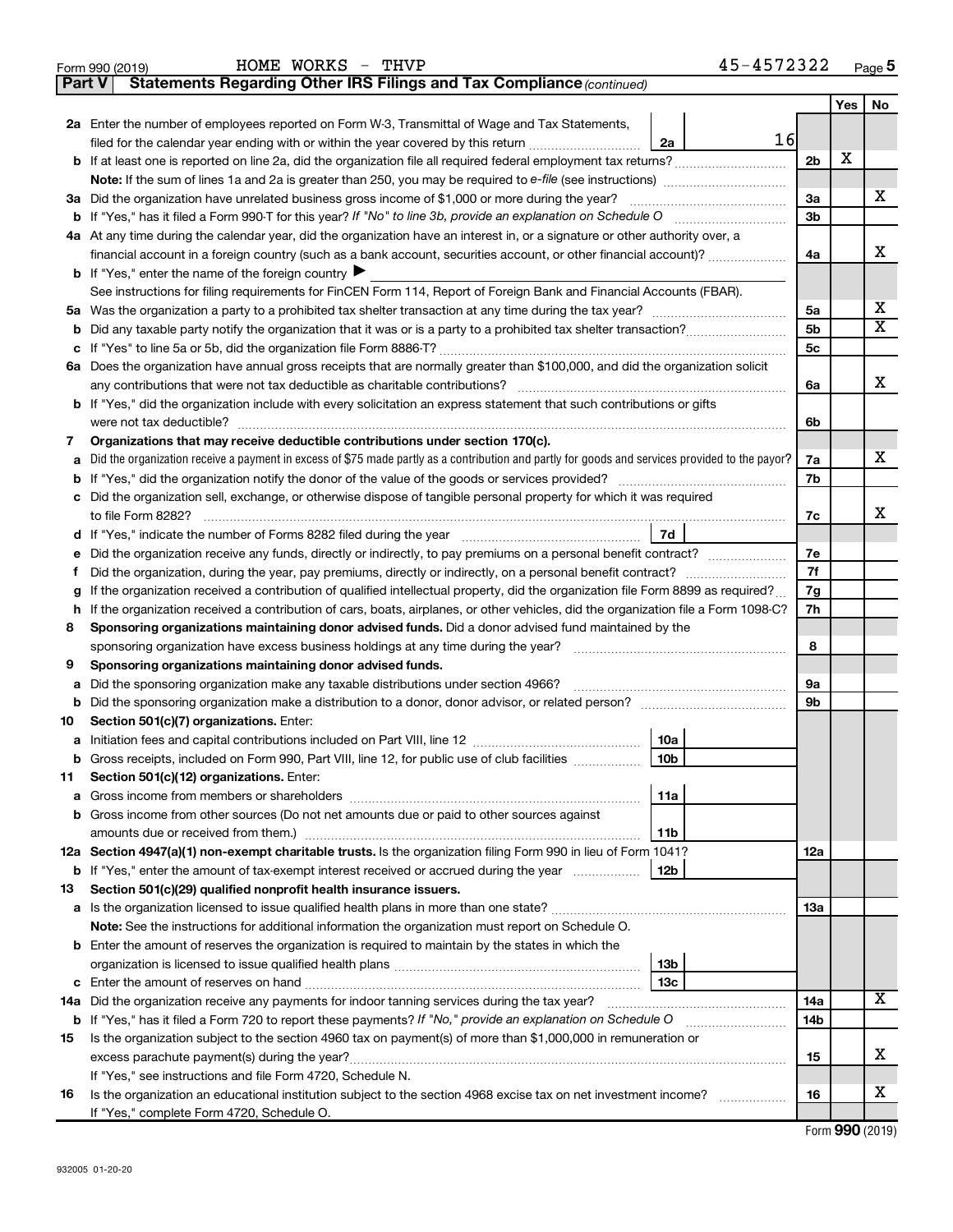|    | to line 8a, 8b, or 10b below, describe the circumstances, processes, or changes on Schedule O. See instructions.                                 |                 |                         |                         |
|----|--------------------------------------------------------------------------------------------------------------------------------------------------|-----------------|-------------------------|-------------------------|
|    |                                                                                                                                                  |                 |                         | $\boxed{\textbf{X}}$    |
|    | <b>Section A. Governing Body and Management</b>                                                                                                  |                 |                         |                         |
|    |                                                                                                                                                  |                 | Yes                     | No                      |
|    | 13<br>1a<br>1a Enter the number of voting members of the governing body at the end of the tax year                                               |                 |                         |                         |
|    | If there are material differences in voting rights among members of the governing body, or if the governing                                      |                 |                         |                         |
|    | body delegated broad authority to an executive committee or similar committee, explain on Schedule O.                                            |                 |                         |                         |
|    | 13<br><b>b</b> Enter the number of voting members included on line 1a, above, who are independent<br>1b                                          |                 |                         |                         |
| 2  | Did any officer, director, trustee, or key employee have a family relationship or a business relationship with any other                         |                 |                         |                         |
|    |                                                                                                                                                  | $\mathbf{2}$    |                         | х                       |
| 3  | Did the organization delegate control over management duties customarily performed by or under the direct supervision                            |                 |                         |                         |
|    |                                                                                                                                                  | 3               |                         | х                       |
| 4  | Did the organization make any significant changes to its governing documents since the prior Form 990 was filed?                                 | 4               |                         | $\overline{\textbf{x}}$ |
| 5  |                                                                                                                                                  | 5               |                         | $\overline{\textbf{x}}$ |
| 6  |                                                                                                                                                  | 6               |                         | $\overline{\mathbf{x}}$ |
|    | 7a Did the organization have members, stockholders, or other persons who had the power to elect or appoint one or                                |                 |                         |                         |
|    |                                                                                                                                                  | 7a              |                         | х                       |
|    | <b>b</b> Are any governance decisions of the organization reserved to (or subject to approval by) members, stockholders, or                      |                 |                         |                         |
|    | persons other than the governing body?                                                                                                           | 7b              |                         | x                       |
| 8  | Did the organization contemporaneously document the meetings held or written actions undertaken during the year by the following:                |                 |                         |                         |
|    |                                                                                                                                                  | 8a              | х                       |                         |
|    |                                                                                                                                                  | 8b              | $\overline{\mathbf{x}}$ |                         |
| 9  | Is there any officer, director, trustee, or key employee listed in Part VII, Section A, who cannot be reached at the                             |                 |                         |                         |
|    |                                                                                                                                                  | 9               |                         | x                       |
|    | Section B. Policies (This Section B requests information about policies not required by the Internal Revenue Code.)                              |                 |                         |                         |
|    |                                                                                                                                                  |                 | Yes                     | No                      |
|    |                                                                                                                                                  | 10a             |                         | х                       |
|    | <b>b</b> If "Yes," did the organization have written policies and procedures governing the activities of such chapters, affiliates,              |                 |                         |                         |
|    | and branches to ensure their operations are consistent with the organization's exempt purposes?                                                  | 10 <sub>b</sub> |                         |                         |
|    | 11a Has the organization provided a complete copy of this Form 990 to all members of its governing body before filing the form?                  | 11a             | X                       |                         |
|    | <b>b</b> Describe in Schedule O the process, if any, used by the organization to review this Form 990.                                           |                 |                         |                         |
|    |                                                                                                                                                  | 12a             | х                       |                         |
|    | <b>b</b> Were officers, directors, or trustees, and key employees required to disclose annually interests that could give rise to conflicts?     | 12 <sub>b</sub> | $\overline{\mathbf{x}}$ |                         |
|    | c Did the organization regularly and consistently monitor and enforce compliance with the policy? If "Yes," describe                             |                 |                         |                         |
|    | in Schedule O how this was done manufactured and continuum and contact the state of the state of the state of                                    | 12c             | х                       |                         |
| 13 |                                                                                                                                                  | 13              | $\overline{\mathbf{x}}$ |                         |
| 14 | Did the organization have a written document retention and destruction policy? [11] manufaction manufaction in                                   | 14              | $\overline{\textbf{x}}$ |                         |
| 15 | Did the process for determining compensation of the following persons include a review and approval by independent                               |                 |                         |                         |
|    | persons, comparability data, and contemporaneous substantiation of the deliberation and decision?                                                |                 |                         |                         |
| a  |                                                                                                                                                  | 15a             | х                       |                         |
|    |                                                                                                                                                  | 15 <sub>b</sub> | $\overline{\mathbf{x}}$ |                         |
|    | If "Yes" to line 15a or 15b, describe the process in Schedule O (see instructions).                                                              |                 |                         |                         |
|    | 16a Did the organization invest in, contribute assets to, or participate in a joint venture or similar arrangement with a                        |                 |                         |                         |
|    | taxable entity during the year?                                                                                                                  | <b>16a</b>      |                         | х                       |
|    | b If "Yes," did the organization follow a written policy or procedure requiring the organization to evaluate its participation                   |                 |                         |                         |
|    | in joint venture arrangements under applicable federal tax law, and take steps to safeguard the organization's                                   |                 |                         |                         |
|    | exempt status with respect to such arrangements?<br><b>Section C. Disclosure</b>                                                                 | 16b             |                         |                         |
| 17 | <b>NONE</b><br>List the states with which a copy of this Form 990 is required to be filed $\blacktriangleright$                                  |                 |                         |                         |
| 18 | Section 6104 requires an organization to make its Forms 1023 (1024 or 1024-A, if applicable), 990, and 990-T (Section 501(c)(3)s only) available |                 |                         |                         |
|    | for public inspection. Indicate how you made these available. Check all that apply.                                                              |                 |                         |                         |
|    | $\lfloor x \rfloor$ Another's website<br>$\lfloor \underline{X} \rfloor$ Upon request<br><b>X</b> Own website<br>Other (explain on Schedule O)   |                 |                         |                         |
| 19 | Describe on Schedule O whether (and if so, how) the organization made its governing documents, conflict of interest policy, and financial        |                 |                         |                         |
|    | statements available to the public during the tax year.                                                                                          |                 |                         |                         |
| 20 | State the name, address, and telephone number of the person who possesses the organization's books and records                                   |                 |                         |                         |
|    | THE CHARITY CFO LLC - 314-390-0220                                                                                                               |                 |                         |                         |
|    | 4625 LINDELL BLVD, STE 200, ST. LOUIS, MO<br>63108                                                                                               |                 |                         |                         |
|    |                                                                                                                                                  |                 |                         |                         |

**Part VI** Governance, Management, and Disclosure For each "Yes" response to lines 2 through 7b below, and for a "No" response

Form 990 (2019) Page HOME WORKS - THVP 45-4572322

**6**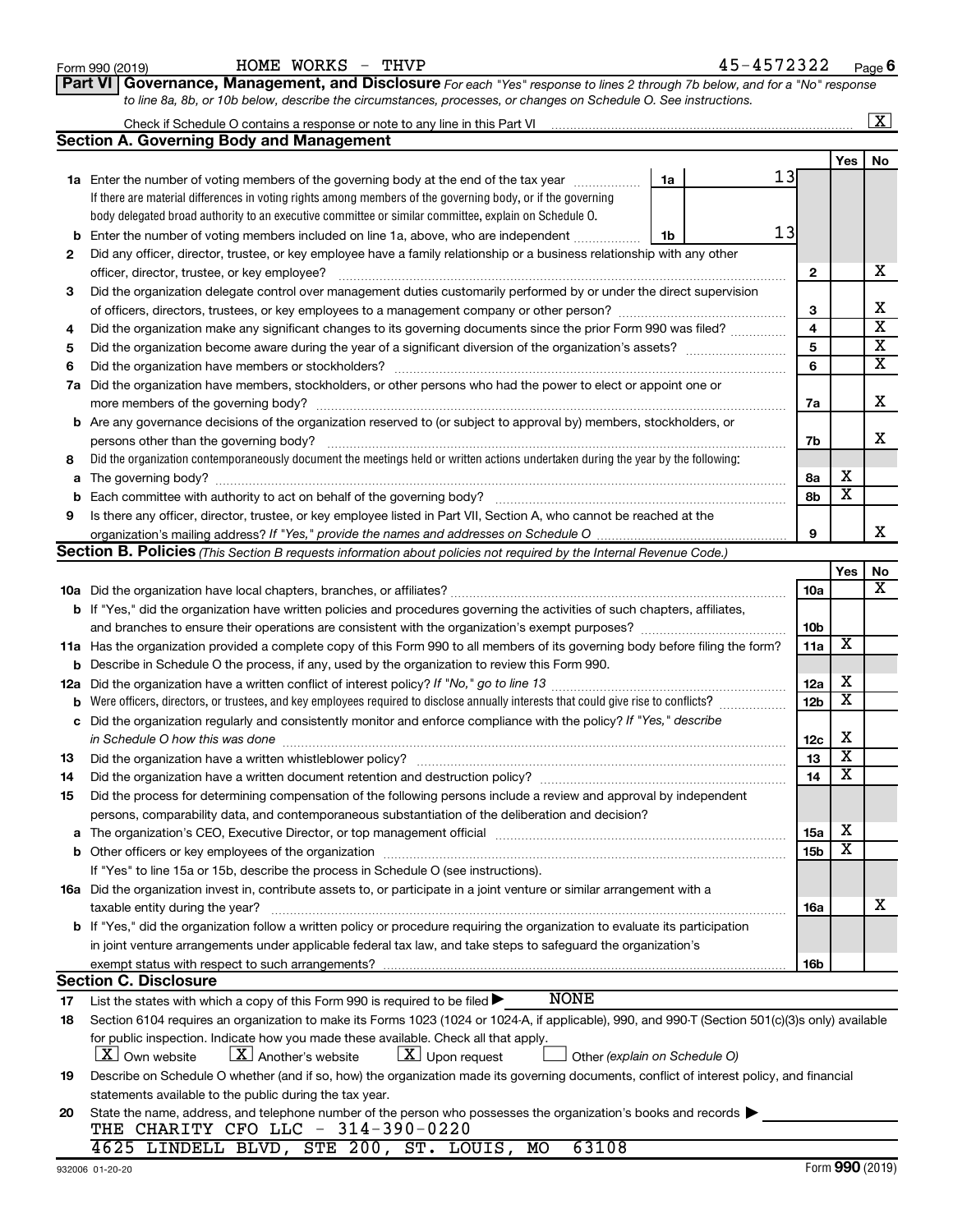$\Box$ 

| Part VII Compensation of Officers, Directors, Trustees, Key Employees, Highest Compensated |
|--------------------------------------------------------------------------------------------|
| <b>Employees, and Independent Contractors</b>                                              |

Check if Schedule O contains a response or note to any line in this Part VII

**Section A. Officers, Directors, Trustees, Key Employees, and Highest Compensated Employees**

**1a**  Complete this table for all persons required to be listed. Report compensation for the calendar year ending with or within the organization's tax year.  $\bullet$  List all of the organization's current officers, directors, trustees (whether individuals or organizations), regardless of amount of compensation.

Enter -0- in columns (D), (E), and (F) if no compensation was paid.

**•** List all of the organization's current key employees, if any. See instructions for definition of "key employee."

• List the organization's five *current* highest compensated employees (other than an officer, director, trustee, or key employee) who received reportable compensation (Box 5 of Form W-2 and/or Box 7 of Form 1099-MISC) of more than \$100,000 from the organization and any related organizations.

 $\bullet$  List all of the organization's former officers, key employees, and highest compensated employees who received more than \$100,000 of reportable compensation from the organization and any related organizations.

**•** List all of the organization's former directors or trustees that received, in the capacity as a former director or trustee of the organization, more than \$10,000 of reportable compensation from the organization and any related organizations.

See instructions for the order in which to list the persons above.

 $\boxed{\textbf{X}}$  Check this box if neither the organization nor any related organization compensated any current officer, director, or trustee.

| (A)                         | (B)            | (C)                            |                                                                  |             |              |                                 |        | (D)             | (E)             | (F)           |  |  |
|-----------------------------|----------------|--------------------------------|------------------------------------------------------------------|-------------|--------------|---------------------------------|--------|-----------------|-----------------|---------------|--|--|
| Name and title              | Average        |                                | (do not check more than one                                      | Position    |              |                                 |        | Reportable      | Reportable      | Estimated     |  |  |
|                             | hours per      |                                | box, unless person is both an<br>officer and a director/trustee) |             |              |                                 |        | compensation    | compensation    | amount of     |  |  |
|                             | week           |                                |                                                                  |             |              |                                 |        | from            | from related    | other         |  |  |
|                             | (list any      |                                |                                                                  |             |              |                                 |        | the             | organizations   | compensation  |  |  |
|                             | hours for      |                                |                                                                  |             |              |                                 |        | organization    | (W-2/1099-MISC) | from the      |  |  |
|                             | related        |                                |                                                                  |             |              |                                 |        | (W-2/1099-MISC) |                 | organization  |  |  |
|                             | organizations  |                                |                                                                  |             |              |                                 |        |                 |                 | and related   |  |  |
|                             | below<br>line) | Individual trustee or director | Institutional trustee                                            | Officer     | Key employee | Highest compensated<br>employee | Former |                 |                 | organizations |  |  |
| AMY MURPHY<br>(1)           | 1.00           |                                |                                                                  |             |              |                                 |        |                 |                 |               |  |  |
| BOARD CHAIR EMERITUS        |                | $\mathbf X$                    |                                                                  | $\mathbf X$ |              |                                 |        | 0.              | $\mathbf 0$ .   | $\mathbf 0$ . |  |  |
| (2)<br>LATASHUIA BROWNING   | 1.00           |                                |                                                                  |             |              |                                 |        |                 |                 |               |  |  |
| <b>TREASURER</b>            |                | $\mathbf X$                    |                                                                  | $\mathbf X$ |              |                                 |        | 0.              | $\mathbf 0$ .   | $\mathbf 0$ . |  |  |
| SUSAN STITH<br>(3)          | 1.00           |                                |                                                                  |             |              |                                 |        |                 |                 |               |  |  |
| <b>BOARD MEMBER</b>         |                | $\mathbf X$                    |                                                                  |             |              |                                 |        | 0.              | 0.              | $\mathbf 0$ . |  |  |
| HARRIET BLICKENSTAFF<br>(4) | 1.00           |                                |                                                                  |             |              |                                 |        |                 |                 |               |  |  |
| <b>BOARD CHAIR</b>          |                | $\mathbf X$                    |                                                                  | $\mathbf X$ |              |                                 |        | 0.              | $\mathbf 0$ .   | $\mathbf 0$ . |  |  |
| <b>WADE RAKES</b><br>(5)    | 1.00           |                                |                                                                  |             |              |                                 |        |                 |                 |               |  |  |
| <b>BOARD MEMBER</b>         |                | $\mathbf X$                    |                                                                  |             |              |                                 |        | 0.              | 0.              | $\mathbf 0$ . |  |  |
| (6)<br>EARL SHRECKENGAST    | 1.00           |                                |                                                                  |             |              |                                 |        |                 |                 |               |  |  |
| <b>BOARD MEMBER</b>         |                | $\mathbf X$                    |                                                                  |             |              |                                 |        | $\mathbf 0$     | 0.              | $\mathbf 0$ . |  |  |
| <b>JEFF BATES</b><br>(7)    | 1.00           |                                |                                                                  |             |              |                                 |        |                 |                 |               |  |  |
| BOARD MEMBER                |                | $\rm X$                        |                                                                  |             |              |                                 |        | $\mathbf 0$ .   | $\mathbf 0$ .   | $0$ .         |  |  |
| <b>KAREN EVANS</b><br>(8)   | 1.00           |                                |                                                                  |             |              |                                 |        |                 |                 |               |  |  |
| <b>SECRETARY</b>            |                | $\mathbf X$                    |                                                                  | $\mathbf X$ |              |                                 |        | 0.              | $\mathbf 0$ .   | $\mathbf 0$ . |  |  |
| LISA HUCK<br>(9)            | 1.00           |                                |                                                                  |             |              |                                 |        |                 |                 |               |  |  |
| <b>BOARD MEMBER</b>         |                | $\mathbf X$                    |                                                                  |             |              |                                 |        | 0.              | $\mathbf 0$ .   | $\mathbf 0$ . |  |  |
| (10) CHRIS LEE NICASTRO     | 1.00           |                                |                                                                  |             |              |                                 |        |                 |                 |               |  |  |
| <b>BOARD MEMBER</b>         |                | X                              |                                                                  |             |              |                                 |        | 0               | $\mathbf 0$ .   | $\mathbf 0$ . |  |  |
| (11) DR. KELVIN ADAMS       | 1.00           |                                |                                                                  |             |              |                                 |        |                 |                 |               |  |  |
| <b>BOARD MEMBER</b>         |                | $\mathbf X$                    |                                                                  |             |              |                                 |        | $\mathbf 0$     | $\mathbf 0$ .   | $\mathbf 0$ . |  |  |
| (12) CONNIE TAYLOR          | 1.00           |                                |                                                                  |             |              |                                 |        |                 |                 |               |  |  |
| <b>BOARD MEMBER</b>         |                | X                              |                                                                  |             |              |                                 |        | 0               | $\mathbf 0$ .   | $\mathbf 0$ . |  |  |
| (13) ROSS WOOLSEY           | 1.00           |                                |                                                                  |             |              |                                 |        |                 |                 |               |  |  |
| <b>BOARD MEMBER</b>         |                | $\mathbf X$                    |                                                                  |             |              |                                 |        | $\mathbf 0$ .   | $\mathbf 0$ .   | $0$ .         |  |  |
|                             |                |                                |                                                                  |             |              |                                 |        |                 |                 |               |  |  |
|                             |                |                                |                                                                  |             |              |                                 |        |                 |                 |               |  |  |
|                             |                |                                |                                                                  |             |              |                                 |        |                 |                 |               |  |  |
|                             |                |                                |                                                                  |             |              |                                 |        |                 |                 |               |  |  |
|                             |                |                                |                                                                  |             |              |                                 |        |                 |                 |               |  |  |
|                             |                |                                |                                                                  |             |              |                                 |        |                 |                 |               |  |  |
|                             |                |                                |                                                                  |             |              |                                 |        |                 |                 |               |  |  |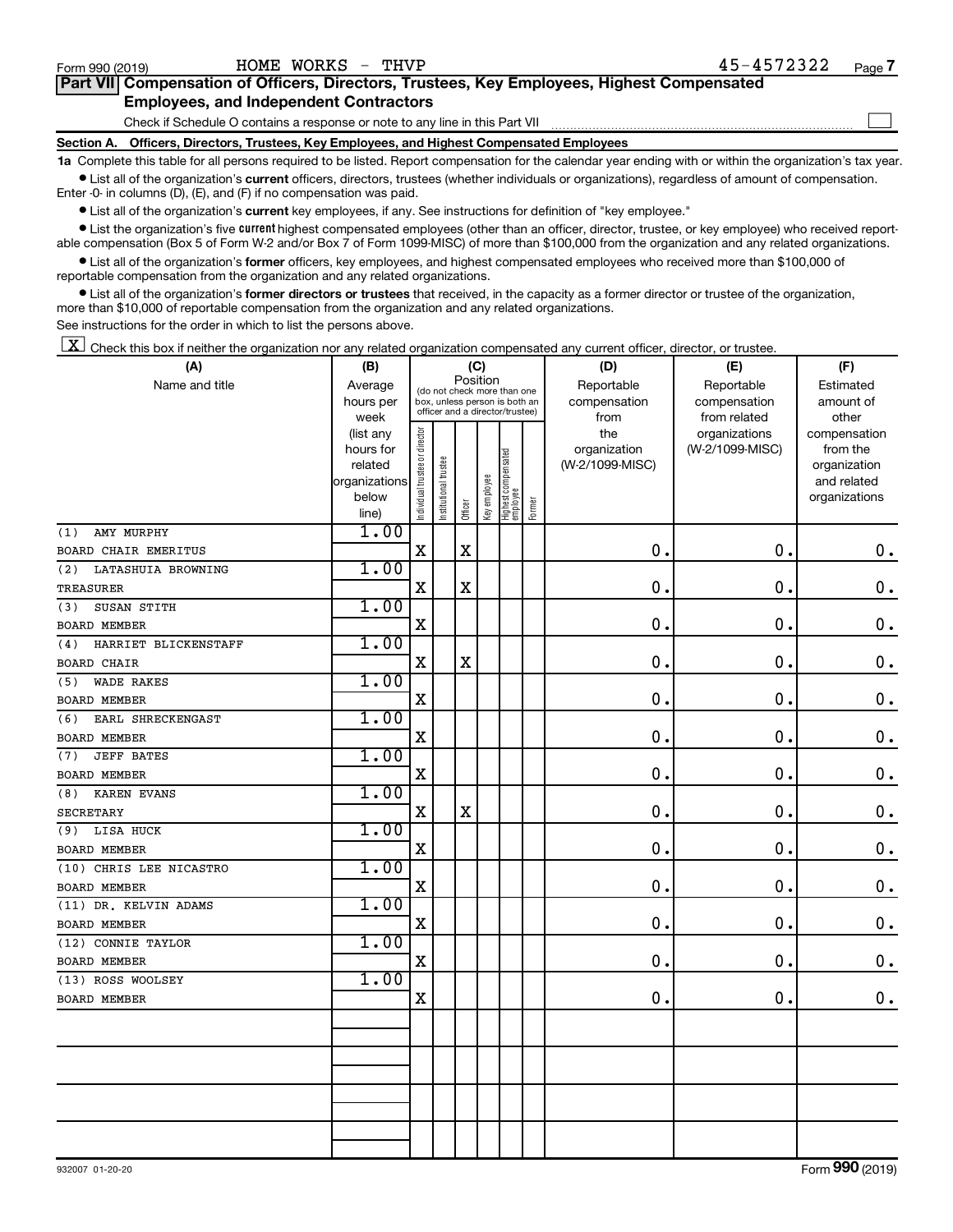|                 | HOME WORKS<br>Form 990 (2019)                                                                                                                                                                                                     | - THVP                                                  |                       |                                                                                                 |         |              |                                   |        |                                                  | 45-4572322                                                         |          |                                                          | Page 8                                                 |
|-----------------|-----------------------------------------------------------------------------------------------------------------------------------------------------------------------------------------------------------------------------------|---------------------------------------------------------|-----------------------|-------------------------------------------------------------------------------------------------|---------|--------------|-----------------------------------|--------|--------------------------------------------------|--------------------------------------------------------------------|----------|----------------------------------------------------------|--------------------------------------------------------|
| <b>Part VII</b> | Section A. Officers, Directors, Trustees, Key Employees, and Highest Compensated Employees (continued)                                                                                                                            |                                                         |                       |                                                                                                 |         |              |                                   |        |                                                  |                                                                    |          |                                                          |                                                        |
|                 | (A)<br>Name and title                                                                                                                                                                                                             | (B)<br>Average<br>hours per<br>week<br>(list any        | director              | (do not check more than one<br>box, unless person is both an<br>officer and a director/trustee) | (C)     | Position     |                                   |        | (D)<br>Reportable<br>compensation<br>from<br>the | (E)<br>Reportable<br>compensation<br>from related<br>organizations |          |                                                          | (F)<br>Estimated<br>amount of<br>other<br>compensation |
|                 |                                                                                                                                                                                                                                   | hours for<br>related<br>organizations<br>below<br>line) | Individual trustee or | Institutional trustee                                                                           | Officer | Key employee | Highest compensated<br>  employee | Former | organization<br>(W-2/1099-MISC)                  | (W-2/1099-MISC)                                                    |          | from the<br>organization<br>and related<br>organizations |                                                        |
|                 |                                                                                                                                                                                                                                   |                                                         |                       |                                                                                                 |         |              |                                   |        |                                                  |                                                                    |          |                                                          |                                                        |
|                 |                                                                                                                                                                                                                                   |                                                         |                       |                                                                                                 |         |              |                                   |        |                                                  |                                                                    |          |                                                          |                                                        |
|                 |                                                                                                                                                                                                                                   |                                                         |                       |                                                                                                 |         |              |                                   |        |                                                  |                                                                    |          |                                                          |                                                        |
|                 |                                                                                                                                                                                                                                   |                                                         |                       |                                                                                                 |         |              |                                   |        |                                                  |                                                                    |          |                                                          |                                                        |
|                 |                                                                                                                                                                                                                                   |                                                         |                       |                                                                                                 |         |              |                                   |        |                                                  |                                                                    |          |                                                          |                                                        |
|                 |                                                                                                                                                                                                                                   |                                                         |                       |                                                                                                 |         |              |                                   |        |                                                  |                                                                    |          |                                                          |                                                        |
|                 |                                                                                                                                                                                                                                   |                                                         |                       |                                                                                                 |         |              |                                   |        |                                                  |                                                                    |          |                                                          |                                                        |
|                 |                                                                                                                                                                                                                                   |                                                         |                       |                                                                                                 |         |              |                                   |        |                                                  |                                                                    |          |                                                          |                                                        |
|                 |                                                                                                                                                                                                                                   |                                                         |                       |                                                                                                 |         |              |                                   |        |                                                  |                                                                    |          |                                                          |                                                        |
|                 | 1b Subtotal                                                                                                                                                                                                                       |                                                         |                       |                                                                                                 |         |              |                                   |        | σ.<br>σ.                                         |                                                                    | Ο.<br>σ. |                                                          | $\overline{0}$ .<br>$\overline{0}$ .                   |
|                 | c Total from continuation sheets to Part VII, Section A manufactured by                                                                                                                                                           |                                                         |                       |                                                                                                 |         |              |                                   |        | О.                                               |                                                                    | σ.       |                                                          | $\overline{0}$ .                                       |
| 2               | Total number of individuals (including but not limited to those listed above) who received more than \$100,000 of reportable                                                                                                      |                                                         |                       |                                                                                                 |         |              |                                   |        |                                                  |                                                                    |          |                                                          |                                                        |
|                 | compensation from the organization $\blacktriangleright$                                                                                                                                                                          |                                                         |                       |                                                                                                 |         |              |                                   |        |                                                  |                                                                    |          |                                                          | 0                                                      |
| 3               | Did the organization list any former officer, director, trustee, key employee, or highest compensated employee on                                                                                                                 |                                                         |                       |                                                                                                 |         |              |                                   |        |                                                  |                                                                    |          | Yes                                                      | No                                                     |
|                 | For any individual listed on line 1a, is the sum of reportable compensation and other compensation from the organization                                                                                                          |                                                         |                       |                                                                                                 |         |              |                                   |        |                                                  |                                                                    |          | 3                                                        | X                                                      |
| 5               | and related organizations greater than \$150,000? If "Yes," complete Schedule J for such individual<br>Did any person listed on line 1a receive or accrue compensation from any unrelated organization or individual for services |                                                         |                       |                                                                                                 |         |              |                                   |        |                                                  |                                                                    |          | 4                                                        | X                                                      |
|                 | <b>Section B. Independent Contractors</b>                                                                                                                                                                                         |                                                         |                       |                                                                                                 |         |              |                                   |        |                                                  |                                                                    |          | 5                                                        | x                                                      |
| 1.              | Complete this table for your five highest compensated independent contractors that received more than \$100,000 of compensation from                                                                                              |                                                         |                       |                                                                                                 |         |              |                                   |        |                                                  |                                                                    |          |                                                          |                                                        |
|                 | the organization. Report compensation for the calendar year ending with or within the organization's tax year.<br>(A)                                                                                                             |                                                         |                       |                                                                                                 |         |              |                                   |        | (B)                                              |                                                                    |          | (C)                                                      |                                                        |
|                 | Name and business address                                                                                                                                                                                                         |                                                         |                       | <b>NONE</b>                                                                                     |         |              |                                   |        | Description of services                          |                                                                    |          | Compensation                                             |                                                        |
|                 |                                                                                                                                                                                                                                   |                                                         |                       |                                                                                                 |         |              |                                   |        |                                                  |                                                                    |          |                                                          |                                                        |
|                 |                                                                                                                                                                                                                                   |                                                         |                       |                                                                                                 |         |              |                                   |        |                                                  |                                                                    |          |                                                          |                                                        |
|                 |                                                                                                                                                                                                                                   |                                                         |                       |                                                                                                 |         |              |                                   |        |                                                  |                                                                    |          |                                                          |                                                        |
|                 |                                                                                                                                                                                                                                   |                                                         |                       |                                                                                                 |         |              |                                   |        |                                                  |                                                                    |          |                                                          |                                                        |
| 2               | Total number of independent contractors (including but not limited to those listed above) who received more than                                                                                                                  |                                                         |                       |                                                                                                 |         |              |                                   |        |                                                  |                                                                    |          |                                                          |                                                        |
|                 | \$100,000 of compensation from the organization                                                                                                                                                                                   |                                                         |                       |                                                                                                 |         |              | 0                                 |        |                                                  |                                                                    |          |                                                          |                                                        |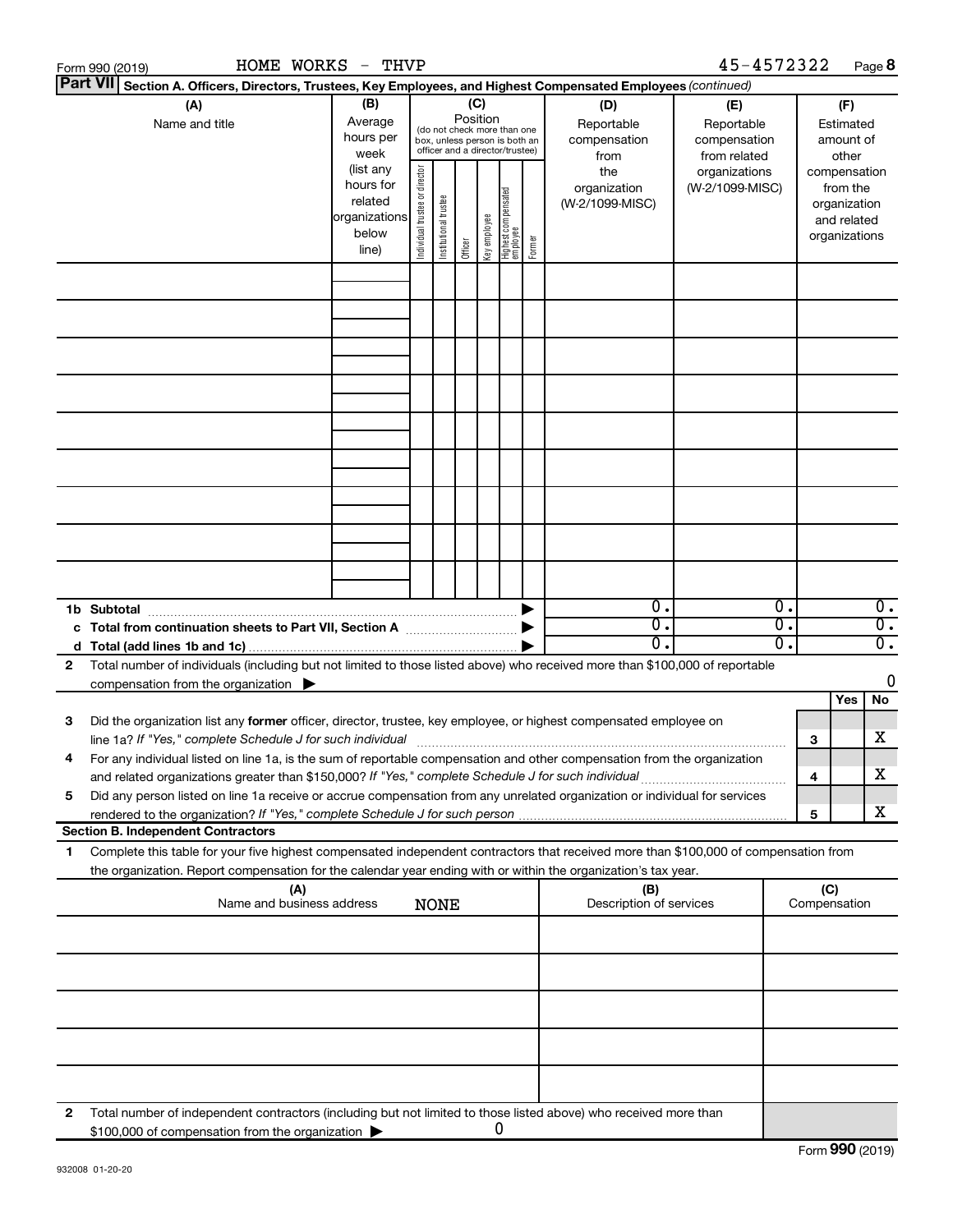|                                                           | Form 990 (2019)  |                                                                                                                       | HOME WORKS - THVP                                                                                                     |                 |                      |               |                                       | 45-4572322                    | Page 9                                                   |
|-----------------------------------------------------------|------------------|-----------------------------------------------------------------------------------------------------------------------|-----------------------------------------------------------------------------------------------------------------------|-----------------|----------------------|---------------|---------------------------------------|-------------------------------|----------------------------------------------------------|
|                                                           | <b>Part VIII</b> | <b>Statement of Revenue</b>                                                                                           |                                                                                                                       |                 |                      |               |                                       |                               |                                                          |
|                                                           |                  |                                                                                                                       |                                                                                                                       |                 |                      |               |                                       |                               | (D)                                                      |
|                                                           |                  |                                                                                                                       |                                                                                                                       |                 |                      | Total revenue | Related or exempt<br>function revenue | Unrelated<br>business revenue | Revenue excluded<br>from tax under<br>sections 512 - 514 |
|                                                           |                  | <b>1 a</b> Federated campaigns                                                                                        | 1a                                                                                                                    |                 |                      |               |                                       |                               |                                                          |
| Contributions, Gifts, Grants<br>and Other Similar Amounts |                  | <b>b</b> Membership dues                                                                                              | 1 <sub>b</sub>                                                                                                        |                 |                      |               |                                       |                               |                                                          |
|                                                           |                  | c Fundraising events                                                                                                  | 1 <sub>c</sub>                                                                                                        |                 |                      |               |                                       |                               |                                                          |
|                                                           |                  | d Related organizations                                                                                               | 1 <sub>d</sub>                                                                                                        |                 |                      |               |                                       |                               |                                                          |
|                                                           |                  | e Government grants (contributions)                                                                                   | 1е                                                                                                                    |                 |                      |               |                                       |                               |                                                          |
|                                                           |                  | f All other contributions, gifts, grants, and                                                                         |                                                                                                                       |                 |                      |               |                                       |                               |                                                          |
|                                                           |                  | similar amounts not included above                                                                                    | 1f                                                                                                                    |                 | 926,424.             |               |                                       |                               |                                                          |
|                                                           |                  | g Noncash contributions included in lines 1a-1f                                                                       | 1g                                                                                                                    |                 |                      | 926,424.      |                                       |                               |                                                          |
|                                                           |                  |                                                                                                                       |                                                                                                                       |                 | <b>Business Code</b> |               |                                       |                               |                                                          |
|                                                           |                  |                                                                                                                       |                                                                                                                       |                 |                      |               |                                       |                               |                                                          |
|                                                           | 2a<br>b          | <u> 1989 - Johann Barn, mars and de Branch Barn, mars and de Branch Barn, mars and de Branch Barn, mars and de Br</u> |                                                                                                                       |                 |                      |               |                                       |                               |                                                          |
|                                                           | c                | <u> 1989 - Johann Barn, amerikansk politiker (d. 1989)</u>                                                            |                                                                                                                       |                 |                      |               |                                       |                               |                                                          |
|                                                           | d                | the contract of the contract of the contract of the contract of the contract of                                       |                                                                                                                       |                 |                      |               |                                       |                               |                                                          |
| Program Service<br>Revenue                                | е                | the control of the control of the control of the control of the control of                                            |                                                                                                                       |                 |                      |               |                                       |                               |                                                          |
|                                                           | f                | All other program service revenue                                                                                     |                                                                                                                       |                 |                      |               |                                       |                               |                                                          |
|                                                           |                  |                                                                                                                       |                                                                                                                       |                 |                      |               |                                       |                               |                                                          |
|                                                           | 3                | Investment income (including dividends, interest, and                                                                 |                                                                                                                       |                 |                      |               |                                       |                               |                                                          |
|                                                           |                  |                                                                                                                       |                                                                                                                       |                 | ▶                    | 344.          |                                       |                               | 344.                                                     |
|                                                           | 4                | Income from investment of tax-exempt bond proceeds                                                                    |                                                                                                                       |                 |                      |               |                                       |                               |                                                          |
|                                                           | 5                |                                                                                                                       |                                                                                                                       |                 |                      |               |                                       |                               |                                                          |
|                                                           |                  |                                                                                                                       | (i) Real                                                                                                              |                 | (ii) Personal        |               |                                       |                               |                                                          |
|                                                           | 6а               | Gross rents<br>$\overline{\phantom{a}}$                                                                               | 6a                                                                                                                    |                 |                      |               |                                       |                               |                                                          |
|                                                           |                  | <b>b</b> Less: rental expenses $\ldots$                                                                               | 6b                                                                                                                    |                 |                      |               |                                       |                               |                                                          |
|                                                           | c                | Rental income or (loss)                                                                                               | 6с                                                                                                                    |                 |                      |               |                                       |                               |                                                          |
|                                                           |                  | d Net rental income or (loss)<br>7 a Gross amount from sales of                                                       | (i) Securities                                                                                                        |                 | (ii) Other           |               |                                       |                               |                                                          |
|                                                           |                  | assets other than inventory                                                                                           | 7a                                                                                                                    |                 |                      |               |                                       |                               |                                                          |
|                                                           |                  | <b>b</b> Less: cost or other basis                                                                                    |                                                                                                                       |                 |                      |               |                                       |                               |                                                          |
|                                                           |                  | and sales expenses                                                                                                    | 7b                                                                                                                    |                 |                      |               |                                       |                               |                                                          |
| venue                                                     |                  | c Gain or (loss)                                                                                                      | 7c                                                                                                                    |                 |                      |               |                                       |                               |                                                          |
|                                                           |                  |                                                                                                                       |                                                                                                                       |                 |                      |               |                                       |                               |                                                          |
| Other Re                                                  |                  | 8 a Gross income from fundraising events (not                                                                         |                                                                                                                       |                 |                      |               |                                       |                               |                                                          |
|                                                           |                  |                                                                                                                       |                                                                                                                       |                 |                      |               |                                       |                               |                                                          |
|                                                           |                  | contributions reported on line 1c). See                                                                               |                                                                                                                       |                 |                      |               |                                       |                               |                                                          |
|                                                           |                  |                                                                                                                       |                                                                                                                       | 8a              |                      |               |                                       |                               |                                                          |
|                                                           |                  | b Less: direct expenses                                                                                               |                                                                                                                       | 8b              |                      |               |                                       |                               |                                                          |
|                                                           |                  | c Net income or (loss) from fundraising events                                                                        |                                                                                                                       |                 |                      |               |                                       |                               |                                                          |
|                                                           |                  | 9 a Gross income from gaming activities. See                                                                          |                                                                                                                       |                 |                      |               |                                       |                               |                                                          |
|                                                           |                  |                                                                                                                       |                                                                                                                       | 9a              |                      |               |                                       |                               |                                                          |
|                                                           |                  | c Net income or (loss) from gaming activities                                                                         |                                                                                                                       | l 9b            |                      |               |                                       |                               |                                                          |
|                                                           |                  | 10 a Gross sales of inventory, less returns                                                                           |                                                                                                                       |                 |                      |               |                                       |                               |                                                          |
|                                                           |                  |                                                                                                                       |                                                                                                                       | <b>10a</b>      |                      |               |                                       |                               |                                                          |
|                                                           |                  | <b>b</b> Less: cost of goods sold                                                                                     |                                                                                                                       | 10 <sub>b</sub> |                      |               |                                       |                               |                                                          |
|                                                           |                  | <b>c</b> Net income or (loss) from sales of inventory                                                                 |                                                                                                                       |                 |                      |               |                                       |                               |                                                          |
|                                                           |                  |                                                                                                                       |                                                                                                                       |                 | <b>Business Code</b> |               |                                       |                               |                                                          |
| Miscellaneous<br>Revenue                                  | 11 a             | the control of the control of the control of the control of the control of                                            |                                                                                                                       |                 |                      |               |                                       |                               |                                                          |
|                                                           | b                | the control of the control of the control of the control of the control of                                            |                                                                                                                       |                 |                      |               |                                       |                               |                                                          |
|                                                           | c                |                                                                                                                       | <u> 1989 - John Harry Harry Harry Harry Harry Harry Harry Harry Harry Harry Harry Harry Harry Harry Harry Harry H</u> |                 |                      |               |                                       |                               |                                                          |
|                                                           |                  |                                                                                                                       |                                                                                                                       |                 |                      |               |                                       |                               |                                                          |
|                                                           |                  |                                                                                                                       |                                                                                                                       |                 |                      |               |                                       |                               |                                                          |
|                                                           | 12               |                                                                                                                       |                                                                                                                       |                 |                      | 926,768.      | $\overline{0}$ .                      | $\overline{0}$ .              | 344.                                                     |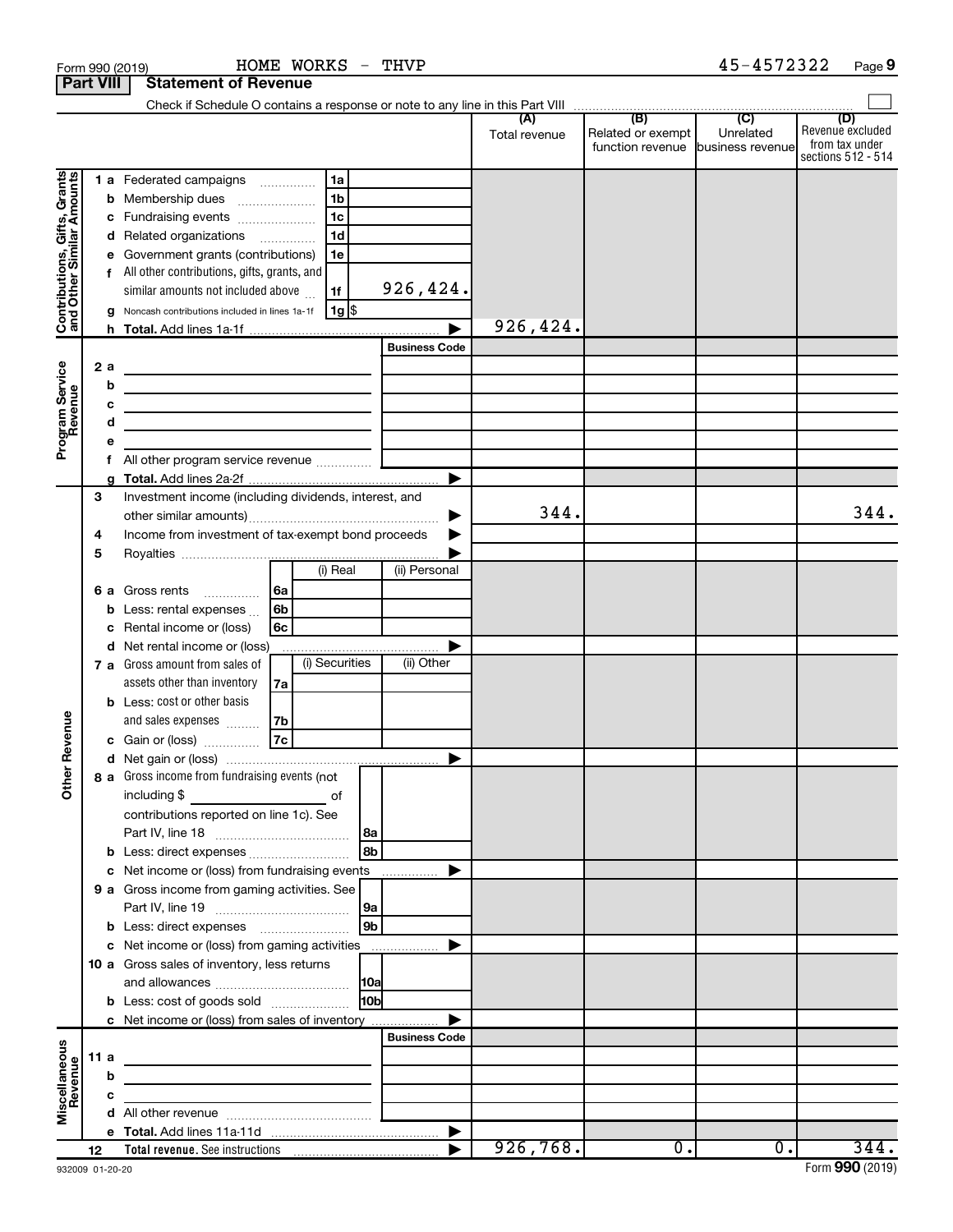| Form 990 (2019) |                                                 | HOME WORKS - |
|-----------------|-------------------------------------------------|--------------|
|                 | <b>Part IX Statement of Functional Expenses</b> |              |

Form 990 (2019) Page HOME WORKS - THVP 45-4572322

*Section 501(c)(3) and 501(c)(4) organizations must complete all columns. All other organizations must complete column (A).*

|              | Do not include amounts reported on lines 6b,<br>7b, 8b, 9b, and 10b of Part VIII.                                                                        | Total expenses | (B)<br>Program service<br>expenses | Management and<br>general expenses | (D)<br>Fundraising<br>expenses |  |  |  |  |
|--------------|----------------------------------------------------------------------------------------------------------------------------------------------------------|----------------|------------------------------------|------------------------------------|--------------------------------|--|--|--|--|
| 1.           | Grants and other assistance to domestic organizations                                                                                                    |                |                                    |                                    |                                |  |  |  |  |
|              | and domestic governments. See Part IV, line 21                                                                                                           |                |                                    |                                    |                                |  |  |  |  |
| $\mathbf{2}$ | Grants and other assistance to domestic                                                                                                                  |                |                                    |                                    |                                |  |  |  |  |
|              | individuals. See Part IV, line 22                                                                                                                        |                |                                    |                                    |                                |  |  |  |  |
| 3            | Grants and other assistance to foreign                                                                                                                   |                |                                    |                                    |                                |  |  |  |  |
|              | organizations, foreign governments, and foreign                                                                                                          |                |                                    |                                    |                                |  |  |  |  |
|              | individuals. See Part IV, lines 15 and 16                                                                                                                |                |                                    |                                    |                                |  |  |  |  |
| 4            | Benefits paid to or for members                                                                                                                          |                |                                    |                                    |                                |  |  |  |  |
| 5            | Compensation of current officers, directors,                                                                                                             |                |                                    |                                    |                                |  |  |  |  |
|              | trustees, and key employees                                                                                                                              |                |                                    |                                    |                                |  |  |  |  |
| 6            | Compensation not included above to disqualified                                                                                                          |                |                                    |                                    |                                |  |  |  |  |
|              | persons (as defined under section 4958(f)(1)) and                                                                                                        |                |                                    |                                    |                                |  |  |  |  |
|              | persons described in section 4958(c)(3)(B)                                                                                                               |                |                                    |                                    |                                |  |  |  |  |
| 7            | Other salaries and wages                                                                                                                                 | 395,682.       | 267,810.                           | 59,189.                            | 68,683.                        |  |  |  |  |
| 8            | Pension plan accruals and contributions (include                                                                                                         |                |                                    |                                    |                                |  |  |  |  |
|              | section 401(k) and 403(b) employer contributions)                                                                                                        |                |                                    |                                    |                                |  |  |  |  |
| 9            |                                                                                                                                                          | 2,832.         | 1,887.                             | 455.                               | 490.                           |  |  |  |  |
| 10           |                                                                                                                                                          | 34,075.        | 18,557.                            | 9,800.                             | 5,718.                         |  |  |  |  |
| 11           | Fees for services (nonemployees):                                                                                                                        |                |                                    |                                    |                                |  |  |  |  |
| a            |                                                                                                                                                          | 76,759.        | 4,599.                             | 47,824.                            | 24,336.                        |  |  |  |  |
| b            |                                                                                                                                                          |                |                                    |                                    |                                |  |  |  |  |
|              |                                                                                                                                                          | 29,739.        |                                    | 29,739.                            |                                |  |  |  |  |
| d            |                                                                                                                                                          |                |                                    |                                    |                                |  |  |  |  |
|              | Professional fundraising services. See Part IV, line 17                                                                                                  |                |                                    |                                    |                                |  |  |  |  |
| f            | Investment management fees                                                                                                                               |                |                                    |                                    |                                |  |  |  |  |
| g            | Other. (If line 11g amount exceeds 10% of line 25,                                                                                                       |                |                                    |                                    |                                |  |  |  |  |
|              | column (A) amount, list line 11g expenses on Sch O.)                                                                                                     | 17,650.        | 13,291.                            |                                    | 4,359.                         |  |  |  |  |
| 12           |                                                                                                                                                          | 44,034.        | 27,016.                            | 10,626.                            | 6,392.                         |  |  |  |  |
| 13<br>14     |                                                                                                                                                          | 14,556.        | 9,249.                             | 3,818.                             | 1,489.                         |  |  |  |  |
| 15           |                                                                                                                                                          |                |                                    |                                    |                                |  |  |  |  |
| 16           |                                                                                                                                                          | 26,647.        | 18,060.                            | 5,987.                             | 2,600.                         |  |  |  |  |
| 17           | Travel                                                                                                                                                   |                |                                    |                                    |                                |  |  |  |  |
| 18           | Payments of travel or entertainment expenses                                                                                                             |                |                                    |                                    |                                |  |  |  |  |
|              | for any federal, state, or local public officials                                                                                                        |                |                                    |                                    |                                |  |  |  |  |
| 19           | Conferences, conventions, and meetings                                                                                                                   | 8,645.         | 7,797.                             | 787.                               | 61.                            |  |  |  |  |
| 20           | Interest                                                                                                                                                 |                |                                    |                                    |                                |  |  |  |  |
| 21           |                                                                                                                                                          |                |                                    |                                    |                                |  |  |  |  |
| 22           | Depreciation, depletion, and amortization                                                                                                                | 3,907.         | 3,907.                             |                                    |                                |  |  |  |  |
| 23           | Insurance                                                                                                                                                | 9,091.         | 6,058.                             | 1,459.                             | 1,574.                         |  |  |  |  |
| 24           | Other expenses. Itemize expenses not covered<br>above (List miscellaneous expenses on line 24e. If<br>line 24e amount exceeds 10% of line 25, column (A) |                |                                    |                                    |                                |  |  |  |  |
|              | amount, list line 24e expenses on Schedule O.)<br>VISIT REIMBURSEMENTS                                                                                   | 65,408.        | 65,408.                            |                                    |                                |  |  |  |  |
|              | <b>SITE COORDINATORS</b>                                                                                                                                 | 32,100.        | 32,100.                            |                                    |                                |  |  |  |  |
|              | PTLT MEETINGS                                                                                                                                            | 21,900.        | 21,900.                            |                                    |                                |  |  |  |  |
| d            | <b>FAMILY DINNERS</b>                                                                                                                                    | 20, 207.       | 20, 207.                           |                                    |                                |  |  |  |  |
|              | e All other expenses                                                                                                                                     | 23,930.        | 20, 338.                           | 1,102.                             | 2,490.                         |  |  |  |  |
| 25           | Total functional expenses. Add lines 1 through 24e                                                                                                       | 827,162.       | 538,184.                           | 170,786.                           | 118, 192.                      |  |  |  |  |
| 26           | Joint costs. Complete this line only if the organization                                                                                                 |                |                                    |                                    |                                |  |  |  |  |
|              | reported in column (B) joint costs from a combined                                                                                                       |                |                                    |                                    |                                |  |  |  |  |
|              | educational campaign and fundraising solicitation.                                                                                                       |                |                                    |                                    |                                |  |  |  |  |
|              | Check here $\blacktriangleright$<br>if following SOP 98-2 (ASC 958-720)                                                                                  |                |                                    |                                    |                                |  |  |  |  |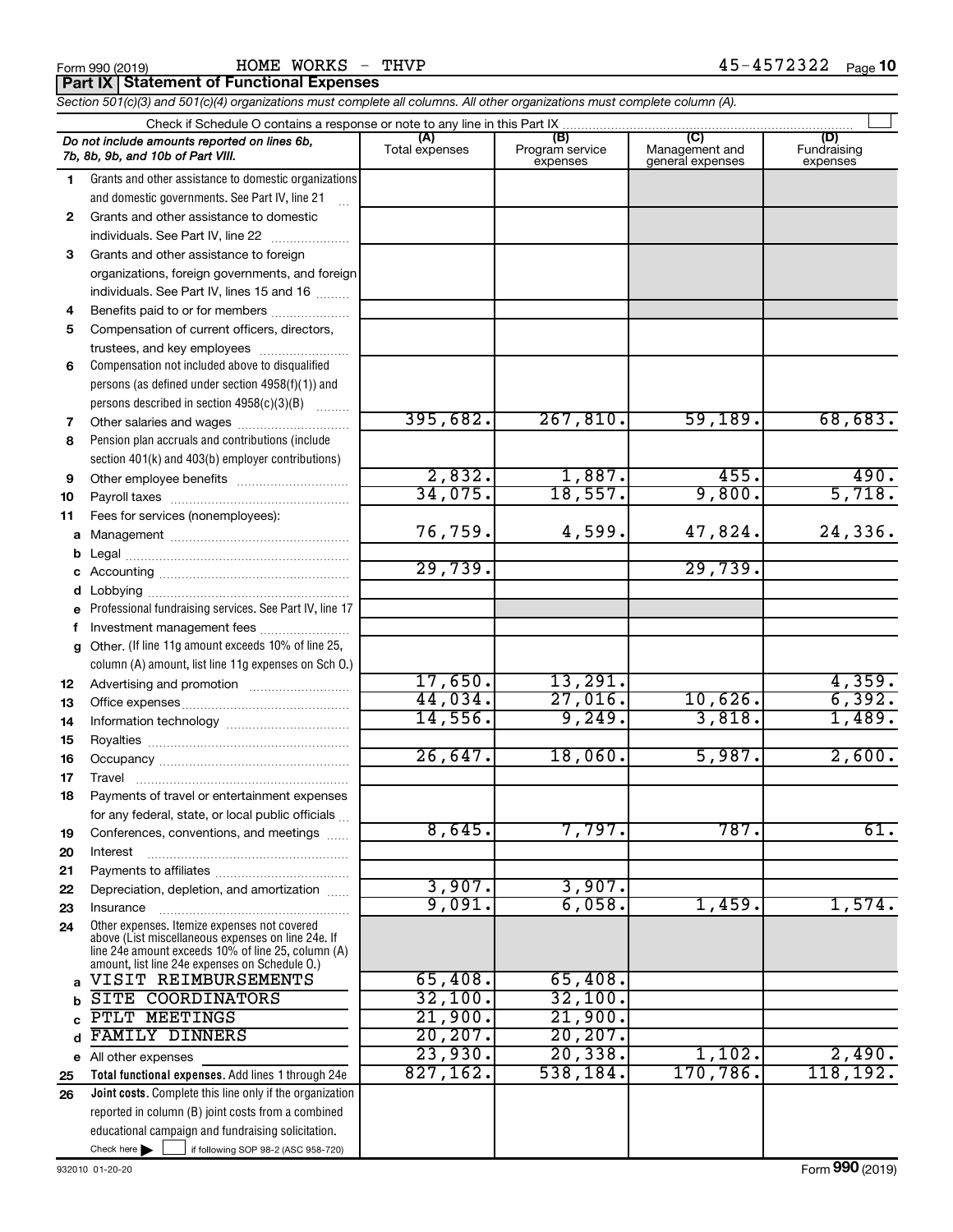|                             |              |                                                                                                                                                                                                                               |                 |                | (A)<br>Beginning of year |                          | (B)<br>End of year |
|-----------------------------|--------------|-------------------------------------------------------------------------------------------------------------------------------------------------------------------------------------------------------------------------------|-----------------|----------------|--------------------------|--------------------------|--------------------|
|                             | 1            |                                                                                                                                                                                                                               |                 | 336,556.       | $\mathbf{1}$             | 401,631.                 |                    |
|                             | $\mathbf{2}$ |                                                                                                                                                                                                                               |                 |                |                          | $\mathbf 2$              |                    |
|                             | 3            |                                                                                                                                                                                                                               |                 |                | 75,000.                  | $\overline{\mathbf{3}}$  | 202, 119.          |
|                             | 4            |                                                                                                                                                                                                                               | 12,427.         | $\overline{4}$ |                          |                          |                    |
|                             | 5            | Loans and other receivables from any current or former officer, director,                                                                                                                                                     |                 |                |                          |                          |                    |
|                             |              | trustee, key employee, creator or founder, substantial contributor, or 35%                                                                                                                                                    |                 |                |                          |                          |                    |
|                             |              | controlled entity or family member of any of these persons                                                                                                                                                                    |                 | 5              |                          |                          |                    |
|                             | 6            | Loans and other receivables from other disqualified persons (as defined                                                                                                                                                       |                 |                |                          |                          |                    |
|                             |              | under section 4958(f)(1)), and persons described in section $4958(c)(3)(B)$                                                                                                                                                   |                 |                |                          | 6                        |                    |
|                             | 7            |                                                                                                                                                                                                                               |                 |                |                          | $\overline{\phantom{a}}$ |                    |
| Assets                      | 8            |                                                                                                                                                                                                                               |                 |                |                          | 8                        |                    |
|                             | 9            | Prepaid expenses and deferred charges [11] [11] Prepaid expenses and deferred charges [11] [11] Martin Martin (11] (11] Arthur Martin (11] Arthur Martin (11] Arthur Martin (11] Arthur Martin (11] Arthur Martin (11] Arthur |                 |                | 8,602.                   | 9                        | 7,456.             |
|                             |              | <b>10a</b> Land, buildings, and equipment: cost or other                                                                                                                                                                      |                 |                |                          |                          |                    |
|                             |              | basis. Complete Part VI of Schedule D  10a                                                                                                                                                                                    |                 | 40,935.        |                          |                          |                    |
|                             |              | <b>b</b> Less: accumulated depreciation                                                                                                                                                                                       | 10 <sub>b</sub> | 9,124.         | 2,609.                   | 10 <sub>c</sub>          | 31,811.            |
|                             | 11           |                                                                                                                                                                                                                               |                 | 11             |                          |                          |                    |
|                             | 12           |                                                                                                                                                                                                                               |                 | 12             |                          |                          |                    |
|                             | 13           |                                                                                                                                                                                                                               |                 | 13             |                          |                          |                    |
|                             | 14           |                                                                                                                                                                                                                               |                 | 14             |                          |                          |                    |
|                             | 15           |                                                                                                                                                                                                                               | 5,995.          | 15             | 2,995.                   |                          |                    |
|                             | 16           |                                                                                                                                                                                                                               |                 | 441,189.       | 16                       | 646,012.                 |                    |
|                             | 17           |                                                                                                                                                                                                                               | 66, 742.        | 17             | 65,220.                  |                          |                    |
|                             | 18           |                                                                                                                                                                                                                               |                 | 18             |                          |                          |                    |
|                             | 19           |                                                                                                                                                                                                                               |                 |                | 19                       |                          |                    |
|                             | 20           |                                                                                                                                                                                                                               |                 |                | 20                       |                          |                    |
|                             | 21           | Escrow or custodial account liability. Complete Part IV of Schedule D                                                                                                                                                         |                 |                |                          | 21                       |                    |
|                             | 22           | Loans and other payables to any current or former officer, director,                                                                                                                                                          |                 |                |                          |                          |                    |
| Liabilities                 |              | trustee, key employee, creator or founder, substantial contributor, or 35%                                                                                                                                                    |                 |                |                          |                          |                    |
|                             |              |                                                                                                                                                                                                                               |                 |                |                          | 22                       |                    |
|                             | 23           | Secured mortgages and notes payable to unrelated third parties                                                                                                                                                                |                 |                |                          | 23                       |                    |
|                             | 24           |                                                                                                                                                                                                                               |                 |                |                          | 24                       | 81,300.            |
|                             | 25           | Other liabilities (including federal income tax, payables to related third                                                                                                                                                    |                 |                |                          |                          |                    |
|                             |              | parties, and other liabilities not included on lines 17-24). Complete Part X                                                                                                                                                  |                 |                |                          |                          |                    |
|                             |              | of Schedule D                                                                                                                                                                                                                 |                 |                |                          | 25                       |                    |
|                             | 26           |                                                                                                                                                                                                                               |                 |                | 66, 742.                 | 26                       | 146,520.           |
|                             |              | Organizations that follow FASB ASC 958, check here $\blacktriangleright \lfloor X \rfloor$                                                                                                                                    |                 |                |                          |                          |                    |
|                             |              | and complete lines 27, 28, 32, and 33.                                                                                                                                                                                        |                 |                |                          |                          |                    |
|                             | 27           |                                                                                                                                                                                                                               |                 |                | 274,447.                 | 27                       | 297,373.           |
|                             | 28           |                                                                                                                                                                                                                               |                 |                | 100,000.                 | 28                       | 202, 119.          |
|                             |              | Organizations that do not follow FASB ASC 958, check here $\blacktriangleright$                                                                                                                                               |                 |                |                          |                          |                    |
| Net Assets or Fund Balances |              | and complete lines 29 through 33.                                                                                                                                                                                             |                 |                |                          |                          |                    |
|                             | 29           |                                                                                                                                                                                                                               |                 |                |                          | 29                       |                    |
|                             | 30           | Paid-in or capital surplus, or land, building, or equipment fund                                                                                                                                                              |                 |                |                          | 30                       |                    |
|                             | 31           | Retained earnings, endowment, accumulated income, or other funds                                                                                                                                                              |                 |                |                          | 31                       |                    |
|                             | 32           |                                                                                                                                                                                                                               |                 |                | 374, 447.                | 32                       | 499, 492.          |
|                             | 33           |                                                                                                                                                                                                                               |                 | 441,189.       | 33                       | 646,012.                 |                    |

Form (2019) **990**

# **Part X Balance Sheet**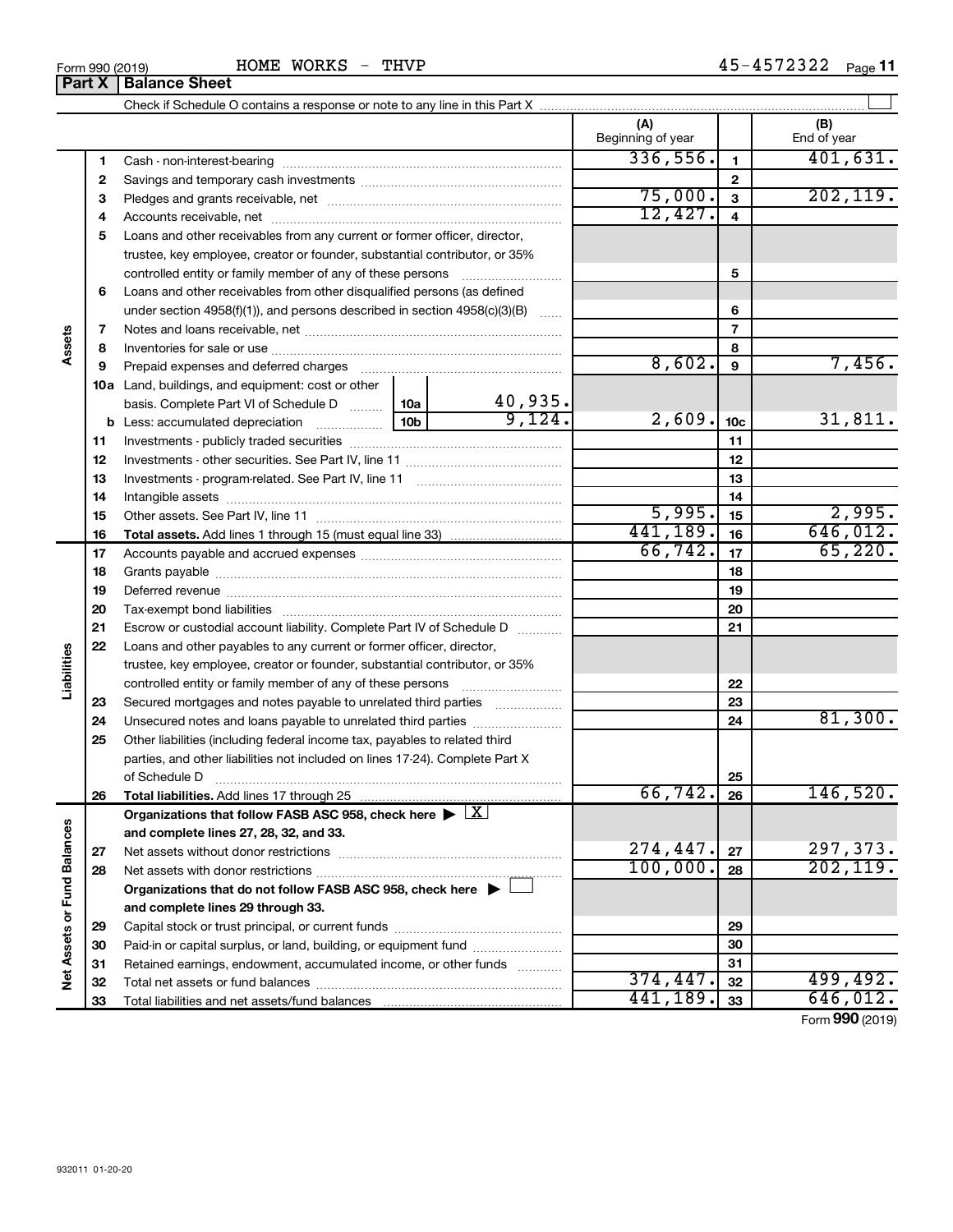|    | HOME WORKS - THVP<br>Form 990 (2019)                                                                                                 | 45-4572322              |                |        | Page 12          |
|----|--------------------------------------------------------------------------------------------------------------------------------------|-------------------------|----------------|--------|------------------|
|    | Part XI<br><b>Reconciliation of Net Assets</b>                                                                                       |                         |                |        |                  |
|    |                                                                                                                                      |                         |                |        |                  |
|    |                                                                                                                                      |                         |                |        |                  |
| 1  |                                                                                                                                      | $\mathbf{1}$            |                |        | 926,768.         |
| 2  |                                                                                                                                      | $\overline{2}$          |                |        | 827,162.         |
| з  | Revenue less expenses. Subtract line 2 from line 1                                                                                   | 3                       |                |        | 99,606.          |
| 4  |                                                                                                                                      | $\overline{\mathbf{4}}$ |                |        | 374,447.         |
| 5  |                                                                                                                                      | 5                       |                |        |                  |
| 6  |                                                                                                                                      | 6                       |                |        |                  |
| 7  |                                                                                                                                      | $\overline{7}$          |                |        |                  |
| 8  |                                                                                                                                      | 8                       |                |        | 25,439.          |
| 9  | Other changes in net assets or fund balances (explain on Schedule O)                                                                 | 9                       |                |        | $\overline{0}$ . |
| 10 | Net assets or fund balances at end of year. Combine lines 3 through 9 (must equal Part X, line 32,                                   |                         |                |        |                  |
|    |                                                                                                                                      | 10                      |                |        | 499,492.         |
|    | Part XII Financial Statements and Reporting                                                                                          |                         |                |        |                  |
|    |                                                                                                                                      |                         |                |        | X                |
|    |                                                                                                                                      |                         |                | Yes    | No               |
| 1  | $\lfloor x \rfloor$ Accrual<br>Accounting method used to prepare the Form 990: [130] Cash<br>Other                                   |                         |                |        |                  |
|    | If the organization changed its method of accounting from a prior year or checked "Other," explain in Schedule O.                    |                         |                |        |                  |
|    |                                                                                                                                      |                         | 2a             |        | x                |
|    | If "Yes," check a box below to indicate whether the financial statements for the year were compiled or reviewed on a                 |                         |                |        |                  |
|    | separate basis, consolidated basis, or both:                                                                                         |                         |                |        |                  |
|    | Both consolidated and separate basis<br>Separate basis<br>Consolidated basis                                                         |                         |                |        |                  |
|    |                                                                                                                                      |                         | 2 <sub>b</sub> | х      |                  |
|    | If "Yes," check a box below to indicate whether the financial statements for the year were audited on a separate basis,              |                         |                |        |                  |
|    | consolidated basis, or both:                                                                                                         |                         |                |        |                  |
|    | $\lfloor \underline{X} \rfloor$ Separate basis<br>Consolidated basis<br>Both consolidated and separate basis                         |                         |                |        |                  |
|    | c If "Yes" to line 2a or 2b, does the organization have a committee that assumes responsibility for oversight of the audit,          |                         |                |        |                  |
|    | review, or compilation of its financial statements and selection of an independent accountant?                                       |                         | 2c             | X      |                  |
|    | If the organization changed either its oversight process or selection process during the tax year, explain on Schedule O.            |                         |                |        |                  |
|    | 3a As a result of a federal award, was the organization required to undergo an audit or audits as set forth in the Single Audit      |                         |                |        |                  |
|    | Act and OMB Circular A-133?                                                                                                          |                         | За             |        | х                |
|    | <b>b</b> If "Yes," did the organization undergo the required audit or audits? If the organization did not undergo the required audit |                         |                |        |                  |
|    |                                                                                                                                      |                         | Зb             | $\sim$ |                  |

Form (2019) **990**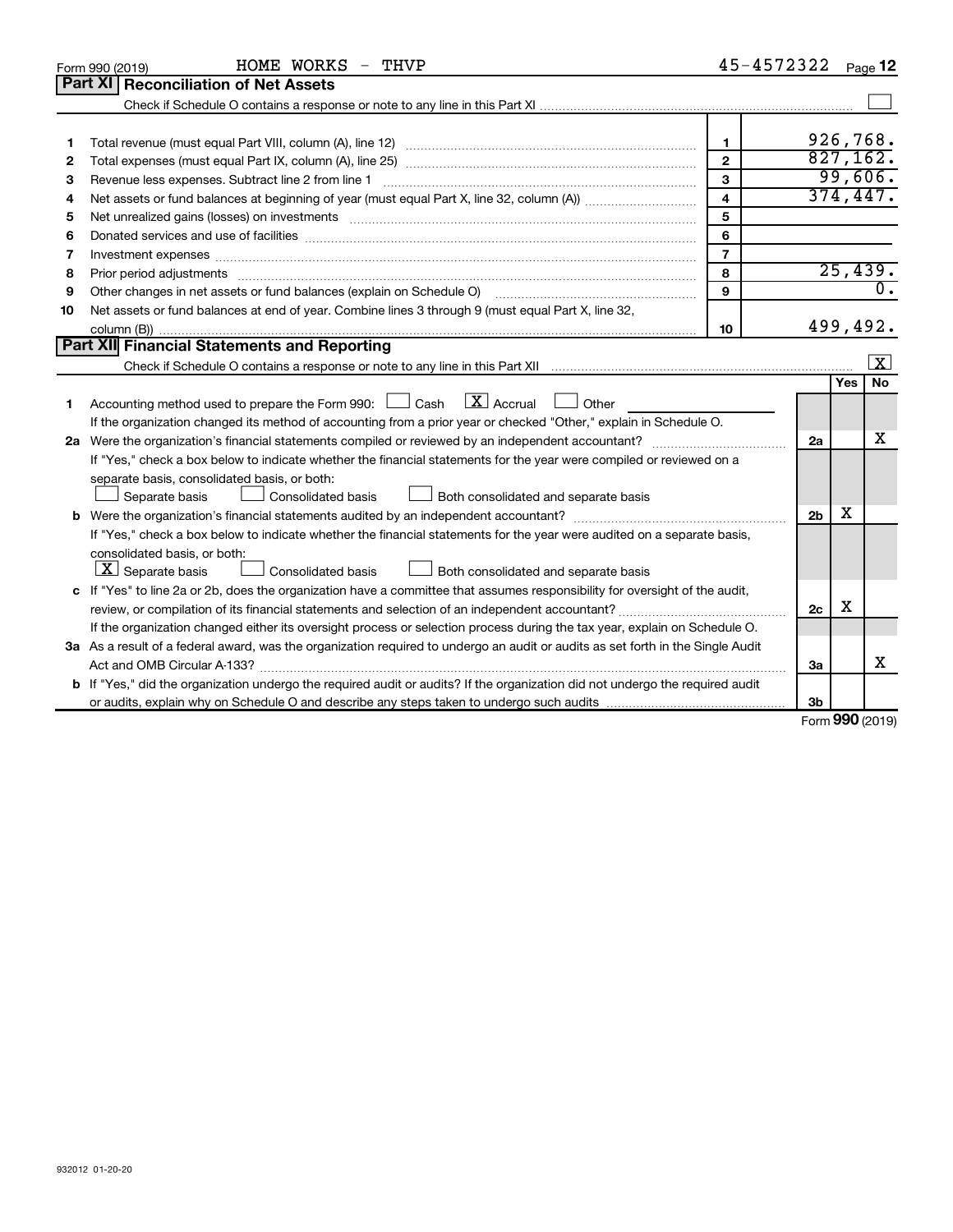**SCHEDULE A**

Department of the Treasury

# Form 990 or 990-EZ)<br>
Complete if the organization is a section 501(c)(3) organization or a section<br> **Public Charity Status and Public Support**

**4947(a)(1) nonexempt charitable trust. | Attach to Form 990 or Form 990-EZ.** 

| OMB No. 1545-0047                   |
|-------------------------------------|
|                                     |
| <b>Open to Public</b><br>Inspection |
| entification num                    |

| Internal Revenue Service |               |                          |  | $\blacktriangleright$ Go to www.irs.gov/Form990 for instructions and the latest information.      |                                                                                                                                               |                                 |                                   |                            |                                       | Inspection                 |  |  |  |
|--------------------------|---------------|--------------------------|--|---------------------------------------------------------------------------------------------------|-----------------------------------------------------------------------------------------------------------------------------------------------|---------------------------------|-----------------------------------|----------------------------|---------------------------------------|----------------------------|--|--|--|
|                          |               | Name of the organization |  |                                                                                                   |                                                                                                                                               |                                 |                                   |                            | <b>Employer identification number</b> |                            |  |  |  |
|                          |               |                          |  | HOME WORKS - THVP                                                                                 |                                                                                                                                               |                                 |                                   |                            |                                       | 45-4572322                 |  |  |  |
|                          | <b>Part I</b> |                          |  |                                                                                                   | Reason for Public Charity Status (All organizations must complete this part.) See instructions.                                               |                                 |                                   |                            |                                       |                            |  |  |  |
|                          |               |                          |  |                                                                                                   | The organization is not a private foundation because it is: (For lines 1 through 12, check only one box.)                                     |                                 |                                   |                            |                                       |                            |  |  |  |
| 1.                       |               |                          |  |                                                                                                   | A church, convention of churches, or association of churches described in section 170(b)(1)(A)(i).                                            |                                 |                                   |                            |                                       |                            |  |  |  |
| 2                        |               |                          |  | A school described in section 170(b)(1)(A)(ii). (Attach Schedule E (Form 990 or 990-EZ).)         |                                                                                                                                               |                                 |                                   |                            |                                       |                            |  |  |  |
| з                        |               |                          |  | A hospital or a cooperative hospital service organization described in section 170(b)(1)(A)(iii). |                                                                                                                                               |                                 |                                   |                            |                                       |                            |  |  |  |
| 4                        |               |                          |  |                                                                                                   | A medical research organization operated in conjunction with a hospital described in section 170(b)(1)(A)(iii). Enter the hospital's name,    |                                 |                                   |                            |                                       |                            |  |  |  |
|                          |               | city, and state:         |  |                                                                                                   |                                                                                                                                               |                                 |                                   |                            |                                       |                            |  |  |  |
| 5                        |               |                          |  |                                                                                                   | An organization operated for the benefit of a college or university owned or operated by a governmental unit described in                     |                                 |                                   |                            |                                       |                            |  |  |  |
|                          |               |                          |  | section 170(b)(1)(A)(iv). (Complete Part II.)                                                     |                                                                                                                                               |                                 |                                   |                            |                                       |                            |  |  |  |
| 6                        |               |                          |  |                                                                                                   | A federal, state, or local government or governmental unit described in section 170(b)(1)(A)(v).                                              |                                 |                                   |                            |                                       |                            |  |  |  |
| 7                        |               |                          |  |                                                                                                   | An organization that normally receives a substantial part of its support from a governmental unit or from the general public described in     |                                 |                                   |                            |                                       |                            |  |  |  |
|                          |               |                          |  | section 170(b)(1)(A)(vi). (Complete Part II.)                                                     |                                                                                                                                               |                                 |                                   |                            |                                       |                            |  |  |  |
| 8                        |               |                          |  |                                                                                                   | A community trust described in section 170(b)(1)(A)(vi). (Complete Part II.)                                                                  |                                 |                                   |                            |                                       |                            |  |  |  |
| 9                        |               |                          |  |                                                                                                   | An agricultural research organization described in section 170(b)(1)(A)(ix) operated in conjunction with a land-grant college                 |                                 |                                   |                            |                                       |                            |  |  |  |
|                          |               |                          |  |                                                                                                   | or university or a non-land-grant college of agriculture (see instructions). Enter the name, city, and state of the college or                |                                 |                                   |                            |                                       |                            |  |  |  |
|                          | 10 $ X $      | university:              |  |                                                                                                   |                                                                                                                                               |                                 |                                   |                            |                                       |                            |  |  |  |
|                          |               |                          |  |                                                                                                   | An organization that normally receives: (1) more than 33 1/3% of its support from contributions, membership fees, and gross receipts from     |                                 |                                   |                            |                                       |                            |  |  |  |
|                          |               |                          |  |                                                                                                   | activities related to its exempt functions - subject to certain exceptions, and (2) no more than 33 1/3% of its support from gross investment |                                 |                                   |                            |                                       |                            |  |  |  |
|                          |               |                          |  | See section 509(a)(2). (Complete Part III.)                                                       | income and unrelated business taxable income (less section 511 tax) from businesses acquired by the organization after June 30, 1975.         |                                 |                                   |                            |                                       |                            |  |  |  |
| 11                       |               |                          |  |                                                                                                   | An organization organized and operated exclusively to test for public safety. See section 509(a)(4).                                          |                                 |                                   |                            |                                       |                            |  |  |  |
| 12                       |               |                          |  |                                                                                                   | An organization organized and operated exclusively for the benefit of, to perform the functions of, or to carry out the purposes of one or    |                                 |                                   |                            |                                       |                            |  |  |  |
|                          |               |                          |  |                                                                                                   | more publicly supported organizations described in section 509(a)(1) or section 509(a)(2). See section 509(a)(3). Check the box in            |                                 |                                   |                            |                                       |                            |  |  |  |
|                          |               |                          |  |                                                                                                   | lines 12a through 12d that describes the type of supporting organization and complete lines 12e, 12f, and 12g.                                |                                 |                                   |                            |                                       |                            |  |  |  |
| а                        |               |                          |  |                                                                                                   | Type I. A supporting organization operated, supervised, or controlled by its supported organization(s), typically by giving                   |                                 |                                   |                            |                                       |                            |  |  |  |
|                          |               |                          |  |                                                                                                   | the supported organization(s) the power to regularly appoint or elect a majority of the directors or trustees of the supporting               |                                 |                                   |                            |                                       |                            |  |  |  |
|                          |               |                          |  | organization. You must complete Part IV, Sections A and B.                                        |                                                                                                                                               |                                 |                                   |                            |                                       |                            |  |  |  |
| b                        |               |                          |  |                                                                                                   | Type II. A supporting organization supervised or controlled in connection with its supported organization(s), by having                       |                                 |                                   |                            |                                       |                            |  |  |  |
|                          |               |                          |  |                                                                                                   | control or management of the supporting organization vested in the same persons that control or manage the supported                          |                                 |                                   |                            |                                       |                            |  |  |  |
|                          |               |                          |  | organization(s). You must complete Part IV, Sections A and C.                                     |                                                                                                                                               |                                 |                                   |                            |                                       |                            |  |  |  |
| c                        |               |                          |  |                                                                                                   | Type III functionally integrated. A supporting organization operated in connection with, and functionally integrated with,                    |                                 |                                   |                            |                                       |                            |  |  |  |
|                          |               |                          |  |                                                                                                   | its supported organization(s) (see instructions). You must complete Part IV, Sections A, D, and E.                                            |                                 |                                   |                            |                                       |                            |  |  |  |
| d                        |               |                          |  |                                                                                                   | Type III non-functionally integrated. A supporting organization operated in connection with its supported organization(s)                     |                                 |                                   |                            |                                       |                            |  |  |  |
|                          |               |                          |  |                                                                                                   | that is not functionally integrated. The organization generally must satisfy a distribution requirement and an attentiveness                  |                                 |                                   |                            |                                       |                            |  |  |  |
|                          |               |                          |  |                                                                                                   | requirement (see instructions). You must complete Part IV, Sections A and D, and Part V.                                                      |                                 |                                   |                            |                                       |                            |  |  |  |
| e                        |               |                          |  |                                                                                                   | Check this box if the organization received a written determination from the IRS that it is a Type I, Type II, Type III                       |                                 |                                   |                            |                                       |                            |  |  |  |
|                          |               |                          |  |                                                                                                   | functionally integrated, or Type III non-functionally integrated supporting organization.                                                     |                                 |                                   |                            |                                       |                            |  |  |  |
|                          |               |                          |  |                                                                                                   |                                                                                                                                               |                                 |                                   |                            |                                       |                            |  |  |  |
| g                        |               | (i) Name of supported    |  | Provide the following information about the supported organization(s).<br>(ii) EIN                | (iii) Type of organization                                                                                                                    | (iv) Is the organization listed |                                   | (v) Amount of monetary     |                                       | (vi) Amount of other       |  |  |  |
|                          |               | organization             |  |                                                                                                   | (described on lines 1-10                                                                                                                      | Yes                             | in your governing document?<br>No | support (see instructions) |                                       | support (see instructions) |  |  |  |
|                          |               |                          |  |                                                                                                   | above (see instructions))                                                                                                                     |                                 |                                   |                            |                                       |                            |  |  |  |
|                          |               |                          |  |                                                                                                   |                                                                                                                                               |                                 |                                   |                            |                                       |                            |  |  |  |
|                          |               |                          |  |                                                                                                   |                                                                                                                                               |                                 |                                   |                            |                                       |                            |  |  |  |
|                          |               |                          |  |                                                                                                   |                                                                                                                                               |                                 |                                   |                            |                                       |                            |  |  |  |
|                          |               |                          |  |                                                                                                   |                                                                                                                                               |                                 |                                   |                            |                                       |                            |  |  |  |
|                          |               |                          |  |                                                                                                   |                                                                                                                                               |                                 |                                   |                            |                                       |                            |  |  |  |
|                          |               |                          |  |                                                                                                   |                                                                                                                                               |                                 |                                   |                            |                                       |                            |  |  |  |
|                          |               |                          |  |                                                                                                   |                                                                                                                                               |                                 |                                   |                            |                                       |                            |  |  |  |
|                          |               |                          |  |                                                                                                   |                                                                                                                                               |                                 |                                   |                            |                                       |                            |  |  |  |
|                          |               |                          |  |                                                                                                   |                                                                                                                                               |                                 |                                   |                            |                                       |                            |  |  |  |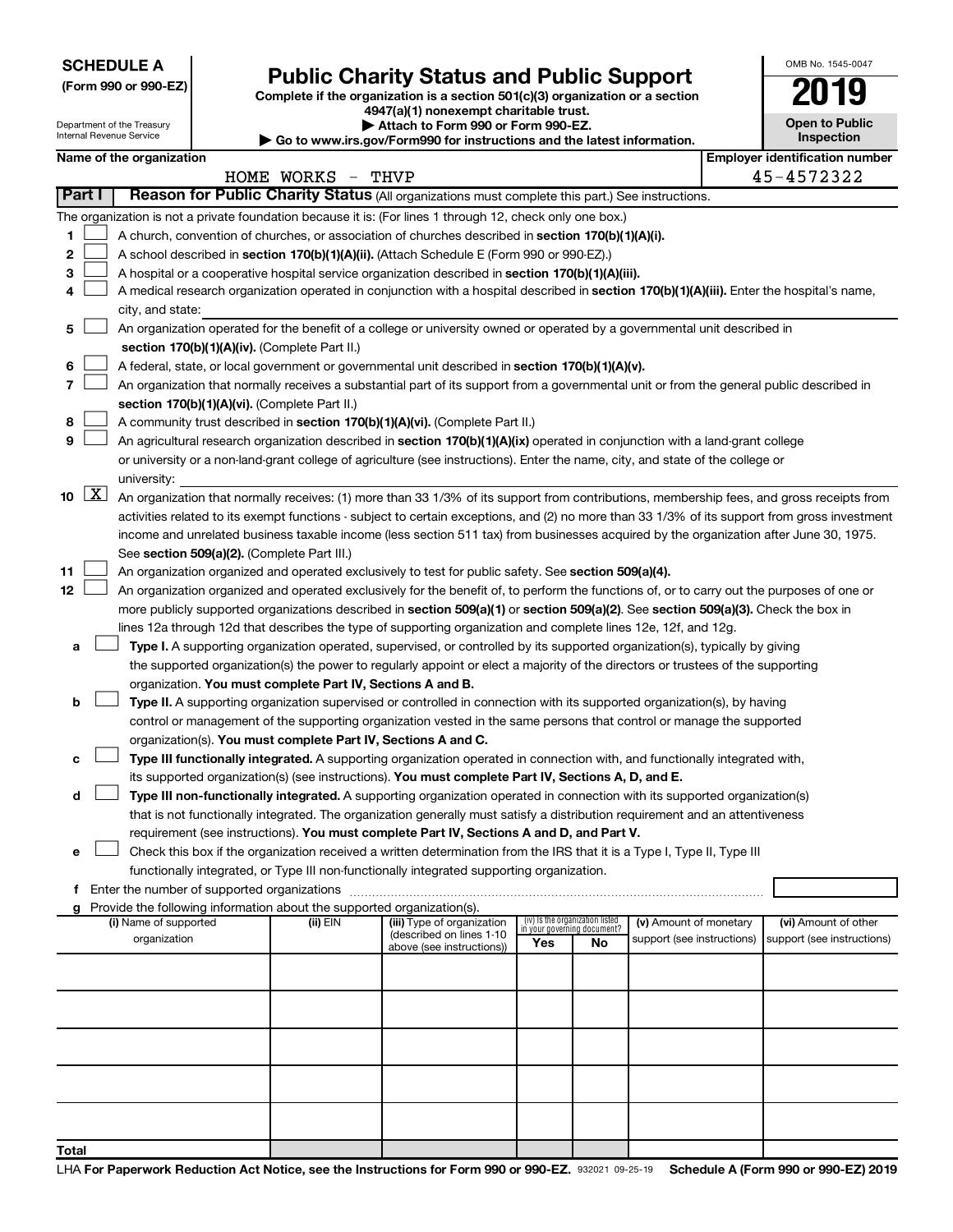#### Schedule A (Form 990 or 990-EZ) 2019 Page HOME WORKS - THVP 45-4572322

45-4572322 Page 2

**Part II Support Schedule for Organizations Described in Sections 170(b)(1)(A)(iv) and 170(b)(1)(A)(vi)**

(Complete only if you checked the box on line 5, 7, or 8 of Part I or if the organization failed to qualify under Part III. If the organization fails to qualify under the tests listed below, please complete Part III.)

|   | <b>Section A. Public Support</b>                                                                                                           |          |          |            |            |          |           |
|---|--------------------------------------------------------------------------------------------------------------------------------------------|----------|----------|------------|------------|----------|-----------|
|   | Calendar year (or fiscal year beginning in)                                                                                                | (a) 2015 | (b) 2016 | $(c)$ 2017 | $(d)$ 2018 | (e) 2019 | (f) Total |
|   | 1 Gifts, grants, contributions, and                                                                                                        |          |          |            |            |          |           |
|   | membership fees received. (Do not                                                                                                          |          |          |            |            |          |           |
|   | include any "unusual grants.")                                                                                                             |          |          |            |            |          |           |
|   | 2 Tax revenues levied for the organ-                                                                                                       |          |          |            |            |          |           |
|   | ization's benefit and either paid to                                                                                                       |          |          |            |            |          |           |
|   | or expended on its behalf                                                                                                                  |          |          |            |            |          |           |
|   | 3 The value of services or facilities                                                                                                      |          |          |            |            |          |           |
|   | furnished by a governmental unit to                                                                                                        |          |          |            |            |          |           |
|   | the organization without charge                                                                                                            |          |          |            |            |          |           |
|   | 4 Total. Add lines 1 through 3                                                                                                             |          |          |            |            |          |           |
|   | 5 The portion of total contributions                                                                                                       |          |          |            |            |          |           |
|   | by each person (other than a                                                                                                               |          |          |            |            |          |           |
|   | governmental unit or publicly                                                                                                              |          |          |            |            |          |           |
|   | supported organization) included                                                                                                           |          |          |            |            |          |           |
|   | on line 1 that exceeds 2% of the                                                                                                           |          |          |            |            |          |           |
|   | amount shown on line 11,                                                                                                                   |          |          |            |            |          |           |
|   | column (f)                                                                                                                                 |          |          |            |            |          |           |
|   | 6 Public support. Subtract line 5 from line 4.                                                                                             |          |          |            |            |          |           |
|   | <b>Section B. Total Support</b>                                                                                                            |          |          |            |            |          |           |
|   | Calendar year (or fiscal year beginning in)                                                                                                | (a) 2015 | (b) 2016 | $(c)$ 2017 | $(d)$ 2018 | (e) 2019 | (f) Total |
|   | 7 Amounts from line 4                                                                                                                      |          |          |            |            |          |           |
|   | 8 Gross income from interest.                                                                                                              |          |          |            |            |          |           |
|   | dividends, payments received on                                                                                                            |          |          |            |            |          |           |
|   | securities loans, rents, royalties,                                                                                                        |          |          |            |            |          |           |
|   | and income from similar sources                                                                                                            |          |          |            |            |          |           |
| 9 | Net income from unrelated business                                                                                                         |          |          |            |            |          |           |
|   | activities, whether or not the                                                                                                             |          |          |            |            |          |           |
|   | business is regularly carried on                                                                                                           |          |          |            |            |          |           |
|   | 10 Other income. Do not include gain                                                                                                       |          |          |            |            |          |           |
|   | or loss from the sale of capital                                                                                                           |          |          |            |            |          |           |
|   | assets (Explain in Part VI.)                                                                                                               |          |          |            |            |          |           |
|   | 11 Total support. Add lines 7 through 10                                                                                                   |          |          |            |            |          |           |
|   | <b>12</b> Gross receipts from related activities, etc. (see instructions)                                                                  |          |          |            |            | 12       |           |
|   | 13 First five years. If the Form 990 is for the organization's first, second, third, fourth, or fifth tax year as a section 501(c)(3)      |          |          |            |            |          |           |
|   | organization, check this box and stop here                                                                                                 |          |          |            |            |          |           |
|   | Section C. Computation of Public Support Percentage                                                                                        |          |          |            |            |          |           |
|   |                                                                                                                                            |          |          |            |            | 14       | %         |
|   |                                                                                                                                            |          |          |            |            | 15       | %         |
|   | 16a 33 1/3% support test - 2019. If the organization did not check the box on line 13, and line 14 is 33 1/3% or more, check this box and  |          |          |            |            |          |           |
|   | stop here. The organization qualifies as a publicly supported organization manufaction manufacture or the organization                     |          |          |            |            |          |           |
|   | b 33 1/3% support test - 2018. If the organization did not check a box on line 13 or 16a, and line 15 is 33 1/3% or more, check this box   |          |          |            |            |          |           |
|   |                                                                                                                                            |          |          |            |            |          |           |
|   | 17a 10% -facts-and-circumstances test - 2019. If the organization did not check a box on line 13, 16a, or 16b, and line 14 is 10% or more, |          |          |            |            |          |           |
|   | and if the organization meets the "facts-and-circumstances" test, check this box and stop here. Explain in Part VI how the organization    |          |          |            |            |          |           |
|   | meets the "facts-and-circumstances" test. The organization qualifies as a publicly supported organization <i>manumumumumum</i>             |          |          |            |            |          |           |
|   | b 10% -facts-and-circumstances test - 2018. If the organization did not check a box on line 13, 16a, 16b, or 17a, and line 15 is 10% or    |          |          |            |            |          |           |
|   | more, and if the organization meets the "facts-and-circumstances" test, check this box and stop here. Explain in Part VI how the           |          |          |            |            |          |           |
|   | organization meets the "facts-and-circumstances" test. The organization qualifies as a publicly supported organization                     |          |          |            |            |          |           |
|   | 18 Private foundation. If the organization did not check a box on line 13, 16a, 16b, 17a, or 17b, check this box and see instructions      |          |          |            |            |          |           |

**Schedule A (Form 990 or 990-EZ) 2019**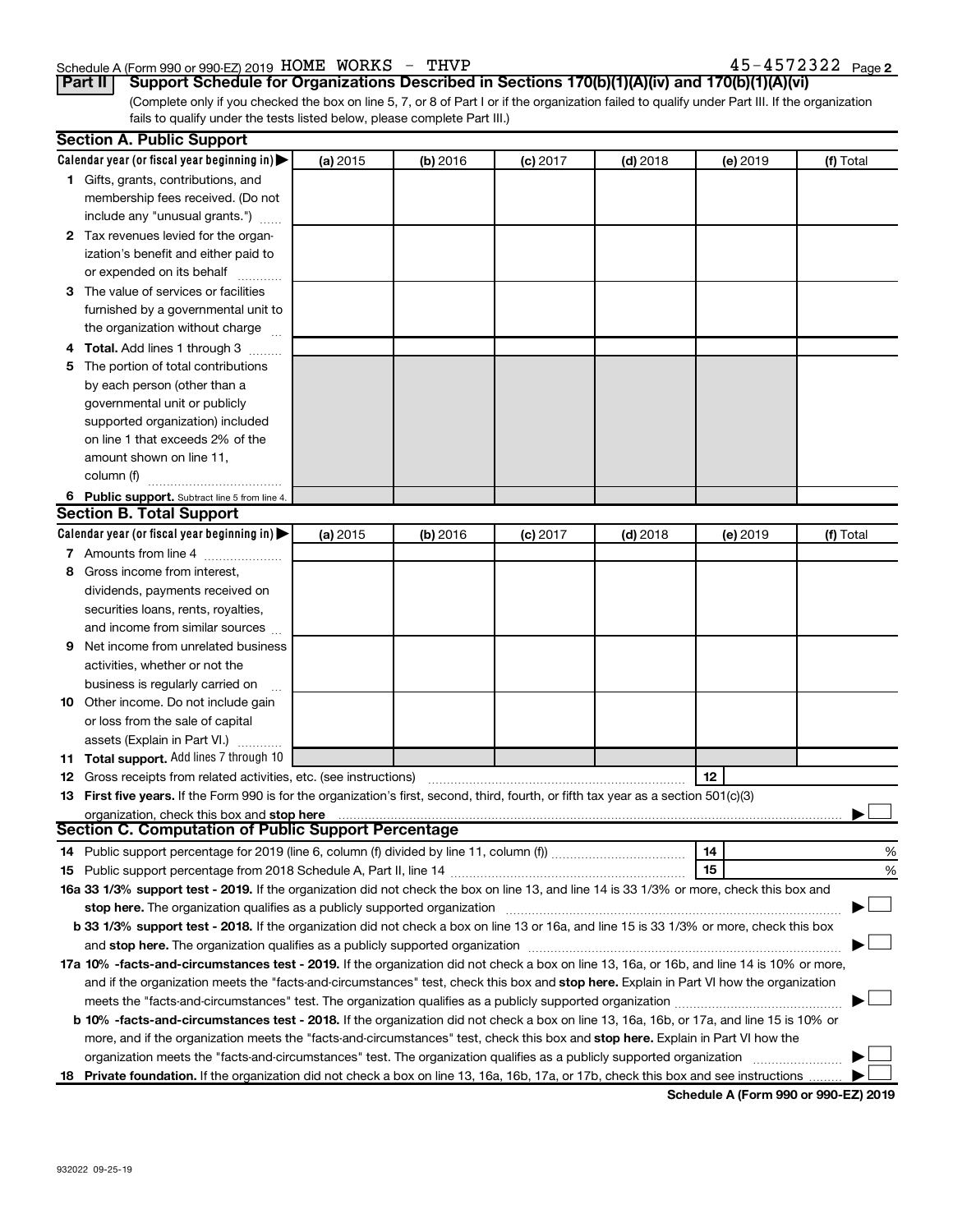#### Schedule A (Form 990 or 990-EZ) 2019 Page HOME WORKS - THVP 45-4572322

#### **Part III Support Schedule for Organizations Described in Section 509(a)(2)**

(Complete only if you checked the box on line 10 of Part I or if the organization failed to qualify under Part II. If the organization fails to qualify under the tests listed below, please complete Part II.)

| <b>Section A. Public Support</b>                                                                                                                                                                                                                          |          |          |                            |                        |           |                                          |
|-----------------------------------------------------------------------------------------------------------------------------------------------------------------------------------------------------------------------------------------------------------|----------|----------|----------------------------|------------------------|-----------|------------------------------------------|
| Calendar year (or fiscal year beginning in)                                                                                                                                                                                                               | (a) 2015 | (b) 2016 | $(c)$ 2017                 | $(d)$ 2018             | (e) 2019  | (f) Total                                |
| 1 Gifts, grants, contributions, and                                                                                                                                                                                                                       |          |          |                            |                        |           |                                          |
| membership fees received. (Do not                                                                                                                                                                                                                         |          |          |                            |                        |           |                                          |
| include any "unusual grants.")                                                                                                                                                                                                                            | 556,900. | 562,482. | 857,091.                   | 723,912.               | 926,424.  | 3,626,809.                               |
| 2 Gross receipts from admissions,<br>merchandise sold or services per-<br>formed, or facilities furnished in<br>any activity that is related to the<br>organization's tax-exempt purpose                                                                  | 1,000.   | 2,600.   |                            |                        |           | 3,600.                                   |
| 3 Gross receipts from activities that                                                                                                                                                                                                                     |          |          |                            |                        |           |                                          |
| are not an unrelated trade or bus-<br>iness under section 513                                                                                                                                                                                             |          |          |                            |                        |           |                                          |
| 4 Tax revenues levied for the organ-                                                                                                                                                                                                                      |          |          |                            |                        |           |                                          |
| ization's benefit and either paid to                                                                                                                                                                                                                      |          |          |                            |                        |           |                                          |
| or expended on its behalf                                                                                                                                                                                                                                 |          |          |                            |                        |           |                                          |
| 5 The value of services or facilities                                                                                                                                                                                                                     |          |          |                            |                        |           |                                          |
| furnished by a governmental unit to<br>the organization without charge                                                                                                                                                                                    |          |          |                            |                        |           |                                          |
| <b>6 Total.</b> Add lines 1 through 5                                                                                                                                                                                                                     | 557,900. | 565,082. | 857,091.                   | 723, 912.              | 926, 424. | 3,630,409.                               |
| 7a Amounts included on lines 1, 2, and                                                                                                                                                                                                                    |          |          |                            |                        |           |                                          |
| 3 received from disqualified persons                                                                                                                                                                                                                      |          |          |                            |                        |           | 0.                                       |
| <b>b</b> Amounts included on lines 2 and 3 received<br>from other than disqualified persons that<br>exceed the greater of \$5,000 or 1% of the<br>amount on line 13 for the year                                                                          |          |          |                            |                        |           | 0.                                       |
| c Add lines 7a and 7b                                                                                                                                                                                                                                     |          |          |                            |                        |           | σ.                                       |
| 8 Public support. (Subtract line 7c from line 6.)                                                                                                                                                                                                         |          |          |                            |                        |           | 3,630,409.                               |
| <b>Section B. Total Support</b>                                                                                                                                                                                                                           |          |          |                            |                        |           |                                          |
| Calendar year (or fiscal year beginning in)                                                                                                                                                                                                               | (a) 2015 | (b) 2016 | $(c)$ 2017                 | $(d)$ 2018             | (e) 2019  | (f) Total                                |
| 9 Amounts from line 6                                                                                                                                                                                                                                     | 557,900. | 565,082. | 857,091.                   | $\overline{723}$ ,912. | 926,424.  | 3,630,409.                               |
| <b>10a</b> Gross income from interest,<br>dividends, payments received on<br>securities loans, rents, royalties,<br>and income from similar sources                                                                                                       | 152.     | 253.     | 400.                       | 406.                   | 344.      | 1,555.                                   |
| <b>b</b> Unrelated business taxable income                                                                                                                                                                                                                |          |          |                            |                        |           |                                          |
| (less section 511 taxes) from businesses                                                                                                                                                                                                                  |          |          |                            |                        |           |                                          |
| acquired after June 30, 1975<br>.                                                                                                                                                                                                                         |          |          |                            |                        |           |                                          |
| c Add lines 10a and 10b<br>11 Net income from unrelated business<br>activities not included in line 10b,<br>whether or not the business is<br>regularly carried on                                                                                        | 152.     | 253.     | 400.                       | 406.                   | 344.      | 1,555.                                   |
| 12 Other income. Do not include gain<br>or loss from the sale of capital<br>assets (Explain in Part VI.)                                                                                                                                                  |          |          |                            |                        |           |                                          |
| <b>13</b> Total support. (Add lines 9, 10c, 11, and 12.)                                                                                                                                                                                                  | 558,052. |          | 565,335. 857,491. 724,318. |                        | 926,768.  | 3,631,964.                               |
| 14 First five years. If the Form 990 is for the organization's first, second, third, fourth, or fifth tax year as a section 501(c)(3) organization,                                                                                                       |          |          |                            |                        |           |                                          |
| check this box and stop here                                                                                                                                                                                                                              |          |          |                            |                        |           |                                          |
| <b>Section C. Computation of Public Support Percentage</b>                                                                                                                                                                                                |          |          |                            |                        |           |                                          |
|                                                                                                                                                                                                                                                           |          |          |                            |                        | 15        | 99.96<br>%                               |
| 16 Public support percentage from 2018 Schedule A, Part III, line 15                                                                                                                                                                                      |          |          |                            |                        | 16        | 99.96<br>$\%$                            |
| Section D. Computation of Investment Income Percentage                                                                                                                                                                                                    |          |          |                            |                        |           |                                          |
|                                                                                                                                                                                                                                                           |          |          |                            |                        | 17        | .04<br>$\%$                              |
| 18 Investment income percentage from 2018 Schedule A, Part III, line 17                                                                                                                                                                                   |          |          |                            |                        | 18        | .04<br>%                                 |
| 19a 33 1/3% support tests - 2019. If the organization did not check the box on line 14, and line 15 is more than 33 1/3%, and line 17 is not                                                                                                              |          |          |                            |                        |           |                                          |
| more than 33 1/3%, check this box and stop here. The organization qualifies as a publicly supported organization<br>b 33 1/3% support tests - 2018. If the organization did not check a box on line 14 or line 19a, and line 16 is more than 33 1/3%, and |          |          |                            |                        |           | $\blacktriangleright$ $\boxed{\text{X}}$ |
| line 18 is not more than 33 1/3%, check this box and stop here. The organization qualifies as a publicly supported organization                                                                                                                           |          |          |                            |                        |           |                                          |
|                                                                                                                                                                                                                                                           |          |          |                            |                        |           |                                          |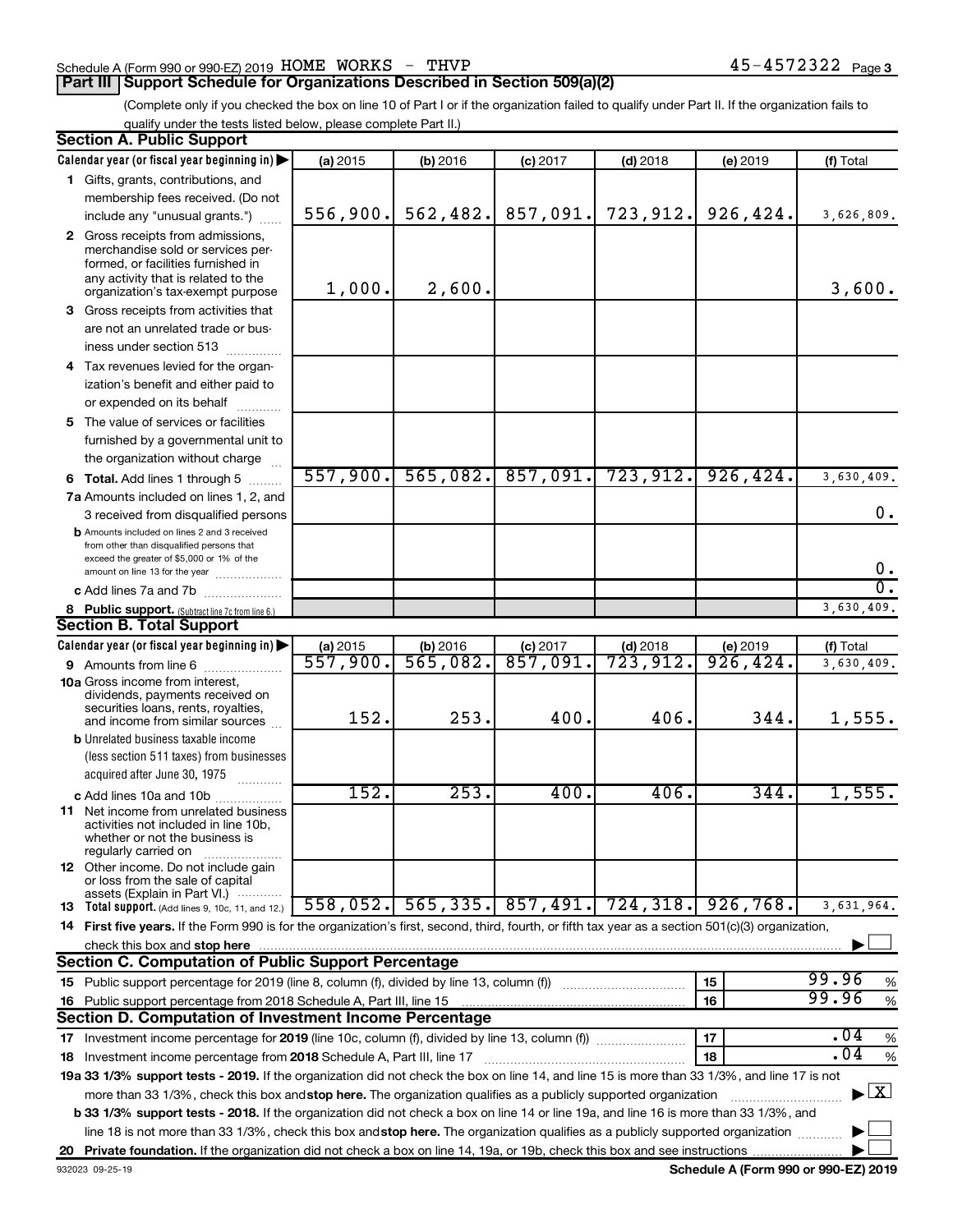### **Part IV Supporting Organizations**

(Complete only if you checked a box in line 12 on Part I. If you checked 12a of Part I, complete Sections A and B. If you checked 12b of Part I, complete Sections A and C. If you checked 12c of Part I, complete Sections A, D, and E. If you checked 12d of Part I, complete Sections A and D, and complete Part V.)

#### **Section A. All Supporting Organizations**

- **1** Are all of the organization's supported organizations listed by name in the organization's governing documents? If "No," describe in Part VI how the supported organizations are designated. If designated by *class or purpose, describe the designation. If historic and continuing relationship, explain.*
- **2** Did the organization have any supported organization that does not have an IRS determination of status under section 509(a)(1) or (2)? If "Yes," explain in Part **VI** how the organization determined that the supported *organization was described in section 509(a)(1) or (2).*
- **3a** Did the organization have a supported organization described in section 501(c)(4), (5), or (6)? If "Yes," answer *(b) and (c) below.*
- **b** Did the organization confirm that each supported organization qualified under section 501(c)(4), (5), or (6) and satisfied the public support tests under section 509(a)(2)? If "Yes," describe in Part VI when and how the *organization made the determination.*
- **c** Did the organization ensure that all support to such organizations was used exclusively for section 170(c)(2)(B) purposes? If "Yes," explain in Part VI what controls the organization put in place to ensure such use.
- **4 a** *If* Was any supported organization not organized in the United States ("foreign supported organization")? *"Yes," and if you checked 12a or 12b in Part I, answer (b) and (c) below.*
- **b** Did the organization have ultimate control and discretion in deciding whether to make grants to the foreign supported organization? If "Yes," describe in Part VI how the organization had such control and discretion *despite being controlled or supervised by or in connection with its supported organizations.*
- **c** Did the organization support any foreign supported organization that does not have an IRS determination under sections 501(c)(3) and 509(a)(1) or (2)? If "Yes," explain in Part VI what controls the organization used *to ensure that all support to the foreign supported organization was used exclusively for section 170(c)(2)(B) purposes.*
- **5a** Did the organization add, substitute, or remove any supported organizations during the tax year? If "Yes," answer (b) and (c) below (if applicable). Also, provide detail in **Part VI,** including (i) the names and EIN *numbers of the supported organizations added, substituted, or removed; (ii) the reasons for each such action; (iii) the authority under the organization's organizing document authorizing such action; and (iv) how the action was accomplished (such as by amendment to the organizing document).*
- **b Type I or Type II only.** Was any added or substituted supported organization part of a class already designated in the organization's organizing document?
- **c Substitutions only.**  Was the substitution the result of an event beyond the organization's control?
- **6** Did the organization provide support (whether in the form of grants or the provision of services or facilities) to **Part VI.** support or benefit one or more of the filing organization's supported organizations? If "Yes," provide detail in anyone other than (i) its supported organizations, (ii) individuals that are part of the charitable class benefited by one or more of its supported organizations, or (iii) other supporting organizations that also
- **7** Did the organization provide a grant, loan, compensation, or other similar payment to a substantial contributor regard to a substantial contributor? If "Yes," complete Part I of Schedule L (Form 990 or 990-EZ). (as defined in section 4958(c)(3)(C)), a family member of a substantial contributor, or a 35% controlled entity with
- **8** Did the organization make a loan to a disqualified person (as defined in section 4958) not described in line 7? *If "Yes," complete Part I of Schedule L (Form 990 or 990-EZ).*
- **9 a** Was the organization controlled directly or indirectly at any time during the tax year by one or more in section 509(a)(1) or (2))? If "Yes," provide detail in **Part VI.** disqualified persons as defined in section 4946 (other than foundation managers and organizations described
- **b** Did one or more disqualified persons (as defined in line 9a) hold a controlling interest in any entity in which the supporting organization had an interest? If "Yes," provide detail in Part VI.
- **c** Did a disqualified person (as defined in line 9a) have an ownership interest in, or derive any personal benefit from, assets in which the supporting organization also had an interest? If "Yes," provide detail in Part VI.
- **10 a** Was the organization subject to the excess business holdings rules of section 4943 because of section supporting organizations)? If "Yes," answer 10b below. 4943(f) (regarding certain Type II supporting organizations, and all Type III non-functionally integrated
	- **b** Did the organization have any excess business holdings in the tax year? (Use Schedule C, Form 4720, to *determine whether the organization had excess business holdings.)*

**Yes No 1 2 3a 3b 3c 4a 4b 4c 5a 5b 5c 6 7 8 9a 9b 9c 10a 10b**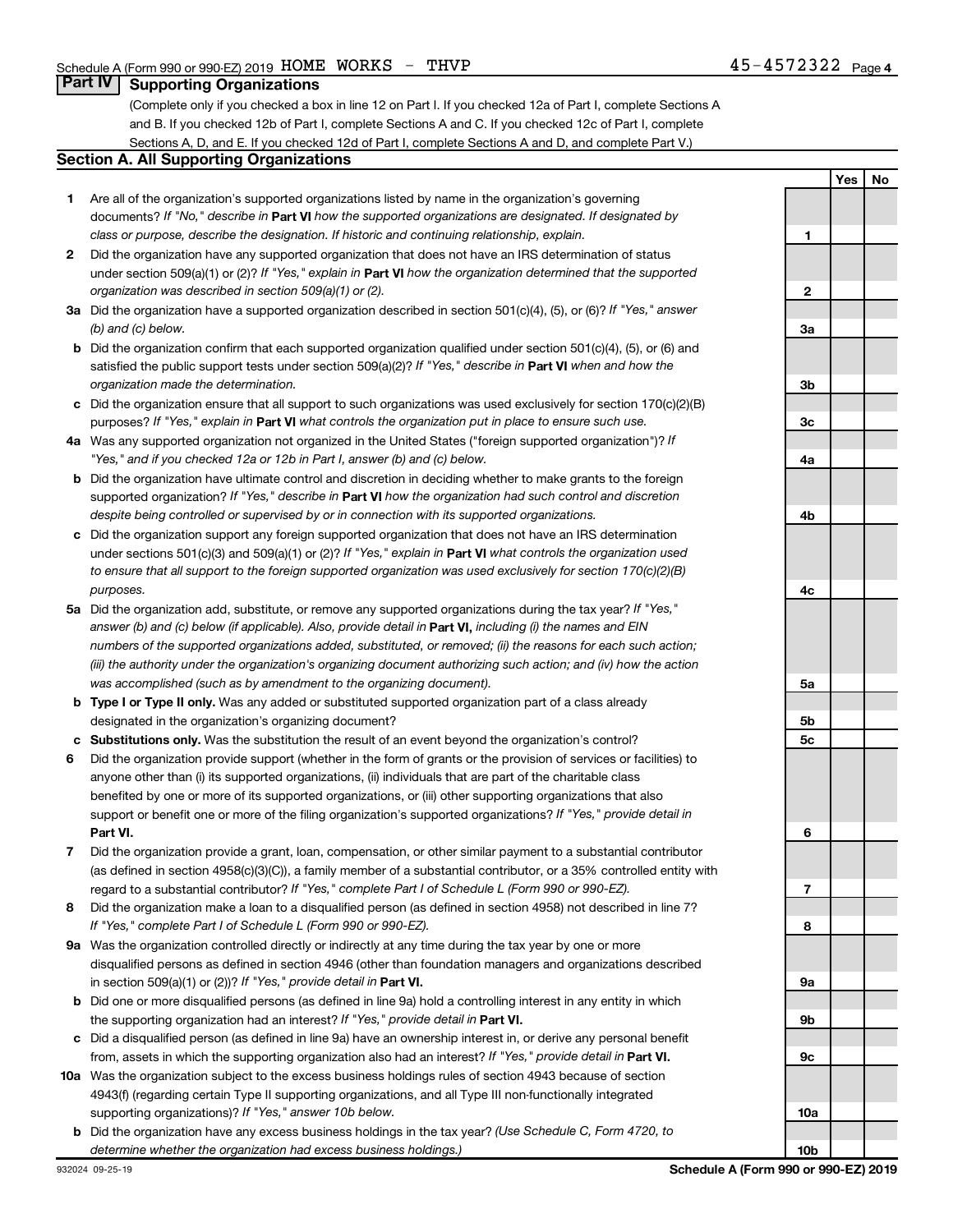|    |                                                                                                                                                                                                                                   |              | Yes | No |
|----|-----------------------------------------------------------------------------------------------------------------------------------------------------------------------------------------------------------------------------------|--------------|-----|----|
| 11 | Has the organization accepted a gift or contribution from any of the following persons?                                                                                                                                           |              |     |    |
|    | a A person who directly or indirectly controls, either alone or together with persons described in (b) and (c)                                                                                                                    |              |     |    |
|    | below, the governing body of a supported organization?                                                                                                                                                                            | 11a          |     |    |
|    | <b>b</b> A family member of a person described in (a) above?                                                                                                                                                                      | 11b          |     |    |
|    | c A 35% controlled entity of a person described in (a) or (b) above? If "Yes" to a, b, or c, provide detail in Part VI.                                                                                                           | 11c          |     |    |
|    | <b>Section B. Type I Supporting Organizations</b>                                                                                                                                                                                 |              |     |    |
|    |                                                                                                                                                                                                                                   |              | Yes | No |
| 1  | Did the directors, trustees, or membership of one or more supported organizations have the power to                                                                                                                               |              |     |    |
|    | regularly appoint or elect at least a majority of the organization's directors or trustees at all times during the                                                                                                                |              |     |    |
|    | tax year? If "No," describe in Part VI how the supported organization(s) effectively operated, supervised, or                                                                                                                     |              |     |    |
|    | controlled the organization's activities. If the organization had more than one supported organization,                                                                                                                           |              |     |    |
|    | describe how the powers to appoint and/or remove directors or trustees were allocated among the supported                                                                                                                         |              |     |    |
|    | organizations and what conditions or restrictions, if any, applied to such powers during the tax year.                                                                                                                            | 1            |     |    |
| 2  | Did the organization operate for the benefit of any supported organization other than the supported                                                                                                                               |              |     |    |
|    | organization(s) that operated, supervised, or controlled the supporting organization? If "Yes," explain in                                                                                                                        |              |     |    |
|    | Part VI how providing such benefit carried out the purposes of the supported organization(s) that operated,                                                                                                                       |              |     |    |
|    | supervised, or controlled the supporting organization.                                                                                                                                                                            | $\mathbf{2}$ |     |    |
|    | <b>Section C. Type II Supporting Organizations</b>                                                                                                                                                                                |              |     |    |
|    |                                                                                                                                                                                                                                   |              | Yes |    |
|    |                                                                                                                                                                                                                                   |              |     | No |
| 1  | Were a majority of the organization's directors or trustees during the tax year also a majority of the directors<br>or trustees of each of the organization's supported organization(s)? If "No," describe in Part VI how control |              |     |    |
|    |                                                                                                                                                                                                                                   |              |     |    |
|    | or management of the supporting organization was vested in the same persons that controlled or managed                                                                                                                            |              |     |    |
|    | the supported organization(s).<br><b>Section D. All Type III Supporting Organizations</b>                                                                                                                                         | 1            |     |    |
|    |                                                                                                                                                                                                                                   |              |     |    |
|    |                                                                                                                                                                                                                                   |              | Yes | No |
| 1  | Did the organization provide to each of its supported organizations, by the last day of the fifth month of the                                                                                                                    |              |     |    |
|    | organization's tax year, (i) a written notice describing the type and amount of support provided during the prior tax                                                                                                             |              |     |    |
|    | year, (ii) a copy of the Form 990 that was most recently filed as of the date of notification, and (iii) copies of the                                                                                                            |              |     |    |
|    | organization's governing documents in effect on the date of notification, to the extent not previously provided?                                                                                                                  | 1            |     |    |
| 2  | Were any of the organization's officers, directors, or trustees either (i) appointed or elected by the supported                                                                                                                  |              |     |    |
|    | organization(s) or (ii) serving on the governing body of a supported organization? If "No," explain in Part VI how                                                                                                                |              |     |    |
|    | the organization maintained a close and continuous working relationship with the supported organization(s).                                                                                                                       | 2            |     |    |
| 3  | By reason of the relationship described in (2), did the organization's supported organizations have a                                                                                                                             |              |     |    |
|    | significant voice in the organization's investment policies and in directing the use of the organization's                                                                                                                        |              |     |    |
|    | income or assets at all times during the tax year? If "Yes," describe in Part VI the role the organization's                                                                                                                      |              |     |    |
|    | supported organizations played in this regard.                                                                                                                                                                                    | З            |     |    |
|    | <b>Section E. Type III Functionally Integrated Supporting Organizations</b>                                                                                                                                                       |              |     |    |
| 1. | Check the box next to the method that the organization used to satisfy the Integral Part Test during the yealsee instructions).                                                                                                   |              |     |    |
| a  | The organization satisfied the Activities Test. Complete line 2 below.                                                                                                                                                            |              |     |    |
| b  | The organization is the parent of each of its supported organizations. Complete line 3 below.                                                                                                                                     |              |     |    |
| с  | The organization supported a governmental entity. Describe in Part VI how you supported a government entity (see instructions).                                                                                                   |              |     |    |
| 2  | Activities Test. Answer (a) and (b) below.                                                                                                                                                                                        |              | Yes | No |
| а  | Did substantially all of the organization's activities during the tax year directly further the exempt purposes of                                                                                                                |              |     |    |
|    | the supported organization(s) to which the organization was responsive? If "Yes," then in Part VI identify                                                                                                                        |              |     |    |
|    | those supported organizations and explain how these activities directly furthered their exempt purposes,                                                                                                                          |              |     |    |
|    | how the organization was responsive to those supported organizations, and how the organization determined                                                                                                                         |              |     |    |
|    | that these activities constituted substantially all of its activities.                                                                                                                                                            | 2a           |     |    |
|    | <b>b</b> Did the activities described in (a) constitute activities that, but for the organization's involvement, one or more                                                                                                      |              |     |    |
|    | of the organization's supported organization(s) would have been engaged in? If "Yes," explain in Part VI the                                                                                                                      |              |     |    |
|    | reasons for the organization's position that its supported organization(s) would have engaged in these                                                                                                                            |              |     |    |
|    | activities but for the organization's involvement.                                                                                                                                                                                | 2b           |     |    |
| з  | Parent of Supported Organizations. Answer (a) and (b) below.                                                                                                                                                                      |              |     |    |
| а  | Did the organization have the power to regularly appoint or elect a majority of the officers, directors, or                                                                                                                       |              |     |    |
|    | trustees of each of the supported organizations? Provide details in Part VI.                                                                                                                                                      | За           |     |    |
|    | b Did the organization exercise a substantial degree of direction over the policies, programs, and activities of each                                                                                                             |              |     |    |
|    | of its supported organizations? If "Yes," describe in Part VI the role played by the organization in this regard.                                                                                                                 | 3b           |     |    |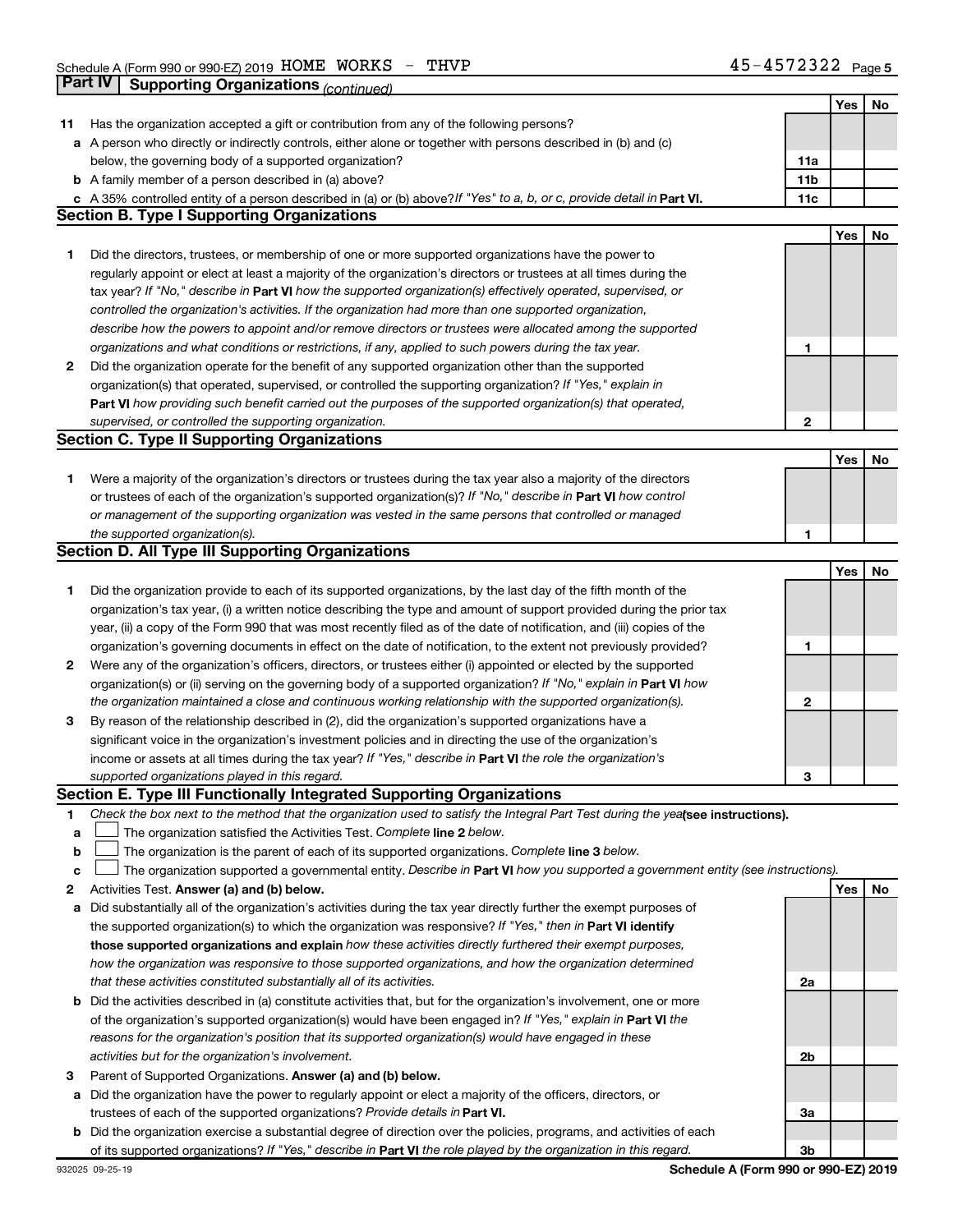#### Schedule A (Form 990 or 990-EZ) 2019 Page HOME WORKS - THVP 45-4572322**Part V Type III Non-Functionally Integrated 509(a)(3) Supporting Organizations**

1 **Letter See instructions.** All Check here if the organization satisfied the Integral Part Test as a qualifying trust on Nov. 20, 1970 (explain in Part VI). See instructions. All other Type III non-functionally integrated supporting organizations must complete Sections A through E.

|              | Section A - Adjusted Net Income                                              |                | (A) Prior Year | (B) Current Year<br>(optional) |
|--------------|------------------------------------------------------------------------------|----------------|----------------|--------------------------------|
| 1            | Net short-term capital gain                                                  | 1              |                |                                |
| $\mathbf{2}$ | Recoveries of prior-year distributions                                       | $\mathbf{2}$   |                |                                |
| З            | Other gross income (see instructions)                                        | 3              |                |                                |
| 4            | Add lines 1 through 3.                                                       | 4              |                |                                |
| 5            | Depreciation and depletion                                                   | 5              |                |                                |
| 6            | Portion of operating expenses paid or incurred for production or             |                |                |                                |
|              | collection of gross income or for management, conservation, or               |                |                |                                |
|              | maintenance of property held for production of income (see instructions)     | 6              |                |                                |
| 7            | Other expenses (see instructions)                                            | $\overline{7}$ |                |                                |
| 8            | Adjusted Net Income (subtract lines 5, 6, and 7 from line 4)                 | 8              |                |                                |
|              | <b>Section B - Minimum Asset Amount</b>                                      |                | (A) Prior Year | (B) Current Year<br>(optional) |
| 1            | Aggregate fair market value of all non-exempt-use assets (see                |                |                |                                |
|              | instructions for short tax year or assets held for part of year):            |                |                |                                |
|              | a Average monthly value of securities                                        | 1a             |                |                                |
|              | <b>b</b> Average monthly cash balances                                       | 1b             |                |                                |
|              | c Fair market value of other non-exempt-use assets                           | 1c             |                |                                |
|              | d Total (add lines 1a, 1b, and 1c)                                           | 1d             |                |                                |
|              | e Discount claimed for blockage or other                                     |                |                |                                |
|              | factors (explain in detail in Part VI):                                      |                |                |                                |
| 2            | Acquisition indebtedness applicable to non-exempt-use assets                 | $\mathbf{2}$   |                |                                |
| 3            | Subtract line 2 from line 1d.                                                | 3              |                |                                |
| 4            | Cash deemed held for exempt use. Enter 1-1/2% of line 3 (for greater amount, |                |                |                                |
|              | see instructions).                                                           | 4              |                |                                |
| 5            | Net value of non-exempt-use assets (subtract line 4 from line 3)             | 5              |                |                                |
| 6            | Multiply line 5 by .035.                                                     | 6              |                |                                |
| 7            | Recoveries of prior-year distributions                                       | 7              |                |                                |
| 8            | <b>Minimum Asset Amount (add line 7 to line 6)</b>                           | 8              |                |                                |
|              | <b>Section C - Distributable Amount</b>                                      |                |                | <b>Current Year</b>            |
| 1            | Adjusted net income for prior year (from Section A, line 8, Column A)        | 1              |                |                                |
| $\mathbf{2}$ | Enter 85% of line 1.                                                         | $\mathbf{2}$   |                |                                |
| 3            | Minimum asset amount for prior year (from Section B, line 8, Column A)       | 3              |                |                                |
| 4            | Enter greater of line 2 or line 3.                                           | 4              |                |                                |
| 5            | Income tax imposed in prior year                                             | 5              |                |                                |
| 6            | <b>Distributable Amount.</b> Subtract line 5 from line 4, unless subject to  |                |                |                                |
|              | emergency temporary reduction (see instructions).                            | 6              |                |                                |
|              |                                                                              |                |                |                                |

**7** Check here if the current year is the organization's first as a non-functionally integrated Type III supporting organization (see † instructions).

**Schedule A (Form 990 or 990-EZ) 2019**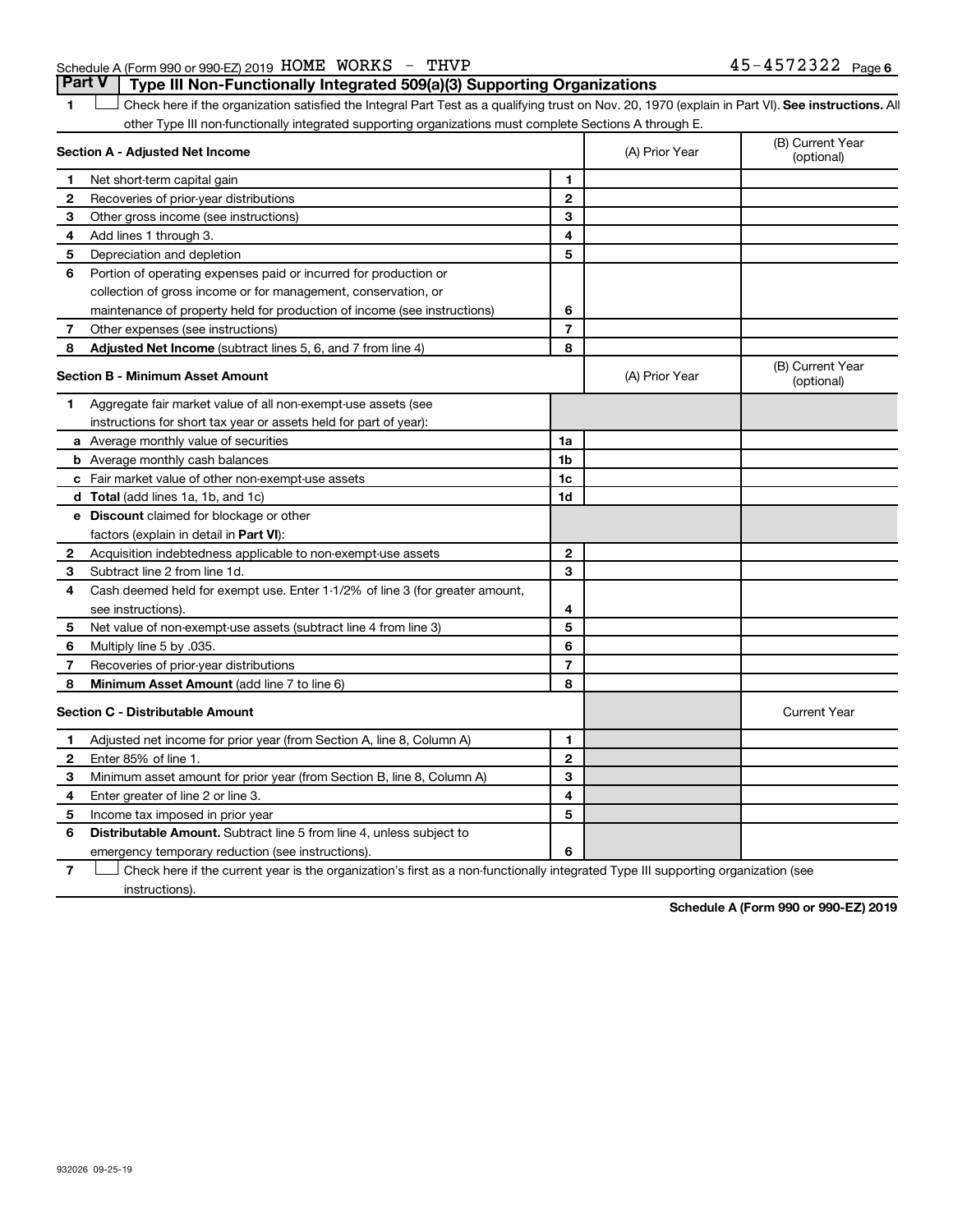| <b>Part V</b> | Type III Non-Functionally Integrated 509(a)(3) Supporting Organizations (continued)        |                             |                                       |                                         |
|---------------|--------------------------------------------------------------------------------------------|-----------------------------|---------------------------------------|-----------------------------------------|
|               | <b>Section D - Distributions</b>                                                           |                             |                                       | <b>Current Year</b>                     |
| 1             | Amounts paid to supported organizations to accomplish exempt purposes                      |                             |                                       |                                         |
| 2             | Amounts paid to perform activity that directly furthers exempt purposes of supported       |                             |                                       |                                         |
|               | organizations, in excess of income from activity                                           |                             |                                       |                                         |
| 3             | Administrative expenses paid to accomplish exempt purposes of supported organizations      |                             |                                       |                                         |
| 4             | Amounts paid to acquire exempt-use assets                                                  |                             |                                       |                                         |
| 5             | Qualified set-aside amounts (prior IRS approval required)                                  |                             |                                       |                                         |
| 6             | Other distributions (describe in Part VI). See instructions.                               |                             |                                       |                                         |
| 7             | Total annual distributions. Add lines 1 through 6.                                         |                             |                                       |                                         |
| 8             | Distributions to attentive supported organizations to which the organization is responsive |                             |                                       |                                         |
|               | (provide details in Part VI). See instructions.                                            |                             |                                       |                                         |
| 9             | Distributable amount for 2019 from Section C, line 6                                       |                             |                                       |                                         |
| 10            | Line 8 amount divided by line 9 amount                                                     |                             |                                       |                                         |
|               |                                                                                            | (i)                         | (ii)                                  | (iii)                                   |
|               | <b>Section E - Distribution Allocations (see instructions)</b>                             | <b>Excess Distributions</b> | <b>Underdistributions</b><br>Pre-2019 | <b>Distributable</b><br>Amount for 2019 |
| 1.            | Distributable amount for 2019 from Section C, line 6                                       |                             |                                       |                                         |
| $\mathbf{2}$  | Underdistributions, if any, for years prior to 2019 (reason-                               |                             |                                       |                                         |
|               | able cause required- explain in Part VI). See instructions.                                |                             |                                       |                                         |
| 3             | Excess distributions carryover, if any, to 2019                                            |                             |                                       |                                         |
|               | a From 2014                                                                                |                             |                                       |                                         |
|               | <b>b</b> From 2015                                                                         |                             |                                       |                                         |
|               | c From 2016                                                                                |                             |                                       |                                         |
|               | <b>d</b> From 2017                                                                         |                             |                                       |                                         |
|               | e From 2018                                                                                |                             |                                       |                                         |
|               | <b>Total</b> of lines 3a through e                                                         |                             |                                       |                                         |
|               | <b>g</b> Applied to underdistributions of prior years                                      |                             |                                       |                                         |
|               | <b>h</b> Applied to 2019 distributable amount                                              |                             |                                       |                                         |
|               | Carryover from 2014 not applied (see instructions)                                         |                             |                                       |                                         |
|               | Remainder. Subtract lines 3g, 3h, and 3i from 3f.                                          |                             |                                       |                                         |
| 4             | Distributions for 2019 from Section D,                                                     |                             |                                       |                                         |
|               | line $7:$                                                                                  |                             |                                       |                                         |
|               | a Applied to underdistributions of prior years                                             |                             |                                       |                                         |
|               | <b>b</b> Applied to 2019 distributable amount                                              |                             |                                       |                                         |
| с             | Remainder. Subtract lines 4a and 4b from 4.                                                |                             |                                       |                                         |
| 5             | Remaining underdistributions for years prior to 2019, if                                   |                             |                                       |                                         |
|               | any. Subtract lines 3g and 4a from line 2. For result greater                              |                             |                                       |                                         |
|               | than zero, explain in Part VI. See instructions.                                           |                             |                                       |                                         |
| 6             | Remaining underdistributions for 2019. Subtract lines 3h                                   |                             |                                       |                                         |
|               | and 4b from line 1. For result greater than zero, explain in                               |                             |                                       |                                         |
|               | <b>Part VI.</b> See instructions.                                                          |                             |                                       |                                         |
| $\mathbf{7}$  | Excess distributions carryover to 2020. Add lines 3j                                       |                             |                                       |                                         |
|               | and 4c.                                                                                    |                             |                                       |                                         |
| 8             | Breakdown of line 7:                                                                       |                             |                                       |                                         |
|               | a Excess from 2015                                                                         |                             |                                       |                                         |
|               | <b>b</b> Excess from 2016                                                                  |                             |                                       |                                         |
|               | c Excess from 2017                                                                         |                             |                                       |                                         |
|               | d Excess from 2018                                                                         |                             |                                       |                                         |
|               | e Excess from 2019                                                                         |                             |                                       |                                         |

**Schedule A (Form 990 or 990-EZ) 2019**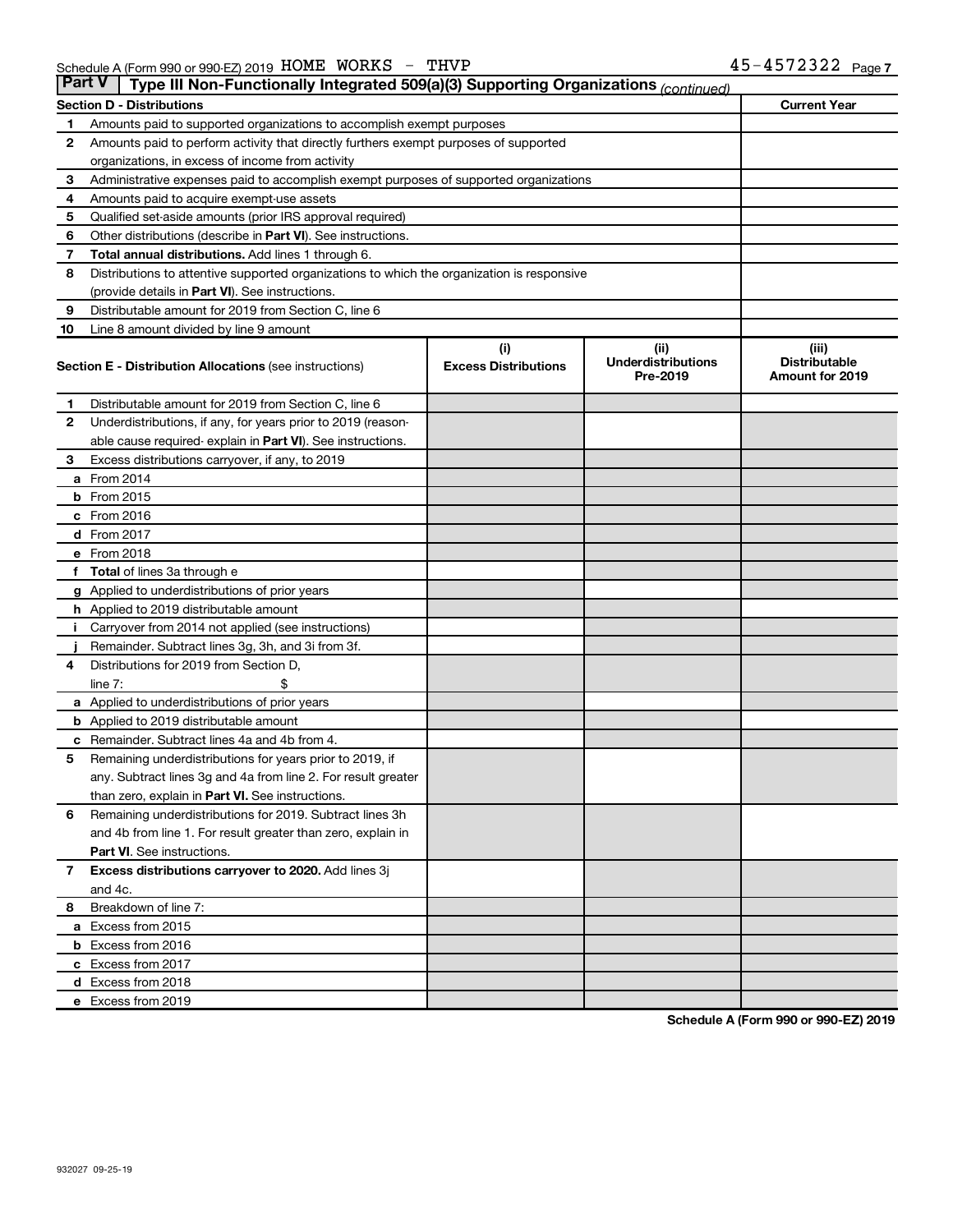| <b>Part VI</b> | Supplemental Information. Provide the explanations required by Part II, line 10; Part II, line 17a or 17b; Part III, line 12;<br>Part IV, Section A, lines 1, 2, 3b, 3c, 4b, 4c, 5a, 6, 9a, 9b, 9c, 11a, 11b, and 11c; Part IV, Section B, lines 1 and 2; Part IV, Section C,<br>line 1; Part IV, Section D, lines 2 and 3; Part IV, Section E, lines 1c, 2a, 2b, 3a, and 3b; Part V, line 1; Part V, Section B, line 1e; Part V, |
|----------------|-----------------------------------------------------------------------------------------------------------------------------------------------------------------------------------------------------------------------------------------------------------------------------------------------------------------------------------------------------------------------------------------------------------------------------------|
|                | Section D, lines 5, 6, and 8; and Part V, Section E, lines 2, 5, and 6. Also complete this part for any additional information.<br>(See instructions.)                                                                                                                                                                                                                                                                            |
|                |                                                                                                                                                                                                                                                                                                                                                                                                                                   |
|                |                                                                                                                                                                                                                                                                                                                                                                                                                                   |
|                |                                                                                                                                                                                                                                                                                                                                                                                                                                   |
|                |                                                                                                                                                                                                                                                                                                                                                                                                                                   |
|                |                                                                                                                                                                                                                                                                                                                                                                                                                                   |
|                |                                                                                                                                                                                                                                                                                                                                                                                                                                   |
|                |                                                                                                                                                                                                                                                                                                                                                                                                                                   |
|                |                                                                                                                                                                                                                                                                                                                                                                                                                                   |
|                |                                                                                                                                                                                                                                                                                                                                                                                                                                   |
|                |                                                                                                                                                                                                                                                                                                                                                                                                                                   |
|                |                                                                                                                                                                                                                                                                                                                                                                                                                                   |
|                |                                                                                                                                                                                                                                                                                                                                                                                                                                   |
|                |                                                                                                                                                                                                                                                                                                                                                                                                                                   |
|                |                                                                                                                                                                                                                                                                                                                                                                                                                                   |
|                |                                                                                                                                                                                                                                                                                                                                                                                                                                   |
|                |                                                                                                                                                                                                                                                                                                                                                                                                                                   |
|                |                                                                                                                                                                                                                                                                                                                                                                                                                                   |
|                |                                                                                                                                                                                                                                                                                                                                                                                                                                   |
|                |                                                                                                                                                                                                                                                                                                                                                                                                                                   |
|                |                                                                                                                                                                                                                                                                                                                                                                                                                                   |
|                |                                                                                                                                                                                                                                                                                                                                                                                                                                   |
|                |                                                                                                                                                                                                                                                                                                                                                                                                                                   |
|                |                                                                                                                                                                                                                                                                                                                                                                                                                                   |
|                |                                                                                                                                                                                                                                                                                                                                                                                                                                   |
|                |                                                                                                                                                                                                                                                                                                                                                                                                                                   |
|                |                                                                                                                                                                                                                                                                                                                                                                                                                                   |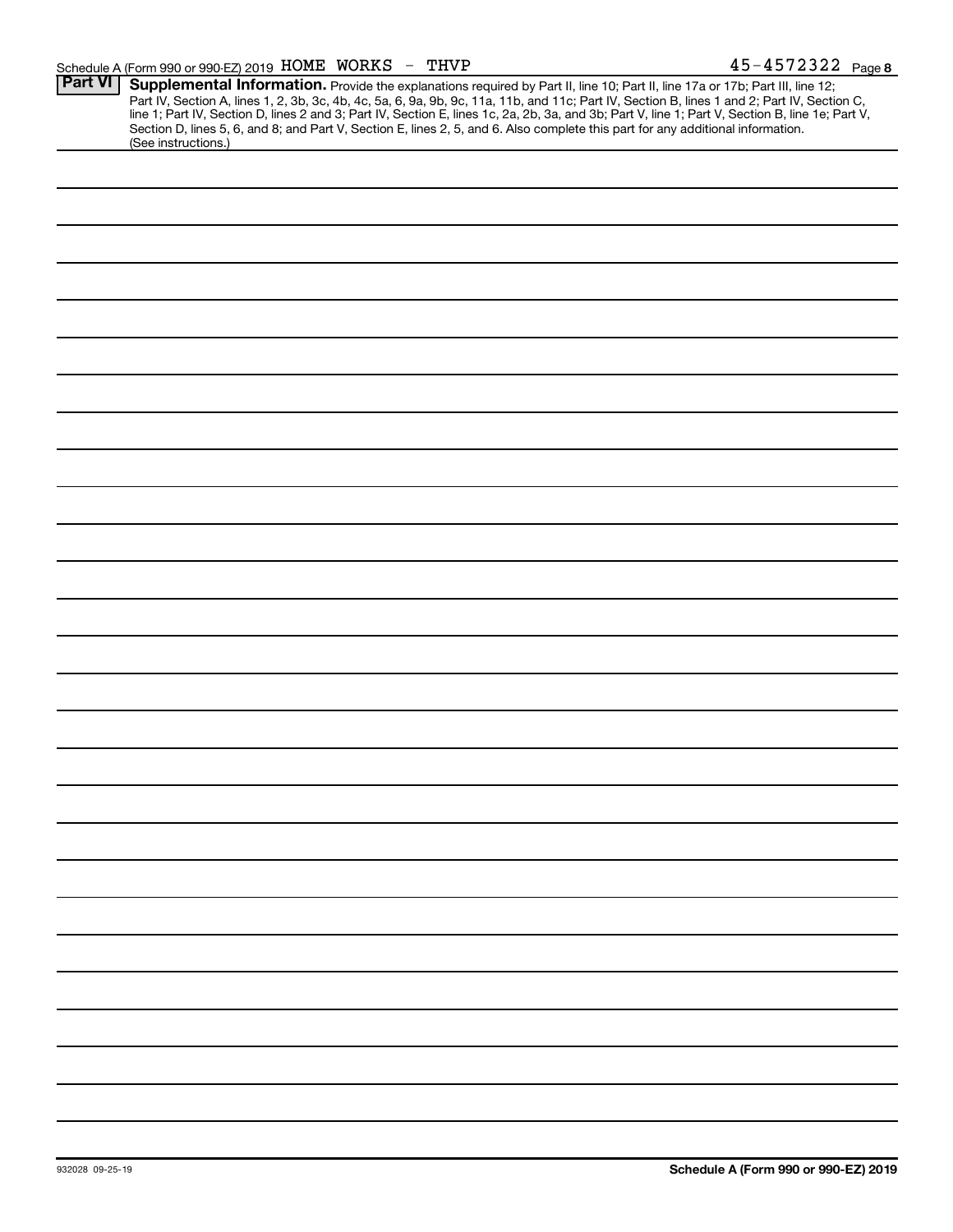| <b>SCHEDULE D</b> |  |
|-------------------|--|
|-------------------|--|

| (Form 990) |
|------------|
|            |

# **SCHEDULE D Supplemental Financial Statements**<br> **Form 990 2019**<br> **Part IV** line 6.7.8.9.10, 11a, 11b, 11d, 11d, 11d, 11d, 11d, 12a, 0r, 12b

**(Form 990) | Complete if the organization answered "Yes" on Form 990, Part IV, line 6, 7, 8, 9, 10, 11a, 11b, 11c, 11d, 11e, 11f, 12a, or 12b.**

**| Attach to Form 990. |Go to www.irs.gov/Form990 for instructions and the latest information.**



45-4572322

(b) Funds and other accounts

Department of the Treasury Internal Revenue Service **Name of the organization Employer identification number**

|        | HOME WORKS - THVP                                                                                 |                         | $45 - 457232$              |
|--------|---------------------------------------------------------------------------------------------------|-------------------------|----------------------------|
| Part I | Organizations Maintaining Donor Advised Funds or Other Similar Funds or Accounts. Complete if the |                         |                            |
|        | organization answered "Yes" on Form 990, Part IV, line 6.                                         |                         |                            |
|        |                                                                                                   | (a) Donor advised funds | (b) Funds and other accoun |
|        | Total number at end of year                                                                       |                         |                            |
|        |                                                                                                   |                         |                            |

| 2       | Aggregate value of contributions to (during year)                                                                                                                                                                             |                          |                                 |  |
|---------|-------------------------------------------------------------------------------------------------------------------------------------------------------------------------------------------------------------------------------|--------------------------|---------------------------------|--|
| З       | Aggregate value of grants from (during year)                                                                                                                                                                                  |                          |                                 |  |
| 4       |                                                                                                                                                                                                                               |                          |                                 |  |
| 5       | Did the organization inform all donors and donor advisors in writing that the assets held in donor advised funds                                                                                                              |                          |                                 |  |
|         |                                                                                                                                                                                                                               |                          | Yes<br>No                       |  |
| 6       | Did the organization inform all grantees, donors, and donor advisors in writing that grant funds can be used only                                                                                                             |                          |                                 |  |
|         | for charitable purposes and not for the benefit of the donor or donor advisor, or for any other purpose conferring                                                                                                            |                          |                                 |  |
|         |                                                                                                                                                                                                                               |                          | Yes<br>No                       |  |
| Part II | Conservation Easements. Complete if the organization answered "Yes" on Form 990, Part IV, line 7.                                                                                                                             |                          |                                 |  |
| 1.      | Purpose(s) of conservation easements held by the organization (check all that apply).                                                                                                                                         |                          |                                 |  |
|         | Preservation of land for public use (for example, recreation or education)<br>Preservation of a historically important land area                                                                                              |                          |                                 |  |
|         | Preservation of a certified historic structure<br>Protection of natural habitat                                                                                                                                               |                          |                                 |  |
|         | Preservation of open space                                                                                                                                                                                                    |                          |                                 |  |
| 2       | Complete lines 2a through 2d if the organization held a qualified conservation contribution in the form of a conservation easement on the last                                                                                |                          |                                 |  |
|         | day of the tax year.                                                                                                                                                                                                          |                          | Held at the End of the Tax Year |  |
|         |                                                                                                                                                                                                                               | 2a                       |                                 |  |
| b       |                                                                                                                                                                                                                               | 2b                       |                                 |  |
| с       |                                                                                                                                                                                                                               | 2c                       |                                 |  |
|         | d Number of conservation easements included in (c) acquired after 7/25/06, and not on a historic structure                                                                                                                    |                          |                                 |  |
|         | listed in the National Register [111] Marshall Register [11] Marshall Register [11] Marshall Register [11] Marshall Register [11] Marshall Register [11] Marshall Register [11] Marshall Register [11] Marshall Register [11] | 2d                       |                                 |  |
| 3       | Number of conservation easements modified, transferred, released, extinguished, or terminated by the organization during the tax                                                                                              |                          |                                 |  |
|         |                                                                                                                                                                                                                               |                          |                                 |  |
|         | $year \blacktriangleright$                                                                                                                                                                                                    |                          |                                 |  |
| 4       | Number of states where property subject to conservation easement is located >                                                                                                                                                 |                          |                                 |  |
| 5       | Does the organization have a written policy regarding the periodic monitoring, inspection, handling of                                                                                                                        |                          | Yes<br><b>No</b>                |  |
|         | violations, and enforcement of the conservation easements it holds?                                                                                                                                                           |                          |                                 |  |
| 6       | Staff and volunteer hours devoted to monitoring, inspecting, handling of violations, and enforcing conservation easements during the year                                                                                     |                          |                                 |  |
|         |                                                                                                                                                                                                                               |                          |                                 |  |
| 7       | Amount of expenses incurred in monitoring, inspecting, handling of violations, and enforcing conservation easements during the year                                                                                           |                          |                                 |  |
|         | $\blacktriangleright$ \$                                                                                                                                                                                                      |                          |                                 |  |
| 8       | Does each conservation easement reported on line 2(d) above satisfy the requirements of section 170(h)(4)(B)(i)                                                                                                               |                          |                                 |  |
|         |                                                                                                                                                                                                                               |                          | Yes<br><b>No</b>                |  |
| 9       | In Part XIII, describe how the organization reports conservation easements in its revenue and expense statement and                                                                                                           |                          |                                 |  |
|         | balance sheet, and include, if applicable, the text of the footnote to the organization's financial statements that describes the                                                                                             |                          |                                 |  |
|         | organization's accounting for conservation easements.                                                                                                                                                                         |                          |                                 |  |
|         | Part III<br>Organizations Maintaining Collections of Art, Historical Treasures, or Other Similar Assets.                                                                                                                      |                          |                                 |  |
|         | Complete if the organization answered "Yes" on Form 990, Part IV, line 8.                                                                                                                                                     |                          |                                 |  |
|         | 1a If the organization elected, as permitted under FASB ASC 958, not to report in its revenue statement and balance sheet works                                                                                               |                          |                                 |  |
|         | of art, historical treasures, or other similar assets held for public exhibition, education, or research in furtherance of public                                                                                             |                          |                                 |  |
|         | service, provide in Part XIII the text of the footnote to its financial statements that describes these items.                                                                                                                |                          |                                 |  |
|         | b If the organization elected, as permitted under FASB ASC 958, to report in its revenue statement and balance sheet works of                                                                                                 |                          |                                 |  |
|         | art, historical treasures, or other similar assets held for public exhibition, education, or research in furtherance of public service,                                                                                       |                          |                                 |  |
|         | provide the following amounts relating to these items:                                                                                                                                                                        |                          |                                 |  |
|         |                                                                                                                                                                                                                               |                          | $\blacktriangleright$ \$        |  |
|         | (ii) Assets included in Form 990, Part X                                                                                                                                                                                      | $\blacktriangleright$ \$ |                                 |  |
| 2       | If the organization received or held works of art, historical treasures, or other similar assets for financial gain, provide                                                                                                  |                          |                                 |  |
|         | the following amounts required to be reported under FASB ASC 958 relating to these items:                                                                                                                                     |                          |                                 |  |
|         | a Revenue included on Form 990, Part VIII, line 1                                                                                                                                                                             | $\blacktriangleright$ \$ |                                 |  |

| \$

932051 10-02-19 **For Paperwork Reduction Act Notice, see the Instructions for Form 990. Schedule D (Form 990) 2019** LHA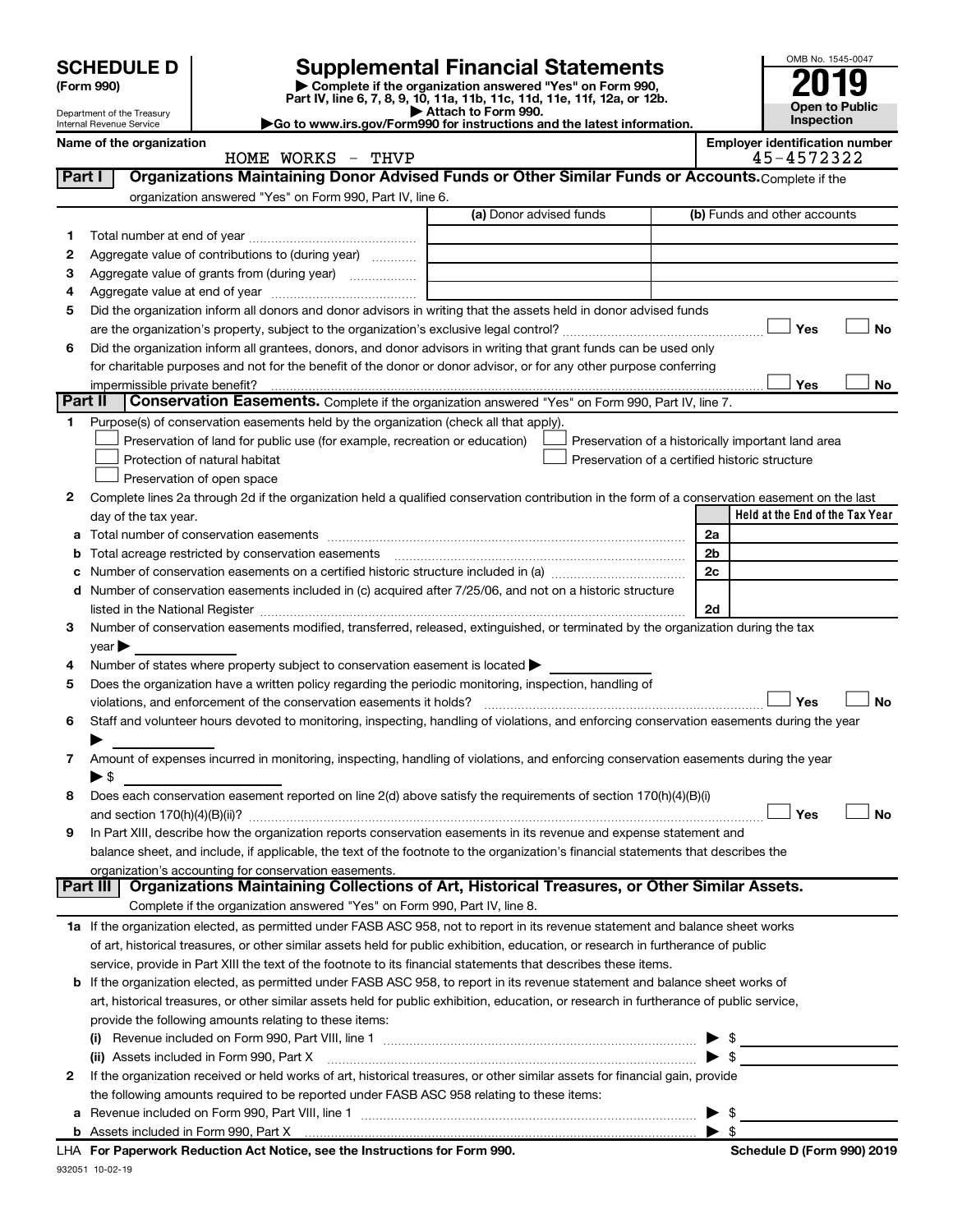|               | Schedule D (Form 990) 2019                                                                                                                                                                                                                                       | HOME WORKS - THVP                       |                |                                                                                                                                                                                                                               |                                 | 45-4572322 Page 2 |                |           |  |
|---------------|------------------------------------------------------------------------------------------------------------------------------------------------------------------------------------------------------------------------------------------------------------------|-----------------------------------------|----------------|-------------------------------------------------------------------------------------------------------------------------------------------------------------------------------------------------------------------------------|---------------------------------|-------------------|----------------|-----------|--|
|               | Part III<br>Organizations Maintaining Collections of Art, Historical Treasures, or Other Similar Assets (continued)                                                                                                                                              |                                         |                |                                                                                                                                                                                                                               |                                 |                   |                |           |  |
| 3             | Using the organization's acquisition, accession, and other records, check any of the following that make significant use of its<br>collection items (check all that apply):                                                                                      |                                         |                |                                                                                                                                                                                                                               |                                 |                   |                |           |  |
| a             | Public exhibition                                                                                                                                                                                                                                                | d                                       |                | Loan or exchange program                                                                                                                                                                                                      |                                 |                   |                |           |  |
| b             | Scholarly research                                                                                                                                                                                                                                               | е                                       |                | Other and the contract of the contract of the contract of the contract of the contract of the contract of the contract of the contract of the contract of the contract of the contract of the contract of the contract of the |                                 |                   |                |           |  |
| c             | Preservation for future generations                                                                                                                                                                                                                              |                                         |                |                                                                                                                                                                                                                               |                                 |                   |                |           |  |
| 4             |                                                                                                                                                                                                                                                                  |                                         |                |                                                                                                                                                                                                                               |                                 |                   |                |           |  |
| 5             | Provide a description of the organization's collections and explain how they further the organization's exempt purpose in Part XIII.<br>During the year, did the organization solicit or receive donations of art, historical treasures, or other similar assets |                                         |                |                                                                                                                                                                                                                               |                                 |                   |                |           |  |
|               | Yes<br>No                                                                                                                                                                                                                                                        |                                         |                |                                                                                                                                                                                                                               |                                 |                   |                |           |  |
|               | Part IV<br><b>Escrow and Custodial Arrangements.</b> Complete if the organization answered "Yes" on Form 990, Part IV, line 9, or                                                                                                                                |                                         |                |                                                                                                                                                                                                                               |                                 |                   |                |           |  |
|               | reported an amount on Form 990, Part X, line 21.                                                                                                                                                                                                                 |                                         |                |                                                                                                                                                                                                                               |                                 |                   |                |           |  |
|               | 1a Is the organization an agent, trustee, custodian or other intermediary for contributions or other assets not included                                                                                                                                         |                                         |                |                                                                                                                                                                                                                               |                                 |                   |                |           |  |
|               |                                                                                                                                                                                                                                                                  |                                         |                |                                                                                                                                                                                                                               |                                 |                   | Yes            | <b>No</b> |  |
|               | b If "Yes," explain the arrangement in Part XIII and complete the following table:                                                                                                                                                                               |                                         |                |                                                                                                                                                                                                                               |                                 |                   |                |           |  |
|               |                                                                                                                                                                                                                                                                  |                                         |                |                                                                                                                                                                                                                               |                                 |                   | Amount         |           |  |
|               | c Beginning balance measurements and the contract of Beginning balance measurements are all the contract of the contract of the contract of the contract of the contract of the contract of the contract of the contract of th                                   |                                         |                |                                                                                                                                                                                                                               | 1c                              |                   |                |           |  |
|               |                                                                                                                                                                                                                                                                  |                                         |                |                                                                                                                                                                                                                               | 1d                              |                   |                |           |  |
|               | e Distributions during the year manufactured and continuum control of the control of the control of the state of the state of the control of the control of the control of the control of the control of the control of the co                                   |                                         |                |                                                                                                                                                                                                                               | 1e                              |                   |                |           |  |
| Ť.            |                                                                                                                                                                                                                                                                  |                                         |                |                                                                                                                                                                                                                               | 1f                              |                   |                |           |  |
|               | 2a Did the organization include an amount on Form 990, Part X, line 21, for escrow or custodial account liability?                                                                                                                                               |                                         |                |                                                                                                                                                                                                                               |                                 |                   | Yes            | No        |  |
| <b>Part V</b> | <b>b</b> If "Yes," explain the arrangement in Part XIII. Check here if the explanation has been provided on Part XIII<br><b>Endowment Funds.</b> Complete if the organization answered "Yes" on Form 990, Part IV, line 10.                                      |                                         |                |                                                                                                                                                                                                                               |                                 |                   |                |           |  |
|               |                                                                                                                                                                                                                                                                  | (a) Current year                        | (b) Prior year | (c) Two years back $\vert$ (d) Three years back $\vert$ (e) Four years back                                                                                                                                                   |                                 |                   |                |           |  |
|               | 1a Beginning of year balance                                                                                                                                                                                                                                     |                                         |                |                                                                                                                                                                                                                               |                                 |                   |                |           |  |
| b             |                                                                                                                                                                                                                                                                  |                                         |                |                                                                                                                                                                                                                               |                                 |                   |                |           |  |
|               | Net investment earnings, gains, and losses                                                                                                                                                                                                                       |                                         |                |                                                                                                                                                                                                                               |                                 |                   |                |           |  |
|               |                                                                                                                                                                                                                                                                  |                                         |                |                                                                                                                                                                                                                               |                                 |                   |                |           |  |
|               | e Other expenditures for facilities                                                                                                                                                                                                                              |                                         |                |                                                                                                                                                                                                                               |                                 |                   |                |           |  |
|               |                                                                                                                                                                                                                                                                  |                                         |                |                                                                                                                                                                                                                               |                                 |                   |                |           |  |
|               |                                                                                                                                                                                                                                                                  |                                         |                |                                                                                                                                                                                                                               |                                 |                   |                |           |  |
| g             |                                                                                                                                                                                                                                                                  |                                         |                |                                                                                                                                                                                                                               |                                 |                   |                |           |  |
| 2             | Provide the estimated percentage of the current year end balance (line 1g, column (a)) held as:                                                                                                                                                                  |                                         |                |                                                                                                                                                                                                                               |                                 |                   |                |           |  |
| а             | Board designated or quasi-endowment                                                                                                                                                                                                                              |                                         | %              |                                                                                                                                                                                                                               |                                 |                   |                |           |  |
|               | <b>b</b> Permanent endowment $\blacktriangleright$                                                                                                                                                                                                               | $\%$                                    |                |                                                                                                                                                                                                                               |                                 |                   |                |           |  |
|               | $\mathbf c$ Term endowment $\blacktriangleright$                                                                                                                                                                                                                 | %                                       |                |                                                                                                                                                                                                                               |                                 |                   |                |           |  |
|               | The percentages on lines 2a, 2b, and 2c should equal 100%.                                                                                                                                                                                                       |                                         |                |                                                                                                                                                                                                                               |                                 |                   |                |           |  |
|               | 3a Are there endowment funds not in the possession of the organization that are held and administered for the organization                                                                                                                                       |                                         |                |                                                                                                                                                                                                                               |                                 |                   |                |           |  |
|               | by:                                                                                                                                                                                                                                                              |                                         |                |                                                                                                                                                                                                                               |                                 |                   | Yes            | No        |  |
|               | (i)                                                                                                                                                                                                                                                              |                                         |                |                                                                                                                                                                                                                               |                                 |                   | 3a(i)          |           |  |
|               |                                                                                                                                                                                                                                                                  |                                         |                |                                                                                                                                                                                                                               |                                 |                   | 3a(ii)         |           |  |
|               |                                                                                                                                                                                                                                                                  |                                         |                |                                                                                                                                                                                                                               |                                 |                   | 3b             |           |  |
| 4             | Describe in Part XIII the intended uses of the organization's endowment funds.<br>Land, Buildings, and Equipment.                                                                                                                                                |                                         |                |                                                                                                                                                                                                                               |                                 |                   |                |           |  |
|               | <b>Part VI</b>                                                                                                                                                                                                                                                   |                                         |                |                                                                                                                                                                                                                               |                                 |                   |                |           |  |
|               | Complete if the organization answered "Yes" on Form 990, Part IV, line 11a. See Form 990, Part X, line 10.                                                                                                                                                       |                                         |                |                                                                                                                                                                                                                               |                                 |                   |                |           |  |
|               | Description of property                                                                                                                                                                                                                                          | (a) Cost or other<br>basis (investment) |                | (b) Cost or other<br>basis (other)                                                                                                                                                                                            | (c) Accumulated<br>depreciation |                   | (d) Book value |           |  |
|               |                                                                                                                                                                                                                                                                  |                                         |                |                                                                                                                                                                                                                               |                                 |                   |                |           |  |
|               |                                                                                                                                                                                                                                                                  |                                         |                |                                                                                                                                                                                                                               |                                 |                   |                |           |  |
|               |                                                                                                                                                                                                                                                                  |                                         |                |                                                                                                                                                                                                                               |                                 |                   |                |           |  |
|               |                                                                                                                                                                                                                                                                  |                                         |                |                                                                                                                                                                                                                               |                                 |                   |                |           |  |
|               |                                                                                                                                                                                                                                                                  |                                         | 40,935.        |                                                                                                                                                                                                                               | 9,124.                          |                   |                | 31,811.   |  |
|               | Total. Add lines 1a through 1e. (Column (d) must equal Form 990, Part X, column (B), line 10c.)                                                                                                                                                                  |                                         |                |                                                                                                                                                                                                                               |                                 |                   |                | 31,811.   |  |

**Schedule D (Form 990) 2019**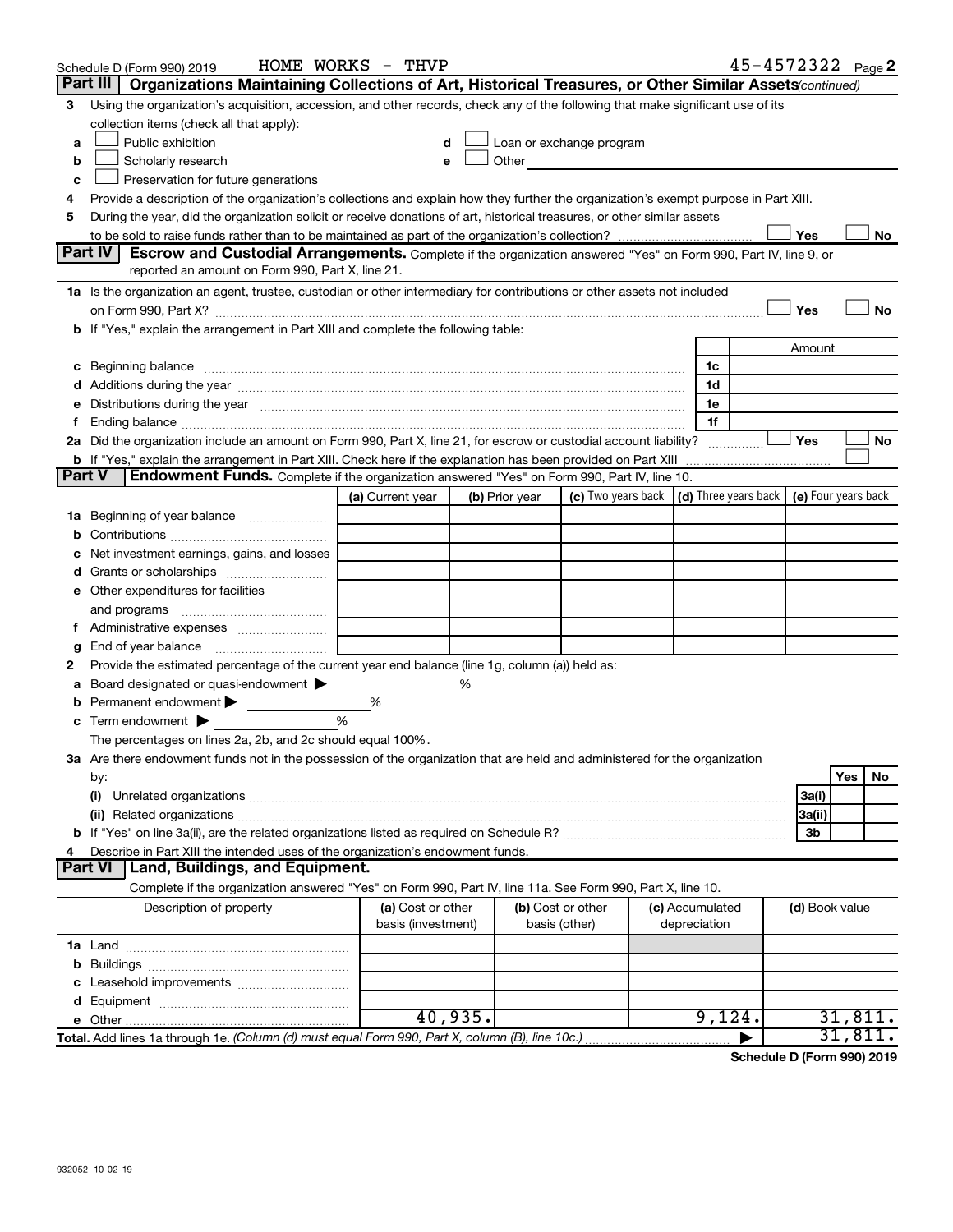|                           |                                                                                                                   | (b) Book value  | Complete if the organization answered "Yes" on Form 990, Part IV, line 11b. See Form 990, Part X, line 12. |                |
|---------------------------|-------------------------------------------------------------------------------------------------------------------|-----------------|------------------------------------------------------------------------------------------------------------|----------------|
|                           | (a) Description of security or category (including name of security)                                              |                 | (c) Method of valuation: Cost or end-of-year market value                                                  |                |
| (1) Financial derivatives |                                                                                                                   |                 |                                                                                                            |                |
|                           | (2) Closely held equity interests                                                                                 |                 |                                                                                                            |                |
| (3) Other                 |                                                                                                                   |                 |                                                                                                            |                |
| (A)                       |                                                                                                                   |                 |                                                                                                            |                |
| (B)                       |                                                                                                                   |                 |                                                                                                            |                |
| (C)                       |                                                                                                                   |                 |                                                                                                            |                |
| (D)                       |                                                                                                                   |                 |                                                                                                            |                |
| (E)                       |                                                                                                                   |                 |                                                                                                            |                |
| (F)                       |                                                                                                                   |                 |                                                                                                            |                |
| (G)                       |                                                                                                                   |                 |                                                                                                            |                |
| (H)                       |                                                                                                                   |                 |                                                                                                            |                |
|                           | Total. (Col. (b) must equal Form 990, Part X, col. (B) line 12.) $\blacktriangleright$                            |                 |                                                                                                            |                |
|                           | Part VIII Investments - Program Related.                                                                          |                 |                                                                                                            |                |
|                           | Complete if the organization answered "Yes" on Form 990, Part IV, line 11c. See Form 990, Part X, line 13.        |                 |                                                                                                            |                |
|                           | (a) Description of investment                                                                                     | (b) Book value  | (c) Method of valuation: Cost or end-of-year market value                                                  |                |
| (1)                       |                                                                                                                   |                 |                                                                                                            |                |
|                           |                                                                                                                   |                 |                                                                                                            |                |
| (2)                       |                                                                                                                   |                 |                                                                                                            |                |
| (3)                       |                                                                                                                   |                 |                                                                                                            |                |
| (4)                       |                                                                                                                   |                 |                                                                                                            |                |
| (5)                       |                                                                                                                   |                 |                                                                                                            |                |
| (6)                       |                                                                                                                   |                 |                                                                                                            |                |
| (7)                       |                                                                                                                   |                 |                                                                                                            |                |
| (8)                       |                                                                                                                   |                 |                                                                                                            |                |
| (9)                       |                                                                                                                   |                 |                                                                                                            |                |
|                           | Total. (Col. (b) must equal Form 990, Part X, col. (B) line 13.) $\blacktriangleright$                            |                 |                                                                                                            |                |
| Part IX                   | <b>Other Assets.</b>                                                                                              |                 |                                                                                                            |                |
|                           | Complete if the organization answered "Yes" on Form 990, Part IV, line 11d. See Form 990, Part X, line 15.        |                 |                                                                                                            |                |
|                           |                                                                                                                   | (a) Description |                                                                                                            |                |
|                           |                                                                                                                   |                 |                                                                                                            | (b) Book value |
|                           |                                                                                                                   |                 |                                                                                                            |                |
| (1)                       |                                                                                                                   |                 |                                                                                                            |                |
| (2)                       |                                                                                                                   |                 |                                                                                                            |                |
| (3)                       |                                                                                                                   |                 |                                                                                                            |                |
| (4)                       |                                                                                                                   |                 |                                                                                                            |                |
| (5)                       |                                                                                                                   |                 |                                                                                                            |                |
| (6)                       |                                                                                                                   |                 |                                                                                                            |                |
| (7)                       |                                                                                                                   |                 |                                                                                                            |                |
| (8)                       |                                                                                                                   |                 |                                                                                                            |                |
| (9)                       |                                                                                                                   |                 |                                                                                                            |                |
|                           | Total. (Column (b) must equal Form 990, Part X, col. (B) line 15.)                                                |                 |                                                                                                            |                |
| Part X                    | <b>Other Liabilities.</b>                                                                                         |                 |                                                                                                            |                |
|                           | Complete if the organization answered "Yes" on Form 990, Part IV, line 11e or 11f. See Form 990, Part X, line 25. |                 |                                                                                                            |                |
|                           | (a) Description of liability                                                                                      |                 |                                                                                                            | (b) Book value |
| (1)                       | Federal income taxes                                                                                              |                 |                                                                                                            |                |
| (2)                       |                                                                                                                   |                 |                                                                                                            |                |
| (3)                       |                                                                                                                   |                 |                                                                                                            |                |
| (4)                       |                                                                                                                   |                 |                                                                                                            |                |
| (5)                       |                                                                                                                   |                 |                                                                                                            |                |
|                           |                                                                                                                   |                 |                                                                                                            |                |
| (6)                       |                                                                                                                   |                 |                                                                                                            |                |
| 1.<br>(7)                 |                                                                                                                   |                 |                                                                                                            |                |
| (8)<br>(9)                |                                                                                                                   |                 |                                                                                                            |                |

**2.** Liability for uncertain tax positions. In Part XIII, provide the text of the footnote to the organization's financial statements that reports the organization's liability for uncertain tax positions under FASB ASC 740. Check here if the text of the footnote has been provided in Part XIII

 $\perp$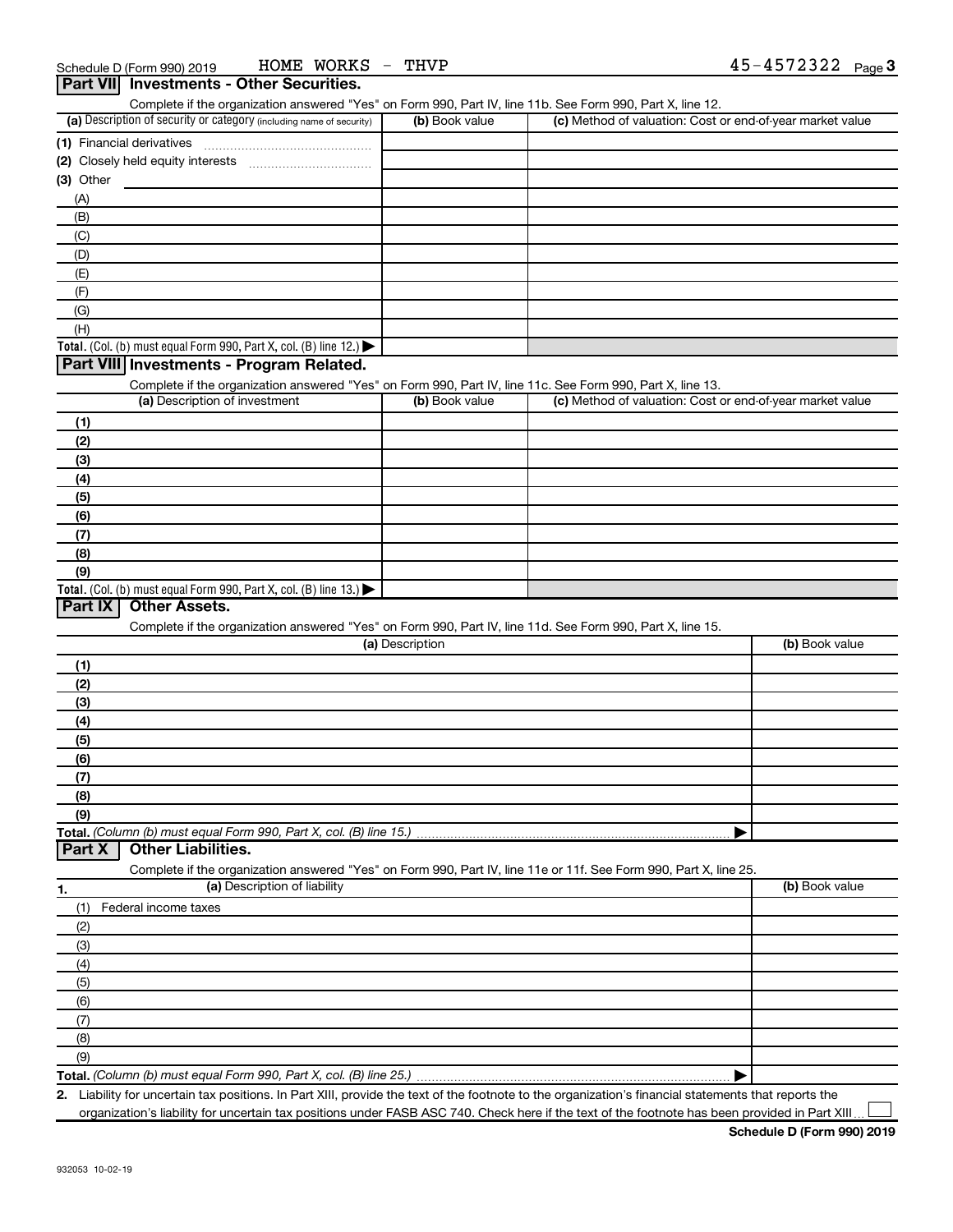|   | HOME WORKS - THVP<br>Schedule D (Form 990) 2019                                                                                                              |                |         |                | 45-4572322 Page 4 |
|---|--------------------------------------------------------------------------------------------------------------------------------------------------------------|----------------|---------|----------------|-------------------|
|   | Reconciliation of Revenue per Audited Financial Statements With Revenue per Return.<br><b>Part XI</b>                                                        |                |         |                |                   |
|   | Complete if the organization answered "Yes" on Form 990, Part IV, line 12a.                                                                                  |                |         |                |                   |
| 1 | Total revenue, gains, and other support per audited financial statements [111] [11] Total revenue, gains, and other support per audited financial statements |                |         | $\blacksquare$ | 974, 371.         |
| 2 | Amounts included on line 1 but not on Form 990, Part VIII, line 12:                                                                                          |                |         |                |                   |
| a |                                                                                                                                                              | 2a             |         |                |                   |
| b |                                                                                                                                                              | 2 <sub>b</sub> | 47,603. |                |                   |
| c |                                                                                                                                                              | 2 <sub>c</sub> |         |                |                   |
| d | Other (Describe in Part XIII.)                                                                                                                               | 2d             |         |                |                   |
| е | Add lines 2a through 2d                                                                                                                                      |                |         | <b>2e</b>      | 47,603.           |
| 3 | Subtract line 2e from line 1 <b>manufacture in the contract of the 2e</b> from line 1                                                                        |                |         | 3              | 926, 768.         |
|   | Amounts included on Form 990, Part VIII, line 12, but not on line 1:                                                                                         |                |         |                |                   |
| a |                                                                                                                                                              | 4a             |         |                |                   |
| b |                                                                                                                                                              | 4b             |         |                |                   |
|   | Add lines 4a and 4b                                                                                                                                          |                |         | 4c             | υ.                |
| 5 |                                                                                                                                                              |                |         | $5\phantom{1}$ | 926,768.          |
|   |                                                                                                                                                              |                |         |                |                   |
|   | Part XII   Reconciliation of Expenses per Audited Financial Statements With Expenses per Return.                                                             |                |         |                |                   |
|   | Complete if the organization answered "Yes" on Form 990, Part IV, line 12a.                                                                                  |                |         |                |                   |
| 1 |                                                                                                                                                              |                |         | $\blacksquare$ | 874, 765.         |
| 2 | Amounts included on line 1 but not on Form 990, Part IX, line 25:                                                                                            |                |         |                |                   |
| a |                                                                                                                                                              | 2a             | 47,603. |                |                   |
| b |                                                                                                                                                              | 2 <sub>b</sub> |         |                |                   |
| c |                                                                                                                                                              | 2c             |         |                |                   |
| d |                                                                                                                                                              | 2d             |         |                |                   |
| е | Add lines 2a through 2d                                                                                                                                      |                |         | 2e             | 47,603.           |
| 3 |                                                                                                                                                              |                |         | 3              | 827,162.          |
| 4 | Amounts included on Form 990, Part IX, line 25, but not on line 1:                                                                                           |                |         |                |                   |
| а |                                                                                                                                                              | 4a             |         |                |                   |
| b |                                                                                                                                                              | 4 <sub>h</sub> |         |                |                   |
|   | Add lines 4a and 4b                                                                                                                                          |                |         | 4c             | υ.                |
|   | Part XIII Supplemental Information.                                                                                                                          |                |         | 5              | 827,162.          |

Provide the descriptions required for Part II, lines 3, 5, and 9; Part III, lines 1a and 4; Part IV, lines 1b and 2b; Part V, line 4; Part X, line 2; Part XI, lines 2d and 4b; and Part XII, lines 2d and 4b. Also complete this part to provide any additional information.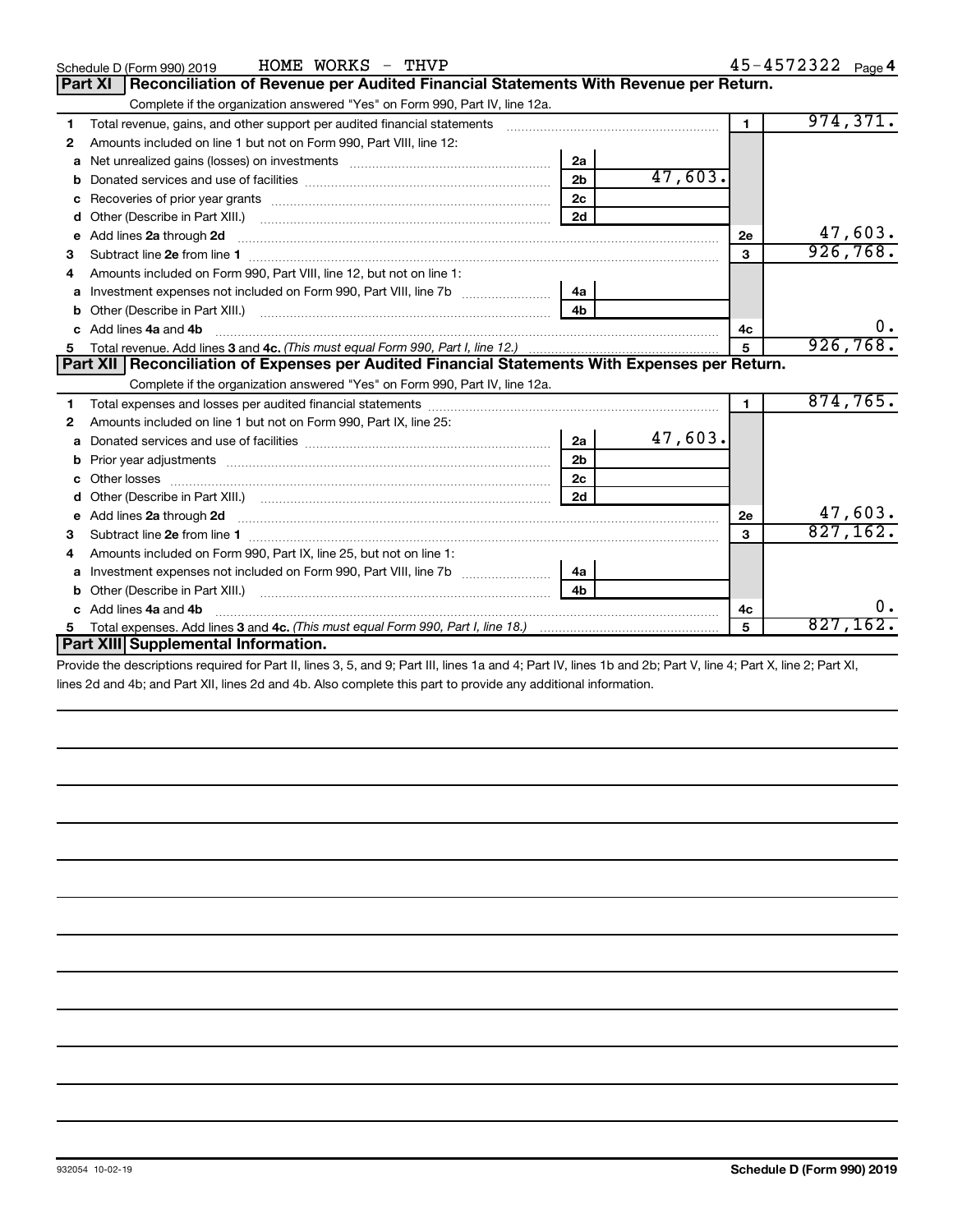Department of the Treasury **(Form 990 or 990-EZ)**

Name of the organization

Internal Revenue Service

**SCHEDULE O Supplemental Information to Form 990 or 990-EZ 2019** 

**Complete to provide information for responses to specific questions on Form 990 or 990-EZ or to provide any additional information. | Attach to Form 990 or 990-EZ. | Go to www.irs.gov/Form990 for the latest information.**



**Employer identification number**

### FORM 990, PART VI, SECTION B, LINE 11B:

THE ORGANIZATION PROVIDES A COPY OF THE FORM 990 TO ITS BOARD VIA EMAIL AND

THE BOARD APPROVES BEFORE FILING OF THE RETURN.

HOME WORKS  $-$  THVP

FORM 990, PART VI, SECTION B, LINE 12C:

EACH BOARD MEMBER IS REQUIRED TO REVIEW AND FILL IN THE CONFLICT OF

INTEREST POLICY ANNUALLY.

FORM 990, PART VI, SECTION B, LINE 15:

A HUMAN RESOURCES CONSULTANT PROVIDED GUIDANCE ON ALL SALARIES DURING THE

PRIOR YEAR BY COMPARING THEM TO SIMILAR POSITIONS IN SIMILAR MARKETS.

FORM 990, PART VI, SECTION C, LINE 19:

THE WEBSITE WILL INCLUDE A STATEMENT THAT THESE ARE AVAILABLE UPON REQUEST

AS WELL AS THE 990.

FORM 990, PART XII, LINE 2C

THE ORGANIZATION'S FINANCE COMMITTEE REVIEWS AND APPROVES THE AUDITED

FINANCIAL STATEMENTS.